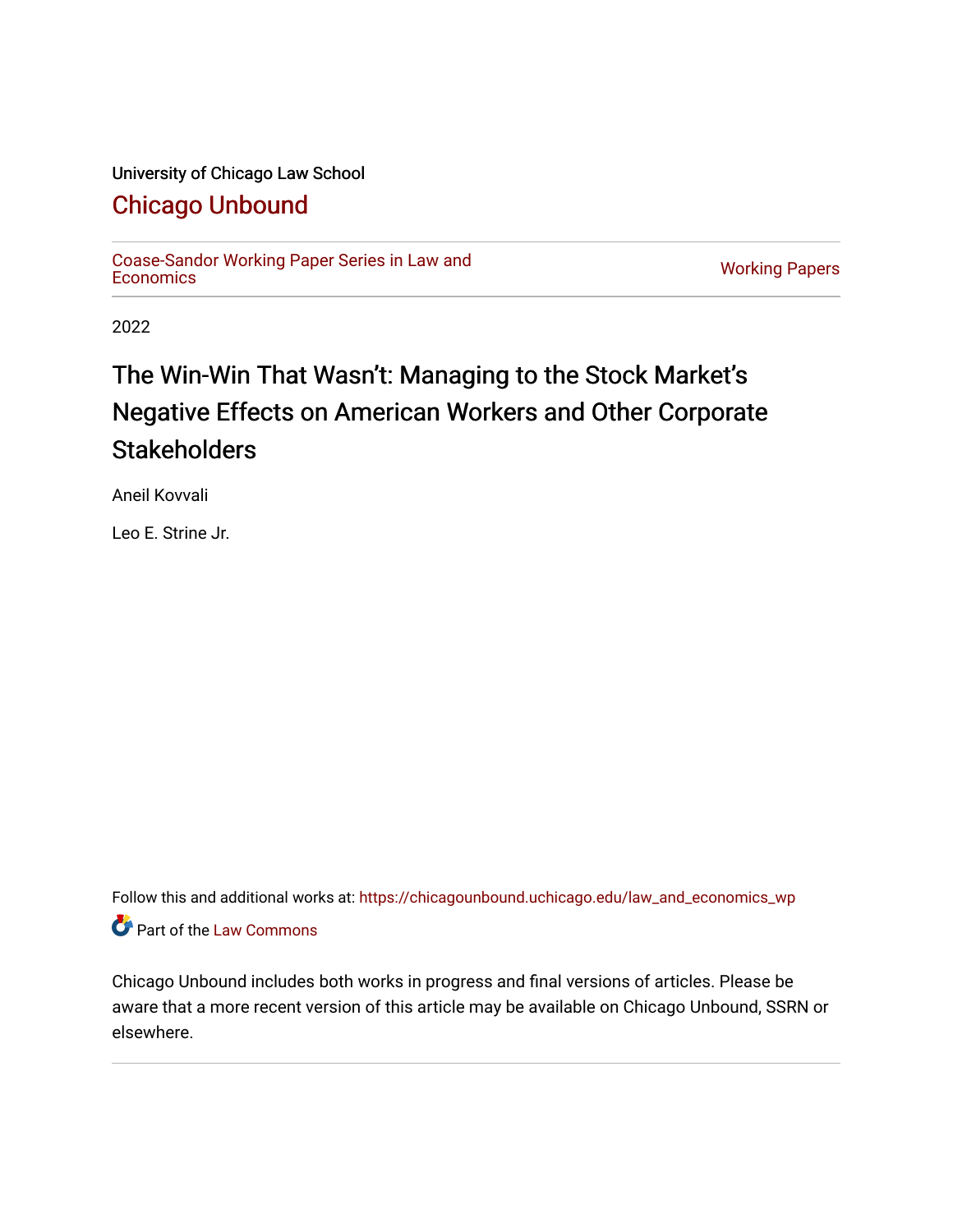

HARVARD LAW SCHOOL PROGRAM ON CORPORATE GOVERNANCE

#### THE WIN-WIN THAT WASN'T: MANAGING TO THE STOCK MARKET'S NEGATIVE EFFECTS ON AMERICAN WORKERS AND OTHER CORPORATE **STAKEHOLDERS**

Aneil Kovvali and Leo E. Strine, Jr.

Discussion Paper No. 2022-1

1/2022

Harvard Law School Cambridge, MA 02138

This paper can be downloaded without charge from:

The Social Science Research Network Electronic Paper Collection: [https://ssrn.com/abstract=4007542](https://papers.ssrn.com/sol3/papers.cfm?abstract_id=4007542)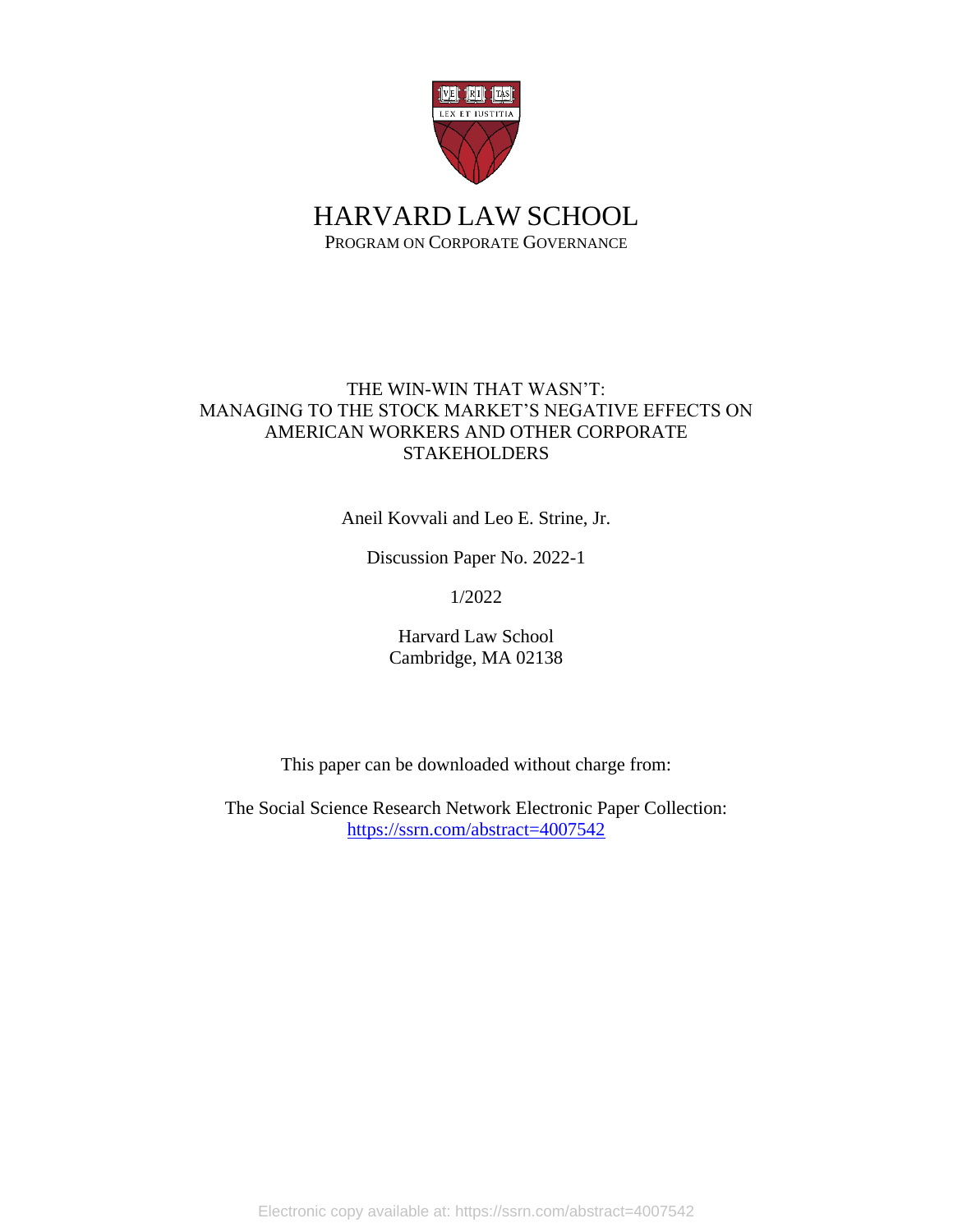### *University of Pennsylvania Carey Law School*

# **ILE**

## **INSTITUTE FOR LAW AND ECONOMICS**

A Joint Research Center of the Law School, the Wharton School, and the Department of Economics in the School of Arts and Sciences at the University of Pennsylvania

#### **RESEARCH PAPER NO. 22-01**

# **The Win-Win That Wasn't: Managing to the Stock Market's Negative Effects on American Workers and Other Corporate Stakeholders**

**Aneil Kovvali** *UNIVERSITY OF CHICAGO LAW SCHOOL*

# **Leo E. Strine, Jr.**

*UNIVERSITY OF PENNSYLVANIA CAREY LAW SCHOOL*

This paper can be downloaded without charge from the Social Science Research Network Electronic Paper Collection: [http://ssrn.com/abstract=4007542.](http://ssrn.com/abstract=4007542)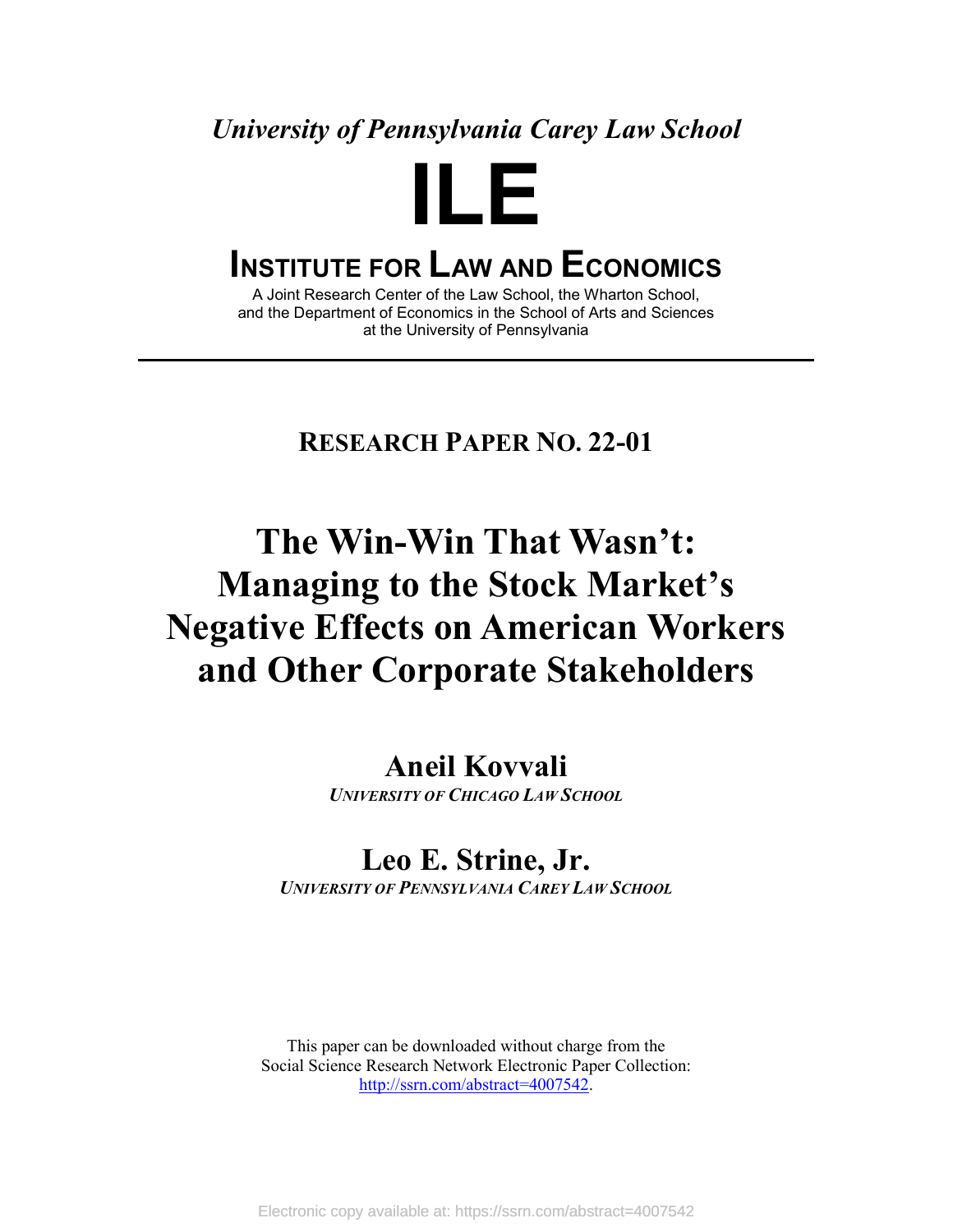#### The Win-Win That Wasn't: Managing to the Stock Market's Negative Effects on American Workers and Other Corporate Stakeholders

#### Aneil Kovvali[\\*](#page-3-0) & Leo E. Strine, Jr.[\\*\\*](#page-3-1)

Easterbrook and Fischel's work suggests that society as a whole would achieve the best results if corporate leaders focused only on raising stock prices, leaving other institutions to tend to all other interests. But the idea that making societally-important corporations govern to the whims of the stock market would be a win-win for investors, other corporate stakeholders, and our society as a whole has proven incorrect. At bottom, Easterbrook and Fischel failed to contend with the real world realities that allow investors to profit by shifting distributions and political power to themselves, while shifting costs and risks to workers, creditors, consumers, and taxpayers. In this Article, prepared for a Symposium celebrating Easterbrook and Fischel's work, we evaluate Easterbrook and Fischel's predictions and find that their failures are attributable to flaws in their assumptions about corporate influence over the political process and the extent to which stockholders could not succeed unless the

<span id="page-3-0"></span>Harry A. Bigelow Teaching Fellow & Lecturer in Law, University of Chicago Law School.

<span id="page-3-1"></span>Michael L. Wachter Distinguished Fellow at the University of Pennsylvania Carey Law School; Senior Fellow, Harvard Program on Corporate Governance; Of Counsel, Wachtell, Lipton, Rosen & Katz; former Chief Justice and Chancellor, the State of Delaware. The authors are grateful for the incisive comments of Miguel Padro and David Berger, and the help of Peggy Pfeiffer.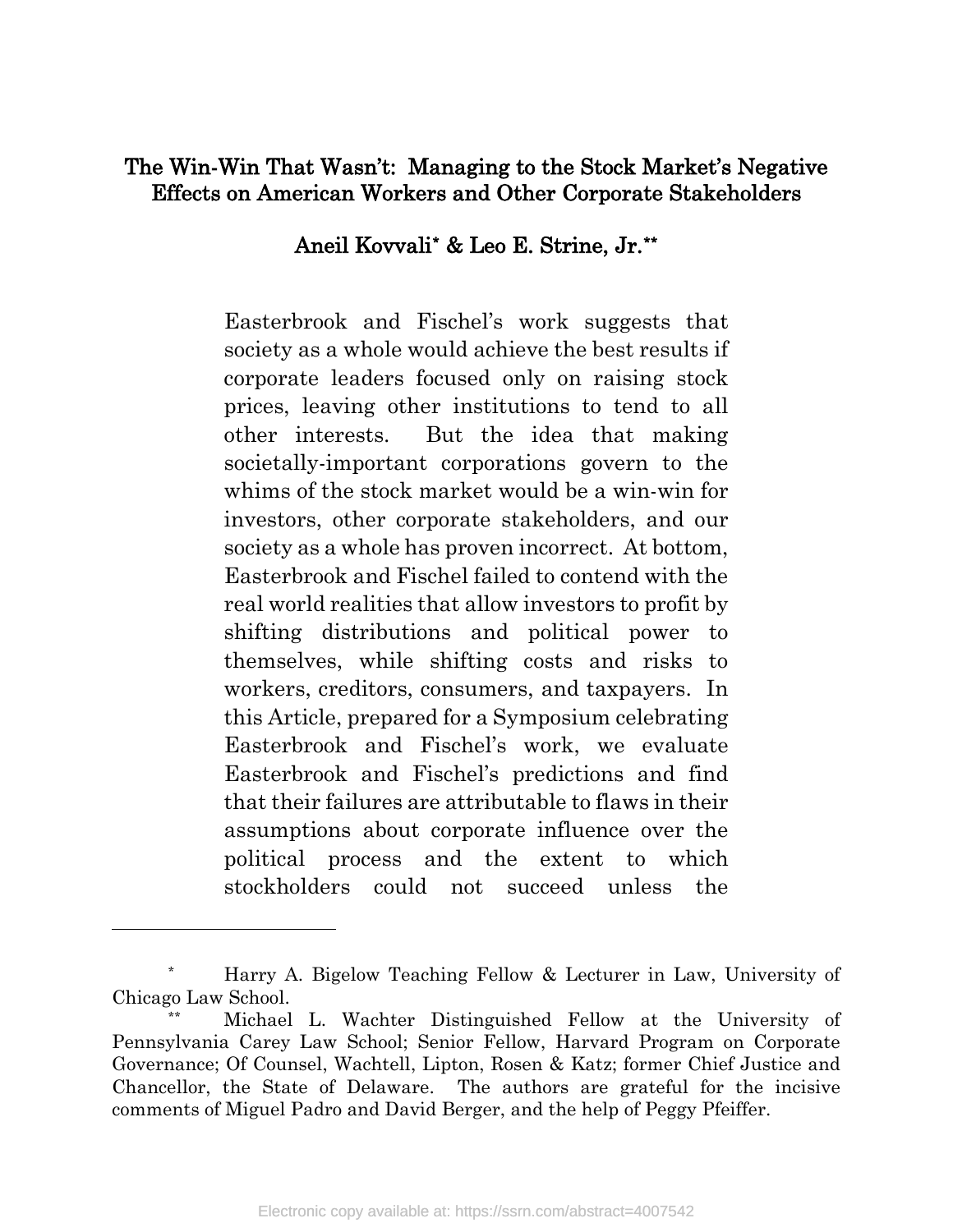corporation respected other stakeholders and society.

This festschrift highlights the bold and influential work of Frank Easterbrook and Dan Fischel, scholarship that influenced a generation or more of corporate law scholars and, perhaps more important, powerful players in American corporate governance like institutional investors and government policy makers. It is impossible to consider the path that American corporate governance has taken without acknowledging the impact of their thinking, and the ballast their arguments gave to those who drove policies designed to make American public companies more responsive to the immediate demands of the stock market and to tilt governance towards one that would transmit the desires of stockholders, particularly institutional investors with clout, more consistently and rapidly into corporate policy.

In our reflection on their core corporate law scholarship, however, we address a claim of Easterbrook and Fischel that in our view has, as a matter of empirical and lived reality, turned out to be false. That assumption was that if corporations were run to maximize the profits of stockholders, and to be highly responsive to their demands, that would benefit all of society.<sup>[1](#page-4-0)</sup> The concept behind this was that stockholders

<span id="page-4-0"></span><sup>&</sup>lt;sup>1</sup> Easterbrook & Fischel explain this perspective in the opening chapter of their book:

Society must choose whether to conscript the firm's strength (its tendency to maximize wealth) by changing the prices it confronts or by changing its structure so that it is less apt to maximize wealth. The latter choice will yield less of both good ends than the former. . . . [M]aximizing profits for equity investors assists the other 'constituencies' automatically. The participants in the venture play complementary rather than antagonistic roles. In a market economy each party to a transaction is better off.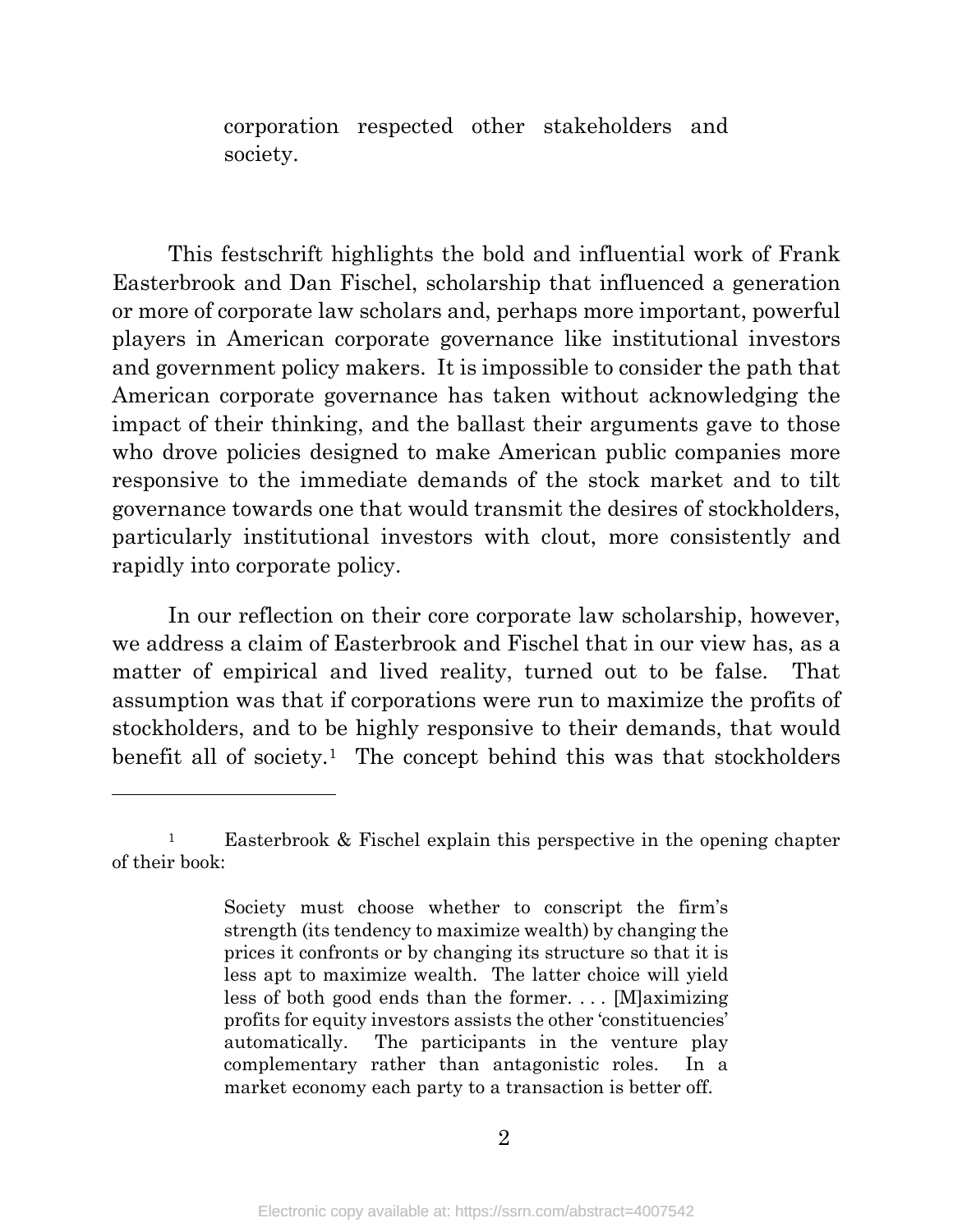could only gain if all other stakeholders had their legitimate expectations met, because stockholders were only residual claimants.[2](#page-5-0) As a result, it would benefit all if we ran corporations to their direction, because that would grow the value of companies in the maximum way, for the benefit of all stakeholders and society as a whole.

They thus posited a win-win, because there was no zero sum game. Because of their uniquely vulnerable status as residual claimants, without the greater protections of law and contractual precedence other stakeholders had, stockholders supposedly could only win if the other stakeholders did.

But this line of reasoning depends on certain assumptions being true. First of all, it requires the corporation to be surrounded by effective institutions that protect stakeholders, and prevent stockholders from externalizing costs to them. The government must thus enact and diligently enforce rules that set appropriate "prices" on socially dangerous behavior. And corporations themselves must not use the entrusted capital of others to act on the political process and to tilt the

l

"[S]hareholders are the residual claimants to the firm's income. Creditors have fixed claims, and employees generally negotiate compensation schedules in advance of performance. The gains and losses from abnormally good or bad performance are the lot of the shareholders, whose claims stand last in line. As the residual claimants, shareholders have the appropriate incentives (collective choice problems not withstanding) to make discretionary decisions. The firm should invest in new products, plants, and so forth, until the gains and costs are identical at the margin. . . . The shareholders receive most of the marginal gains and incur most of the marginal costs. They therefore have the right incentives to exercise discretion."

Id. at 67-68.

<span id="page-5-0"></span>Frank H. Easterbrook & Daniel R. Fischel, The Economic Structure of Corporate Law 38 (1991).

<sup>2</sup> This point becomes clear in their discussion of corporate voting: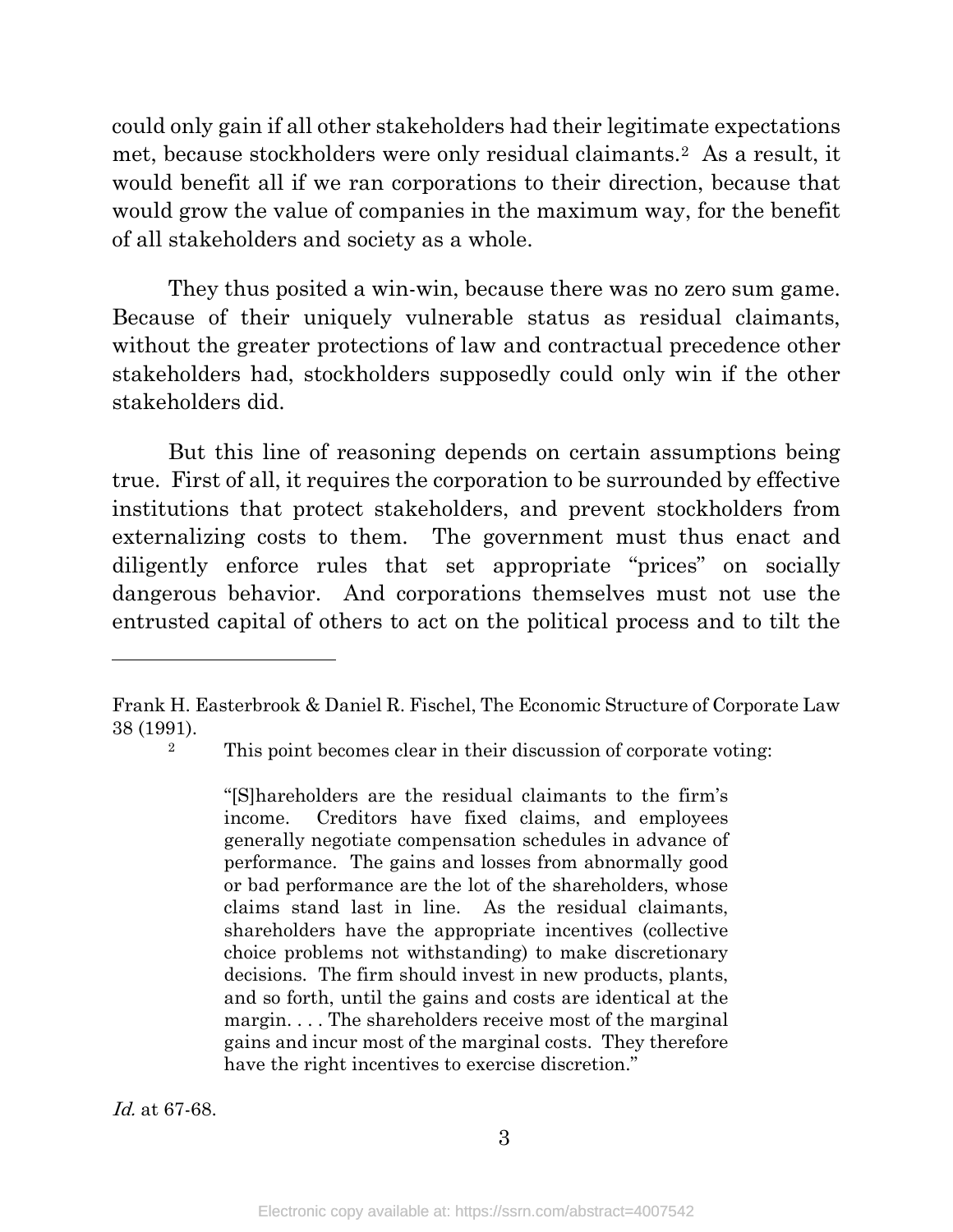rules of the game away from those conditions, and toward ones where the fair costs of doing business are shifted from equity investors to workers, creditors, consumers, the environment, community members, and taxpayers. Workers must be protected against unsafe and overly taxing conditions of employment. Constraints must be set so that employers cannot lowball vulnerable workers by paying poverty-level wages and benefits and workers must be secure in their freedom to join together to bargain and claim their fair share of corporate profits when negotiating employment contracts. Communities and creditors who subsidize corporations must genuinely be made whole before stockholders can harvest. Product markets must ensure robust and healthy competition that encourages corporations to do better by customers, and ensure that products are safe and services are not fraudulent. And financial markets must properly value the contributions and risks generated by corporations, so that share prices reflect and reward sustainable, durable growth, not short-term opportunities for harvest.

On those assumptions, stockholders can only gain if societal interests are respected, because stockholders are only able to harvest if those interests are first satisfied. Stockholders, as residual risk bearers, are the most long-term oriented corporate constituency, and thus focus on creating real social wealth. Running corporations for the benefit of shareholders thus best aligns all interests. In that imagined environment, a corporate governance regime that encouraged ruthless focus on what stockholders at any moment demand would lead to shared prosperity.

But this is another way of saying that Easterbrook and Fischel assumed all of the important problems away. We are told that corporations and those that study them need not do the hard work of finding ways to help society, because we can assume the existence of other tools — other institutions and markets — that will ensure that stockholder wealth generation is aligned with social wealth generation.

Over the past three decades, the benign assumptions Easterbrook and Fischel used to slough off the worry that making corporations more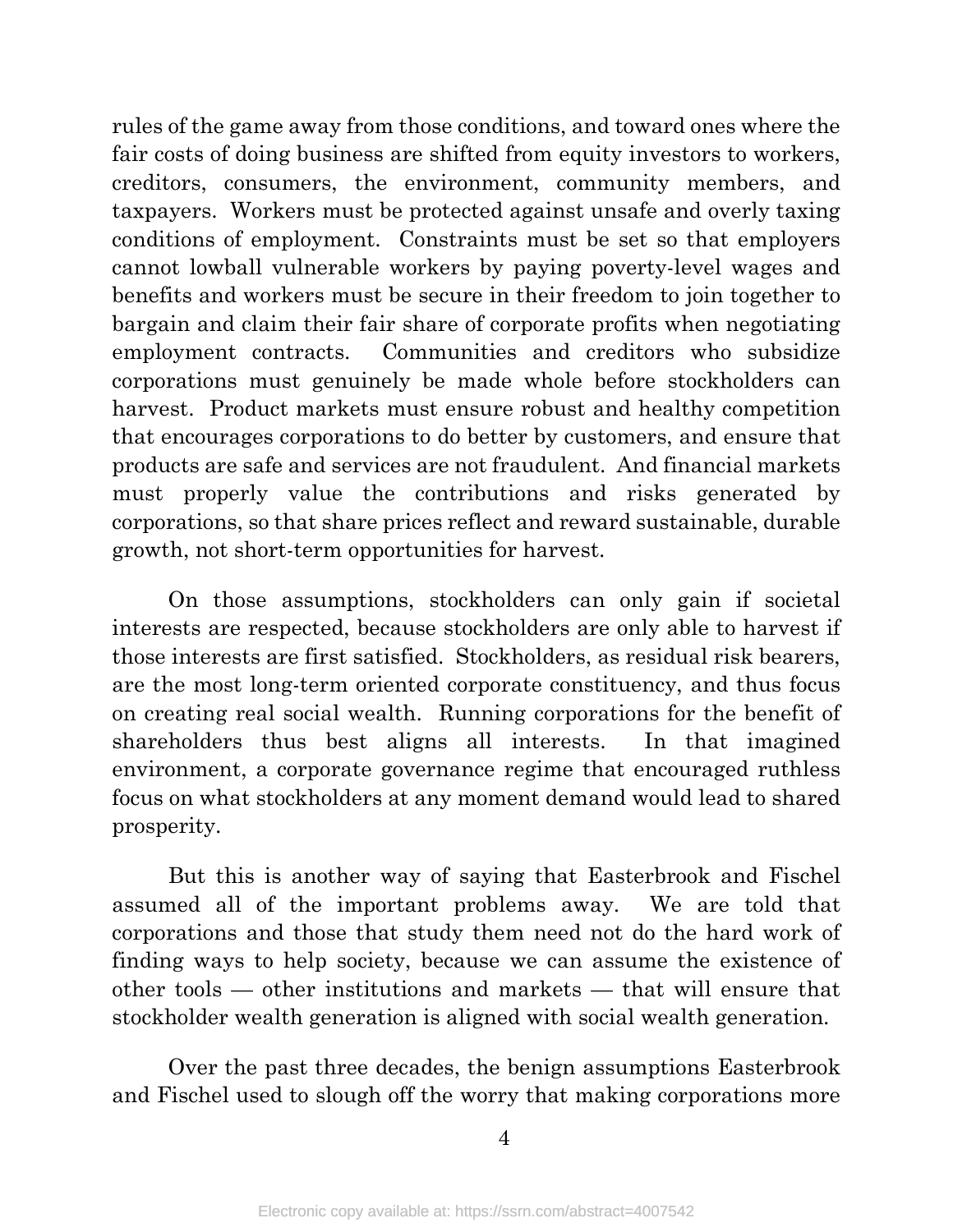responsive to investor power would hurt other stakeholders have turned out to be untenable. The argued "win-win" has been a win for one constituency — stockholders — and at best another — top management — to the detriment of those most responsible for corporate success: the workers. The investor class — now more powerful and represented through muscular institutional investors — is far more privileged than workers, and the change in gain sharing has driven inequality to levels not seen since before the New Deal.<sup>[3](#page-7-0)</sup> And evidence suggests that gains to stockholders have come at the expense of debt holders, communities of operation, and taxpayers, as corporations had shifted costs to them and bubble behavior has caused the need for repeated societal bailouts of the investor and financial class.[4](#page-7-1)

These shifts have been aided by the use of corporate political power to decrease the external protections for corporate stakeholders and society, and to free corporations to cater more to just their stockholder constituency. With the power of that one constituency going way up and the others, particularly workers, going way down, the distributional effects have not been surprising, and are the opposite of the win-win Easterbrook and Fischel predicted.

In this Article, we survey in brief the realities at odds with Easterbrook and Fischel's win-win prediction, and why there is understandably a demand for rebalancing within corporate governance itself to deal with the actual challenges that Easterbrook and Fischel wished away.

This Article proceeds as follows. Part I briefly introduces Easterbrook and Fischel's win-win argument. Part II sets forth the

<span id="page-7-1"></span><span id="page-7-0"></span><sup>3</sup> See Estelle Sommeiller & Mark Price, The new gilded age, Economic Policy Institute (July 19, 2018), https://www.epi.org/publication/the-new-gilded-ageincome-inequality-in-the-u-s-by-state-metropolitan-area-and-county/ (summarizing study showing that share of income earned by the top 1% in 2007 was just shy of the share of income earned by the top 1% in 1928).

<sup>4</sup> See infra Part III.B-D.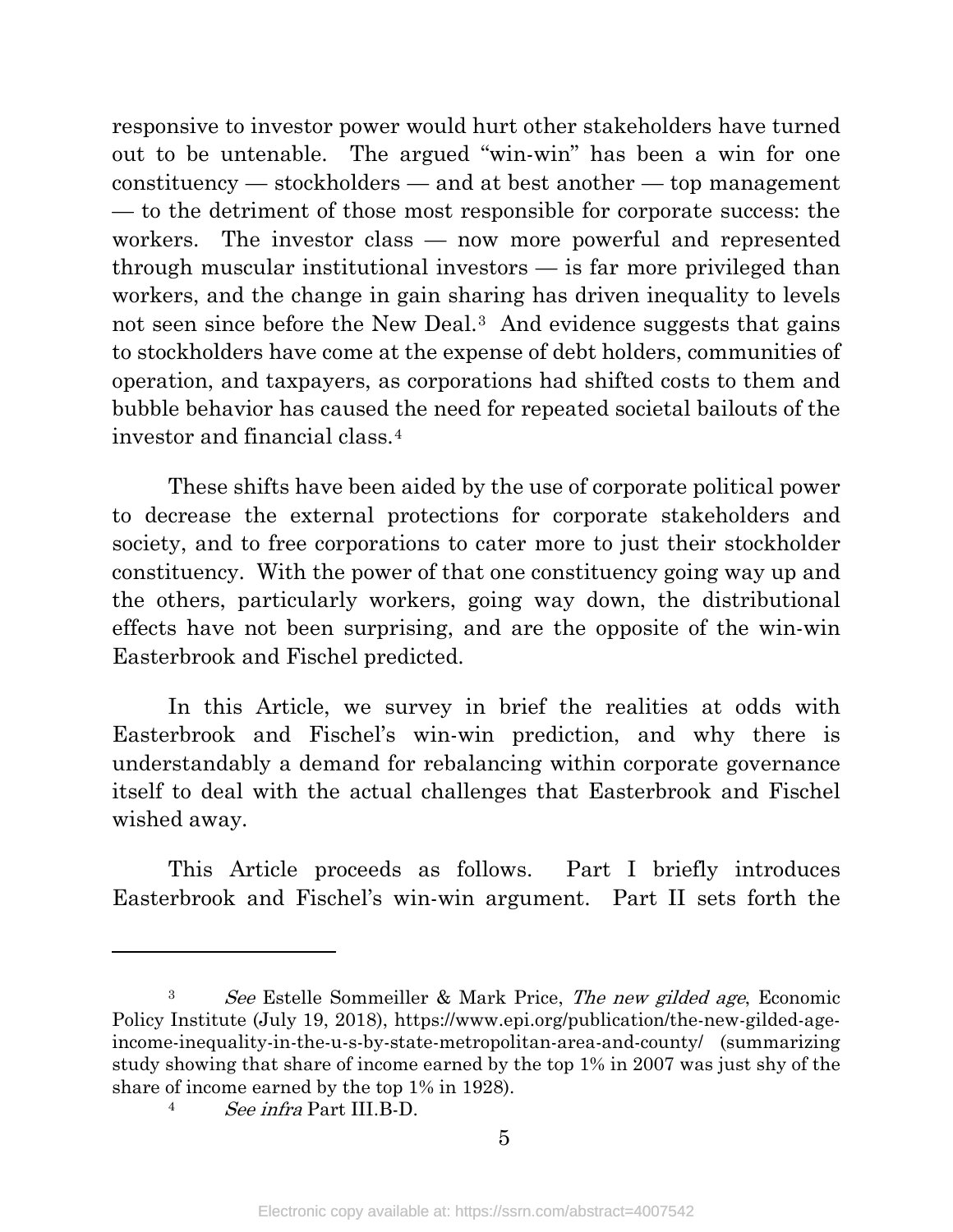bottom line data on the win-win hypothesis, especially as it relates to American workers, and shows how the reality has fallen far short of the prediction. Part III shows that these failures were predictable in that the world view of the larger school of which Easterbrook and Fischel are leaders was hostile to the very institutions they argued would protect other stakeholders. Far from being dispersed and powerless, stockholders have become increasingly powerful, aided by the concentration of power in the hands of institutional investors who largely pursue a shareholder primacy agenda.[5](#page-8-0) The so-called Reagan revolution, inspired by Milton Friedman and Lewis F. Powell, Jr. (later Justice Powell) and supported by Easterbrook and Fischel, systematically sought to reduce the effectiveness of government institutions that enforced the rights of workers, minorities and women against discrimination in the workforce and at the ballot box, that police the antitrust laws, and that protected the environment.[6](#page-8-1) Although within the corporate law domain, Easterbrook and Fischel argued that corporations should focus just on stockholder welfare and leave stakeholder and societal welfare to others, corporations picked up on the encouragement of Powell and others and used their power to undermine the legal rights of workers to join a union, to erode the real level of the minimum wage, and to shift value from workers to equity holders.<sup>[7](#page-8-2)</sup> Corporations funded efforts to suppress knowledge about climate change and to undercut efforts to clean up the air and water of our nation. This corporate behavior underscores a historical reality — corporations and their stockholders can profit for decades, and longer, by business operations that are unsafe and unfair to company workers, dangerous to company consumers, and that are environmentally irresponsible. The stockholders of these companies harvest all the time, but often leave injured consumers, a harmed environment, communities with lost taxes, and workers with failed pension plans bearing the actual residual risk. And financial markets can suffer from serious blind spots and biases that prevent them from

<span id="page-8-0"></span><sup>5</sup> See infra Part III.A.

<sup>6</sup> See infra Part III.B.

<span id="page-8-2"></span><span id="page-8-1"></span><sup>7</sup> See infra Part III.C.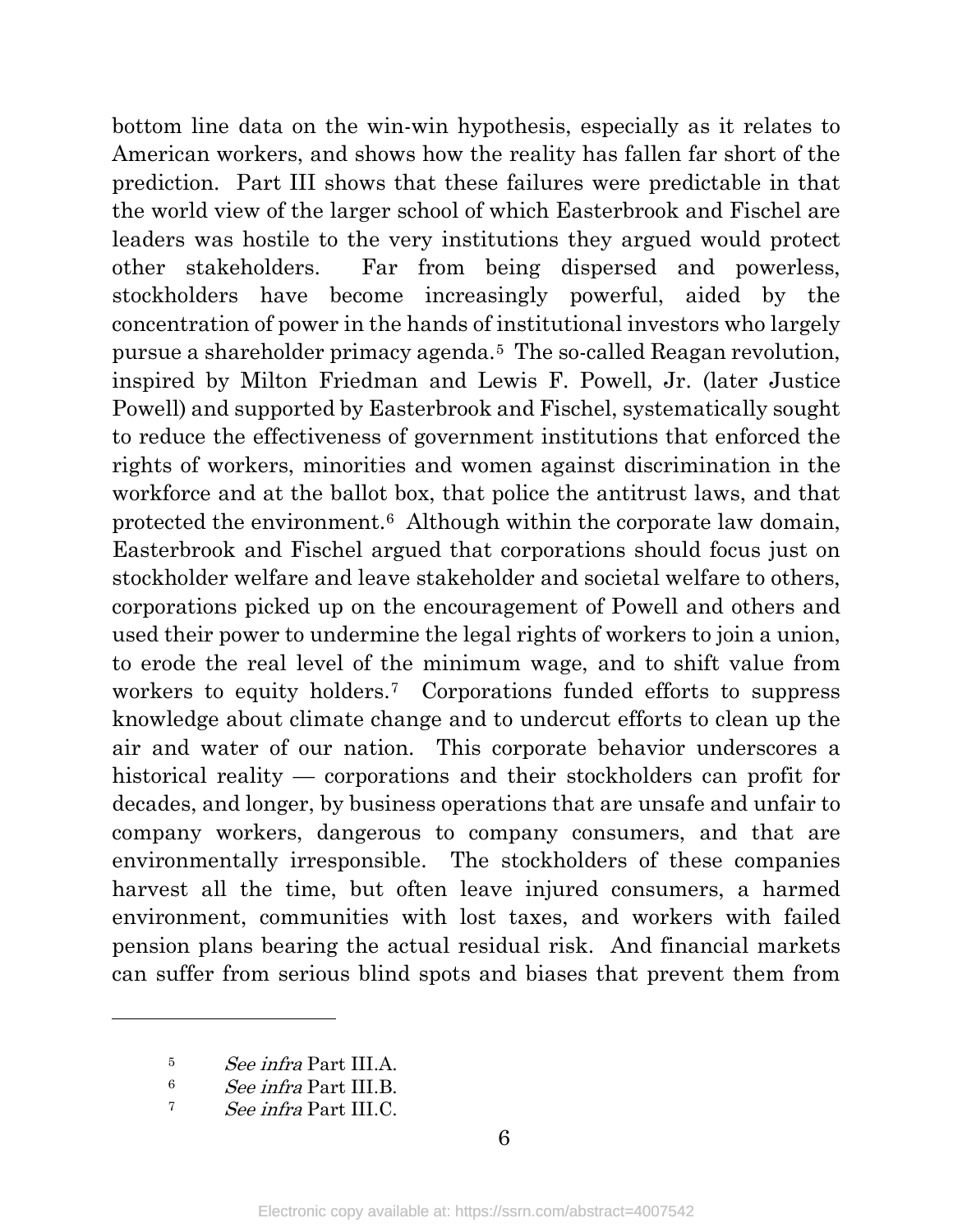properly reflecting the full future effects of corporate decisions, and requiring taxpayers and society as a whole to bail out the have's, while leaving the have not's to bear the brunt of the costs.<sup>[8](#page-9-0)</sup> For all these reasons, an approach to corporate and securities laws that increases the power of just one constituency — stockholders — and that decreases the power of all others will generate results that should be obvious to any realist: The constituency with the much greater power reaps more of the rewards than the others and shifts more of the costs of generating those rewards to the less powerful. Part IV concludes.

#### I. Corporate Context

Easterbrook and Fischel's key move is to define shareholder wealth maximization as the basic objective of corporate law. Though they offer several arguments,<sup>[9](#page-9-1)</sup> a central plank of their platform is a win-win hypothesis: "maximizing profits for equity investors assists the other 'constituencies' automatically."[10](#page-9-2) Workers, consumers, and communities will all benefit from a system of corporate law that focuses exclusively on shareholder wealth maximization.

This win-win prediction is central to their work. After using it to justify their preferred end for corporate law, Easterbrook and Fischel go on to propose particular means for achieving that end: a model of corporate governance that would allow temporary majorities of

<sup>8</sup> See infra Part IV.D.

<span id="page-9-1"></span><span id="page-9-0"></span><sup>&</sup>lt;sup>9</sup> Among other arguments, Easterbrook and Fischel declare that there is an "expectation" that stockholders "have contracted for a promise to maximize longrun profits of the firm, which in turn maximizes the value of their stock." Easterbrook & Fischel, Economic Structure, *supra* note 1 at 36. They also suggest that any alternative would increase agency costs and allow managers to evade accountability. Id. at 38.

<span id="page-9-2"></span><sup>10</sup> Id. at 38.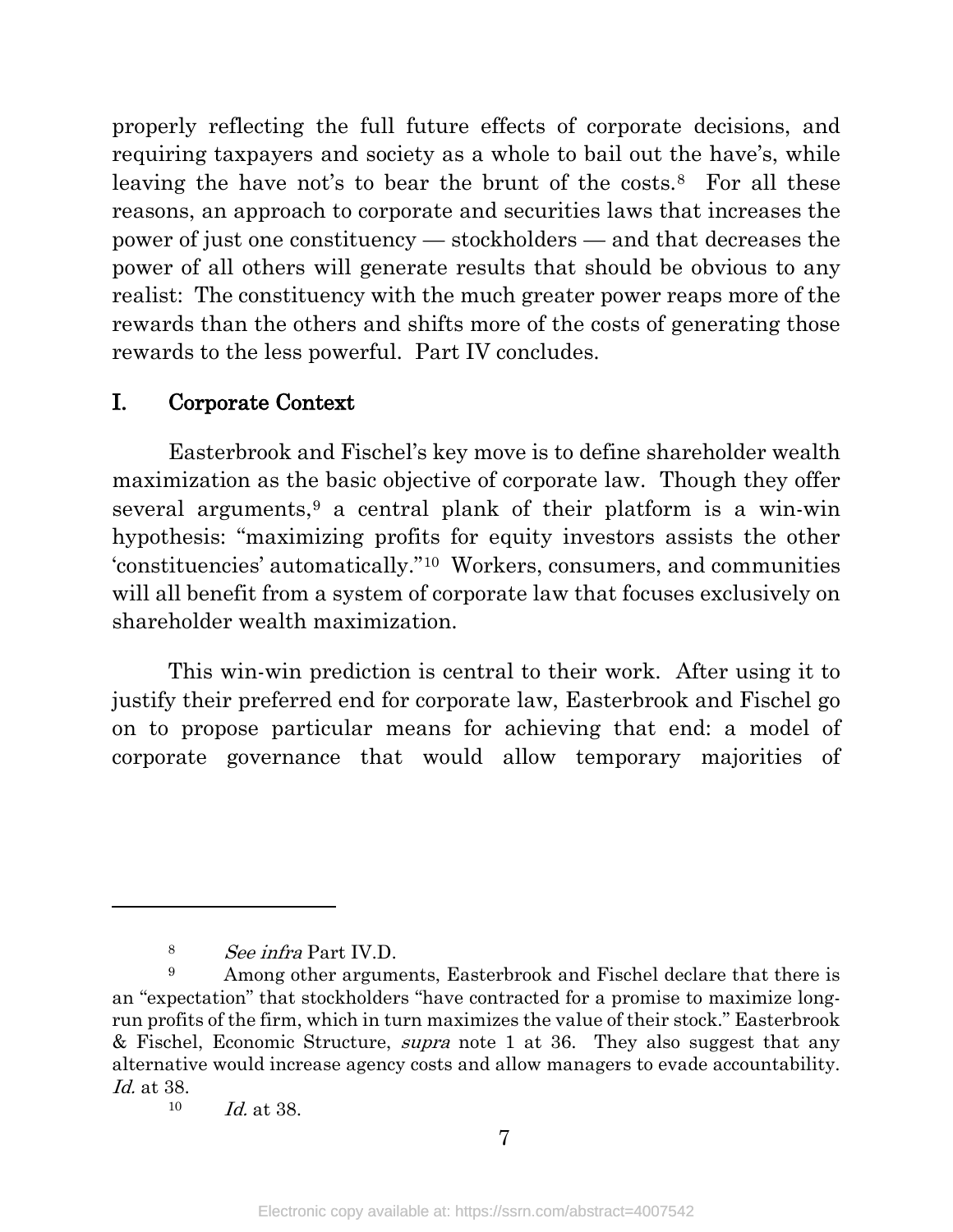shareholders to exercise control and make a quick buck with financial schemes.<sup>[11](#page-10-0)</sup>

But though they offer a clear win-win prediction, their explanation of the basis for that prediction is muddled and superficial. First, they suggest that "[t]he participants in the venture play complementary rather than antagonistic roles. In a market economy each party to a transaction is better off. A successful firm provides jobs for workers and goods and services for consumers."[12](#page-10-1) Of course, this argument cannot be taken too seriously, or too far. If these constituencies would all benefit from the same corporate conduct, it should not matter whether corporate managers are directed to serve shareholders or other constituencies. All constituencies should agree on what is to be done in their mutual interest and all could share in power over corporate decisionmaking. Because history suggests that business leaders resist giving other stakeholders a say, and because the history of the laboring class before regulation suggests it is possible for centuries to extract wealth from the toil of the many, we take the more traditional view that power matters and those with it tend to direct gains toward themselves. Within American corporate law, only one constituency, stockholders, had real clout over management when The Economic Structure of Corporate Law was written, and Easterbrook and Fischel argued that the stockholders should be made even more powerful.

Second, they suggest that "[w]ealthy firms provide better working conditions and clean up their outfalls; high profits produce social wealth that strengthens the demand for cleanliness.["13](#page-10-2) This mechanism is again unclear. It is reasonable to believe that some of the more profitable firms are more likely to depart from strict shareholder value maximization by

<span id="page-10-2"></span><span id="page-10-1"></span><span id="page-10-0"></span><sup>&</sup>lt;sup>11</sup> E.g., Frank H. Easterbrook & Daniel R. Fischel, *The Proper Role of a* Target's Management in Responding to a Tender Offer, 94 Harv. L. Rev. 1161 (1981); Frank H. Easterbrook & Daniel R. Fischel, Takeover Bids, Defensive Tactics, and Shareholders' Welfare, 36 Bus. Law. 1733 (1981).

 $12$  *Id.* 

<sup>13</sup>  $Id$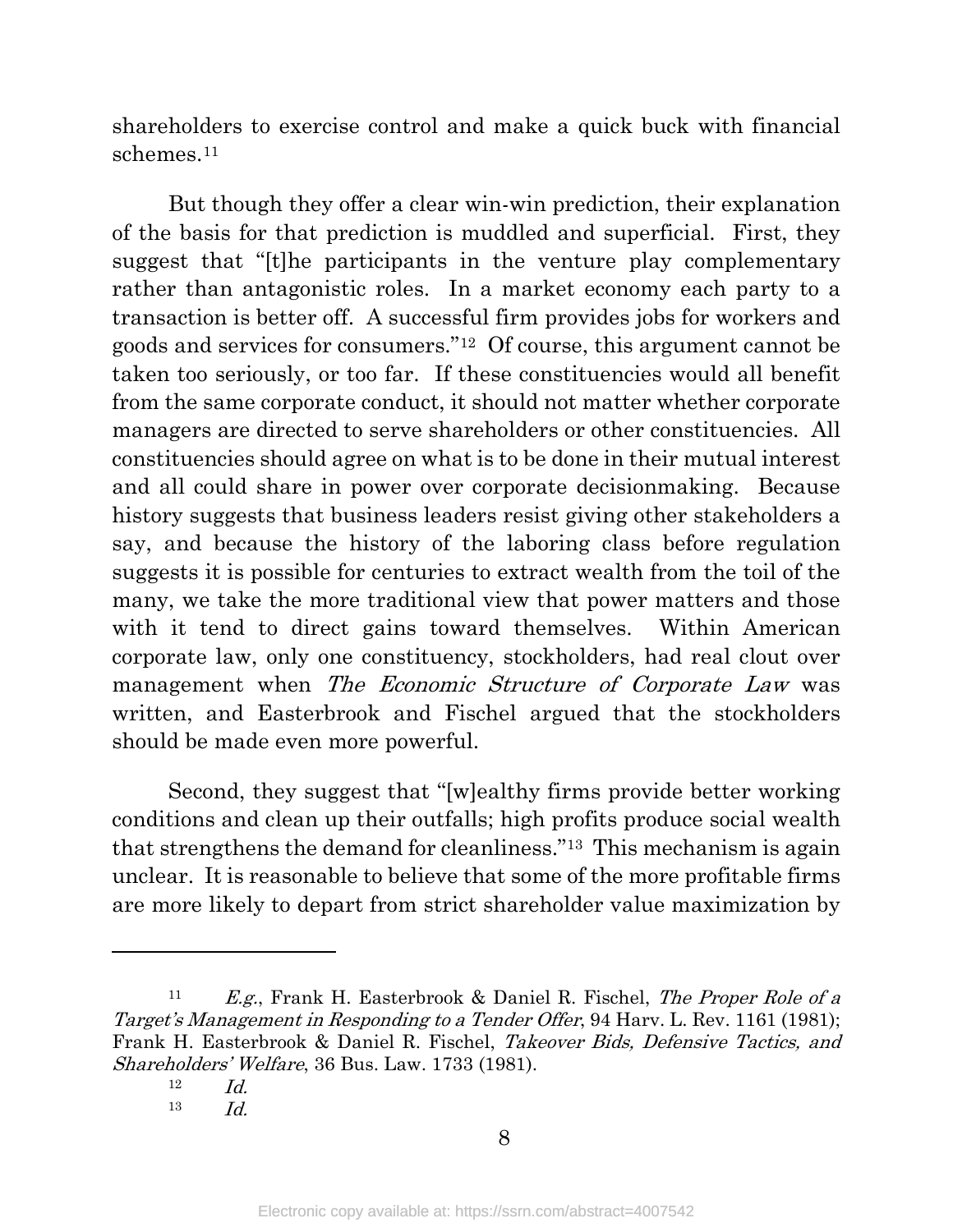splurging on workers or the environment. But is that always the case? We do not wish to throw stones at particular companies. Let's just say that it is not difficult to come up with lists of companies that have provided big returns to stockholders while being known for environmental irresponsibility, great consumer harm, unsafe working conditions and poor diversity, equity, and inclusion ("DEI") practices, and low pay to the workers and the regular employment of contracted workers with no rights and trifling wages.

Finally, they posit an identity between increasing shareholder profits and generating overall economic growth. They suggest that this identity has eluded commentators:

> Firms that close plants in one area while relocating production elsewhere are accused of lacking a sense of responsibility to affected workers and communities. Yet such a statement ignores the greater benefits that workers and communities in the new locale enjoy. (They must be greater, or there would be no profit in the move.) . . . All competition produces dislocation—all progress produces dislocation (pity the makers of vacuum tubes and slide rules!)—and to try to stop the wrenching shifts of a capitalist economy is to try to stop economic growth.[14](#page-11-0)

 This final justification gets at the core of the win-win prediction: a change that increases shareholder profits necessarily represents social progress. If a firm's shareholders profit from a move, it must be the case that other constituencies benefit as well. But this suggestion ignores the possibility of maneuvers that increase shareholder profits by squeezing other constituencies more effectively: win-lose changes that are negative on net. Put simply, these moves can contribute to an overall shift, where

<span id="page-11-0"></span> $14$  *Id.* at 38-39.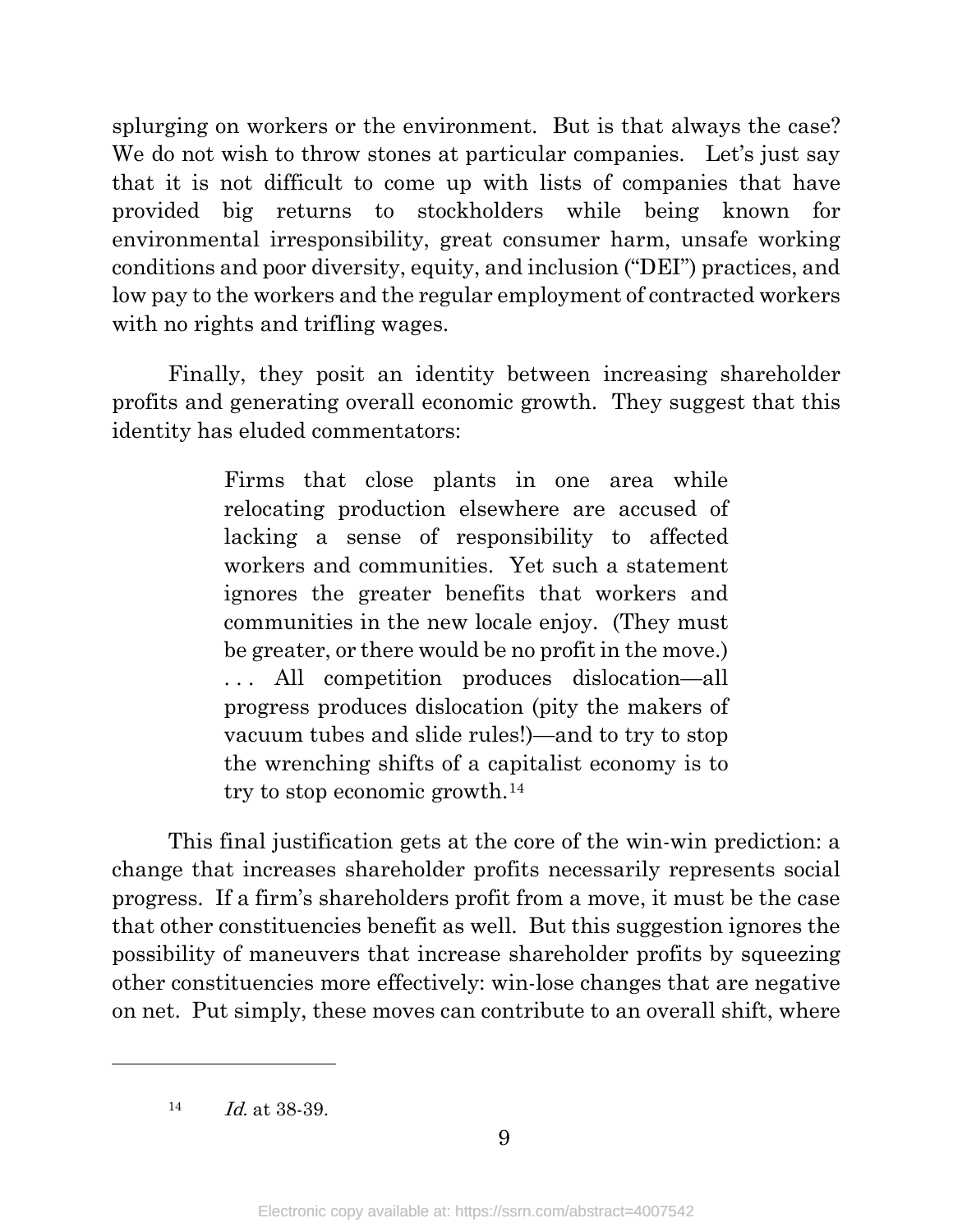the have's — the owners of equity — win at the overall expense of the many, the workers most responsible for our economy's success, by creating a cycle of extraction at their expense to squeeze out more and more gains for the stockholders. In other words, although it may well be that a corporation can often move to a place where workers or the community are so worse off that the corporation can cut its cost of operations while somewhat improving the lives of the lower-waged and less-protected workers they have engaged to replace those with better quality wages and rights, that way of "increasing efficiency" is one that does not lift all workers and stakeholders in the long run, but one that encourages a downward spiral in which all workers and stakeholders lose leverage to their ultimate expense. And, as a matter of reality, stockholders have taken more of the gains of corporate wealth created by American workers as a result of the power shift to investors that Easterbrook and Fischel advocated in The Economic Structure of Corporate Law.

#### II. Flawed Predictions

l

In this Part, we evaluate whether Easterbrook and Fischel's predictions have held true. We find that they have not. Corporations have created financial returns for shareholders, but largely at the expense of other constituencies like workers. The imbalances in our current system have also left it brittle and less capable of avoiding or responding to crises.

Many studies have documented corporate America's failure to generate shared prosperity, and any survey of results will necessarily be incomplete. But some recent results have been particularly shocking.

In one study, Professors Daniel L. Greenwald, Martin Lettau, and Syndey C. Ludvigson explore the reasons for increases in American market equity values.<sup>15</sup> They estimate that between 1952 and 1988,

<span id="page-12-0"></span><sup>15</sup> Daniel L. Greenwald, Martin Lettau & Sydney C. Ludvigson, How the Wealth Was Won: Factors Shares as Market Fundamentals, NBER Working Paper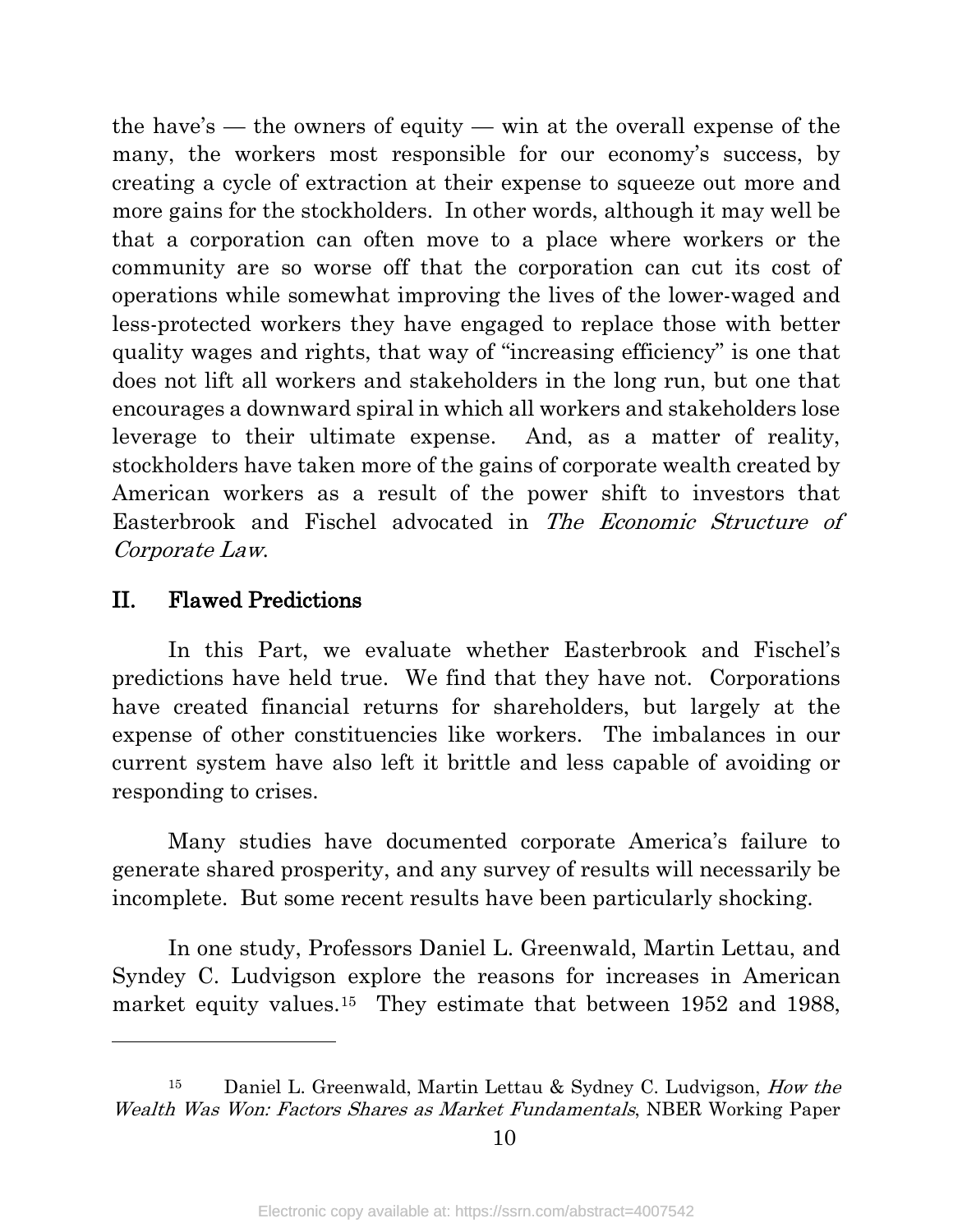economic growth accounted for the full increase in American equity. But from 1989 to 2017, 44% of the increase was driven by a reallocation of rewards from stakeholders—principally labor—to shareholders, 18% by a lower risk price, and 14% by lower interest rates. Only 25% percent of the increase was caused by genuine economic growth.

In another study, Professors Anna Stansbury and Larry H. Summers examine the increase in corporate value and the decrease in the share of national income going to labor and conclude that it is a direct result of a decline in worker power:

> The evidence in this paper suggests that the American economy has become more ruthless, as declining unionization, increasingly demanding and empowered shareholders, decreasing real minimum wages, reduced worker protections, and the increases in outsourcing domestically and abroad have disempowered workers—with profound consequences for the labor market and the broader economy. We argue that the reduction in workers' ability to lay claim to rents within firms could explain the entirety of the change in the distribution of income between labor and capital in the United States in recent decades and could also explain the rise in corporate valuations, profitability, and measured markups, as well as some of the decline in the [non-accelerating inflation rate of unemployment].[16](#page-13-0)

No. 25769 (rev. Apr. 2021), https://www.nber.org/system/files/working\_papers/w25769/w25769.pdf

<span id="page-13-0"></span>Anna Stansbury & Lawrence H. Summers, The Declining Worker Power Hypothesis: An Explanation for the Recent Evolution of the American Economy, Brookings Papers on Economic Activity 63 (Spring 2020).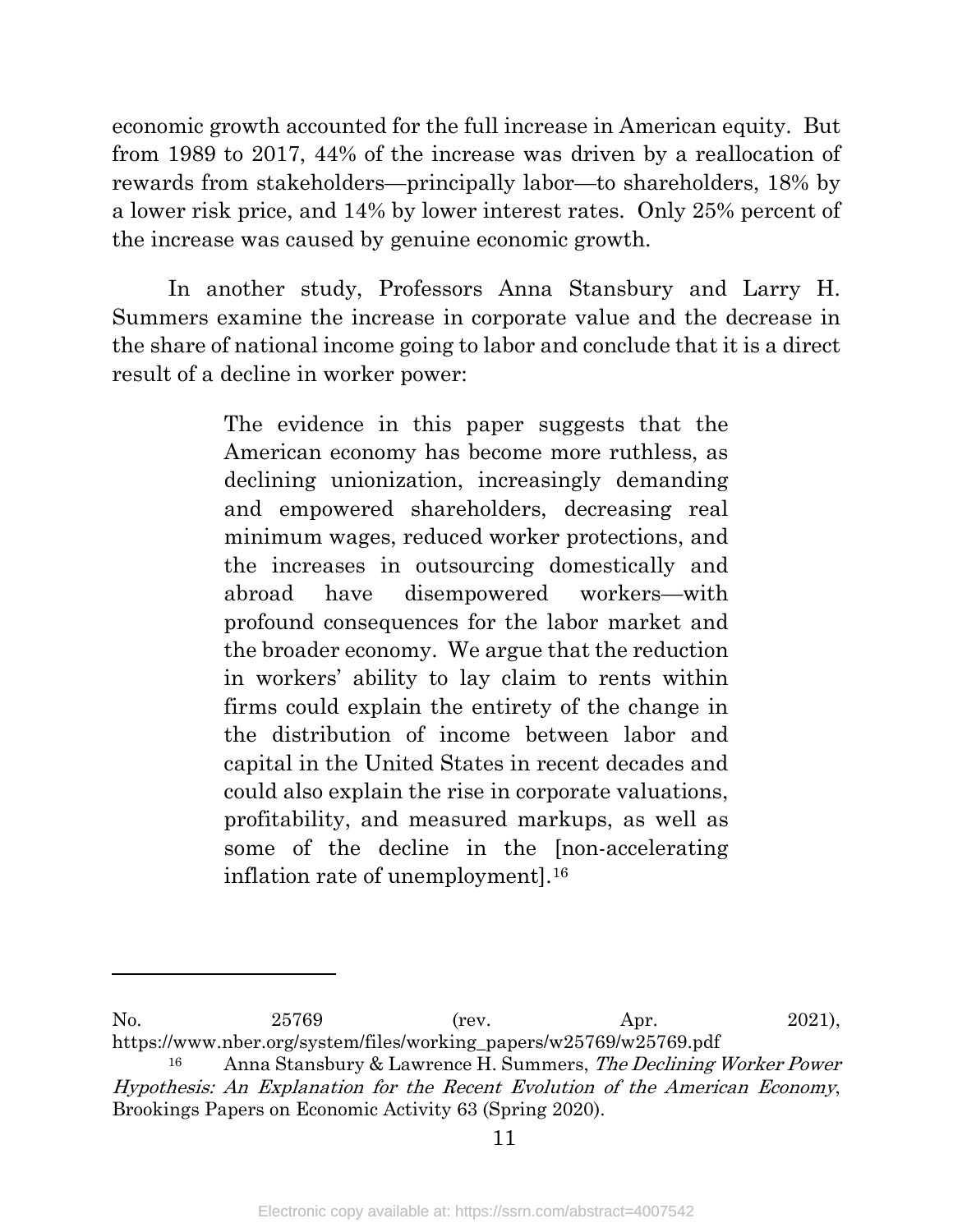Stansbury and Summers also note that the same phenomenon may have contributed to inequality: "the declines in unionization and the real value of the minimum wage and the fissuring of the workplace affected middleand low-income workers more than high-income workers, and some of the lost labor rents for the majority of workers may have been redistributed to high-earning executives (as well as capital owners)."[17](#page-14-0)

Importantly, Stansbury and Summers isolate this profound shift in gainsharing away from American workers and toward stockholders from the overall effect of globalization. As they point out, American workers' productivity and resulting corporate profits have grown substantially as the economy has globalized.[18](#page-14-1) But, what has most changed is that the share of the profits that corporations generate that goes to workers has diminished substantially, with their former share instead going to stockholders.[19](#page-14-2)

Surveying the landscape and collecting a broad range of sources, one of us has commented:

> [T]he world is not an optimistic place. Median income has stagnated since the early 1970s. Productivity increases have slowed and wages never did fully experience the benefit of rapid productivity increases of the last two decades. Economic growth is stagnant. The government has been compelled to provide giant subsidies to

 $\overline{a}$ 

<span id="page-14-2"></span><span id="page-14-1"></span><span id="page-14-0"></span> $19$  Id. at 3-4. Stansbury and Summers' work underscores and is consistent with the outstanding work of, among others, Lawrence Mishel of the Economic Policy Institute on this point. E.g., Lawrence Mishel, Growing inequalities, reflecting growing employer power, have generated a productivity-pay gap since 1979, Economic Policy Institute (Sep. 2, 2021), https://www.epi.org/blog/growinginequalities-reflecting-growing-employer-power-have-generated-a-productivity-paygap-since-1979-productivity-has-grown-3-5-times-as-much-as-pay-for-the-typicalworker/.

12

 $17 \t\t Id. at 8.$ 

 $18$  *Id.* at  $2-3$ .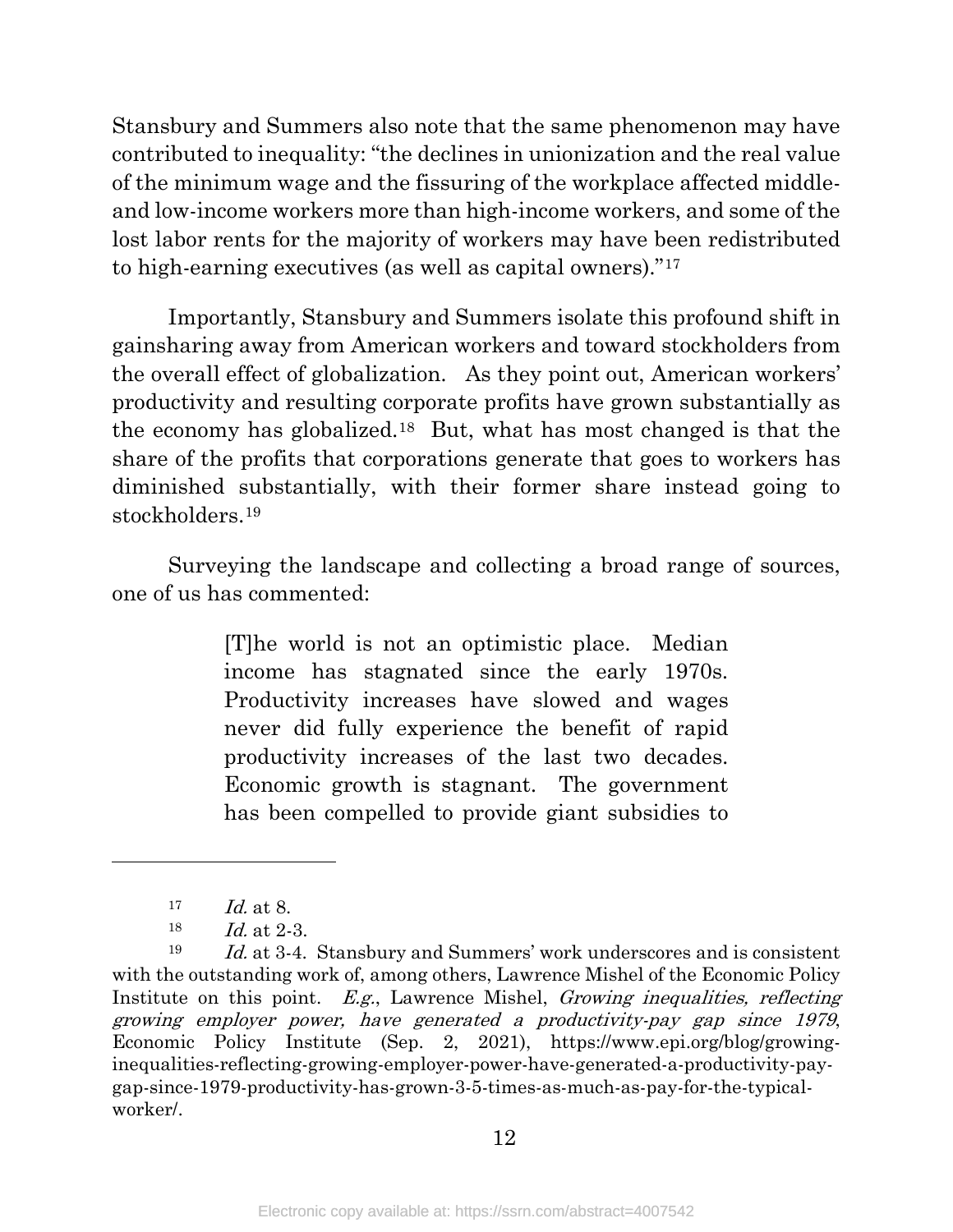corporations engaged in risky commercial conduct. At the same time, the number of American public corporations has declined sharply. Finally, there is a growing disparity between the pay of CEOs and that of average workers, symptomatic of a general increase in inequality.[20](#page-15-0)

And that was before the societal and economic crisis prompted by COVID-19. The crisis exposed serious gaps in the preparations of socially important companies. In a broad range of industries, from healthcare to meat processing, companies had relentlessly optimized themselves to maximize immediate shareholder profits within a particular operating environment. As a result, these essential businesses were unable to operate safely at socially required levels when the crisis struck.[21](#page-15-1) Having failed to husband adequate reserves in the face of stockholder demands to run "lean balance sheets," many corporations reacted to the pandemic by mass layoffs and by shirking their rent obligations.<sup>[22](#page-15-2)</sup> And it turned out that the workers essential to making our economy work turned out

 $\overline{a}$ 

<span id="page-15-2"></span>E.g., Douglas MacMillan, et al., America's biggest companies are flourishing during the pandemic and putting thousands of people out of work, Wash. Post (Dec. 16, 2020), www.washingtonpost.com/graphics/2020/business/50-biggestcompanies-coronavirus-layoffs/ ("45 of the 50 most valuable publicly traded U.S. companies turned a profit . . . . Despite their success, at least 27 of the 50 largest firms held layoffs this year, collectively cutting more than 100,000 workers); Taylor Borden, et al., The coronavirus outbreak has triggered unprecedented mass layoffs and furloughs. Here are the major companies that have announced they are downsizing their workforces, Business Insider (Oct. 8, 2020), https://www.businessinsider.com/coronavirus-layoffs-furloughs-hospitality-servicetravel-unemployment-2020; Conor Dougherty & Peter Eavis, Tenants' Troubles Put Stress on Commercial Real Estate, N.Y. Times (June 9, 2020), https://www.nytimes.com/2020/06/05/business/economy/coronavirus-commercialreal-estate.html; Leo E. Strine, Jr. & Dorothy S. Lund, *How to restore strength and* fairness to our economy, N.Y. Times (Apr. 10, 2020) ("many businesses did not have sufficient reserves to pay the next month's rent after less than a month of slowdown, and . . . many more furloughed or laid off thousands of workers for the same reason").

13

<sup>&</sup>lt;sup>20</sup> Strine, *Who Bleeds When Wolves Bite?*, *supra* note  $\equiv$  at 1950-51.

<span id="page-15-1"></span><span id="page-15-0"></span> $21$  See Aneil Kovvali, *Essential Businesses and Shareholder Value*, 2021 U. Chi. Legal F. 191, https://papers.ssrn.com/sol3/papers.cfm?abstract\_id=3993775.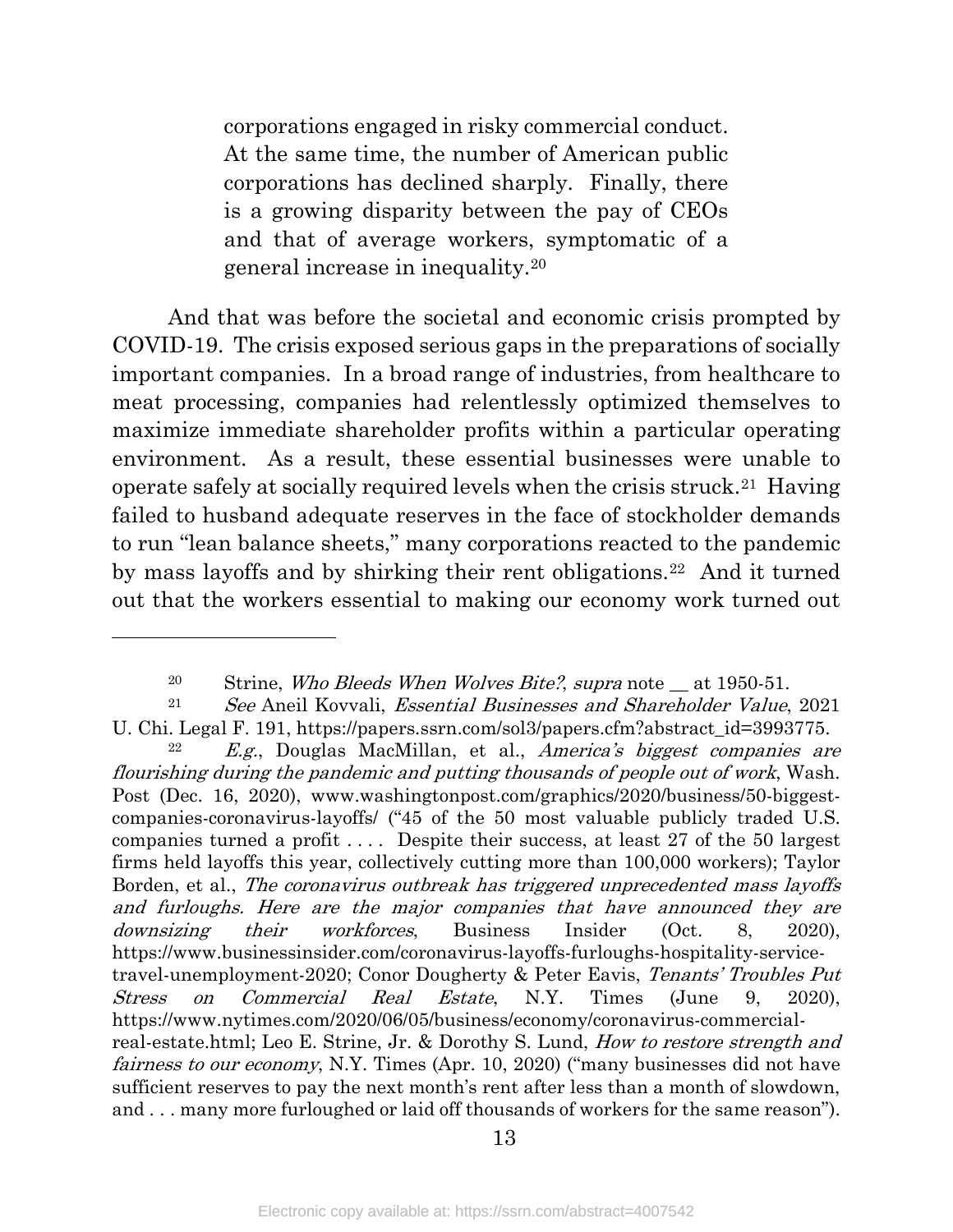to be paid less than most workers and less likely to be white.[23](#page-16-0) These essential workers had to put themselves more at risk for less pay. Human beings were more exposed to a deadly pandemic so that they could continue to work in unsafe conditions at these companies: our system designated some jobs so essential that the lives of the workers who filled them could be sacrificed. Millions of workers also lost their jobs, suffered reduced wages, and had their housing endangered or lost. Yet as the crisis unfolded and deaths climbed into the hundreds of thousands, share prices reached record highs.

This disparity is not one we point out to blame corporate America for the pandemic; we do not blame it for this disaster for humanity. But the fact that the investor class has seen its returns soar at a time when other corporate stakeholders were struggling to survive highlights again the unreality of the win-win hypothesis of managing corporations to the market.

#### III. Flawed Assumptions

 $\overline{a}$ 

In this Part, we evaluate whether Easterbrook and Fischel's assumptions have held true. We find that they have not. They assumed a dynamic where corporate stockholders were weak and dispersed, strong

<span id="page-16-0"></span> $23$  E.g., Tiffany N. Ford & Molly Kinder, Black essential workers' lives matter. They deserve real change, not just lip service., Brookings (June 24, 2020), https://www.brookings.edu/research/black-essential-workers-lives-matter-theydeserve-real-change-not-just-lip-service/ ("From bus drivers to security guards to hospital orderlies, Black workers are overrepresented among COVID-19's frontline essential workers (defined as essential workers who must physically report to jobs sites where they face elevated risks of infection). They are especially overrepresented in jobs that put workers' and their families lives at risk without even a familysustaining living wage."); Elise Gould & Valerie Wilson, *Black workers face two of* the most lethal preexisting conditions for coronavirus, Economic Policy Institute (June 1, 2020), https://www.epi.org/publication/black-workers-covid/ (summarizing finding that (summarizing finding that Black workers "make up a disproportionate share of . . . essential workers who are forced to put themselves and their family members at additional risk of contracting and spreading COVID-19 in order to put food on the table").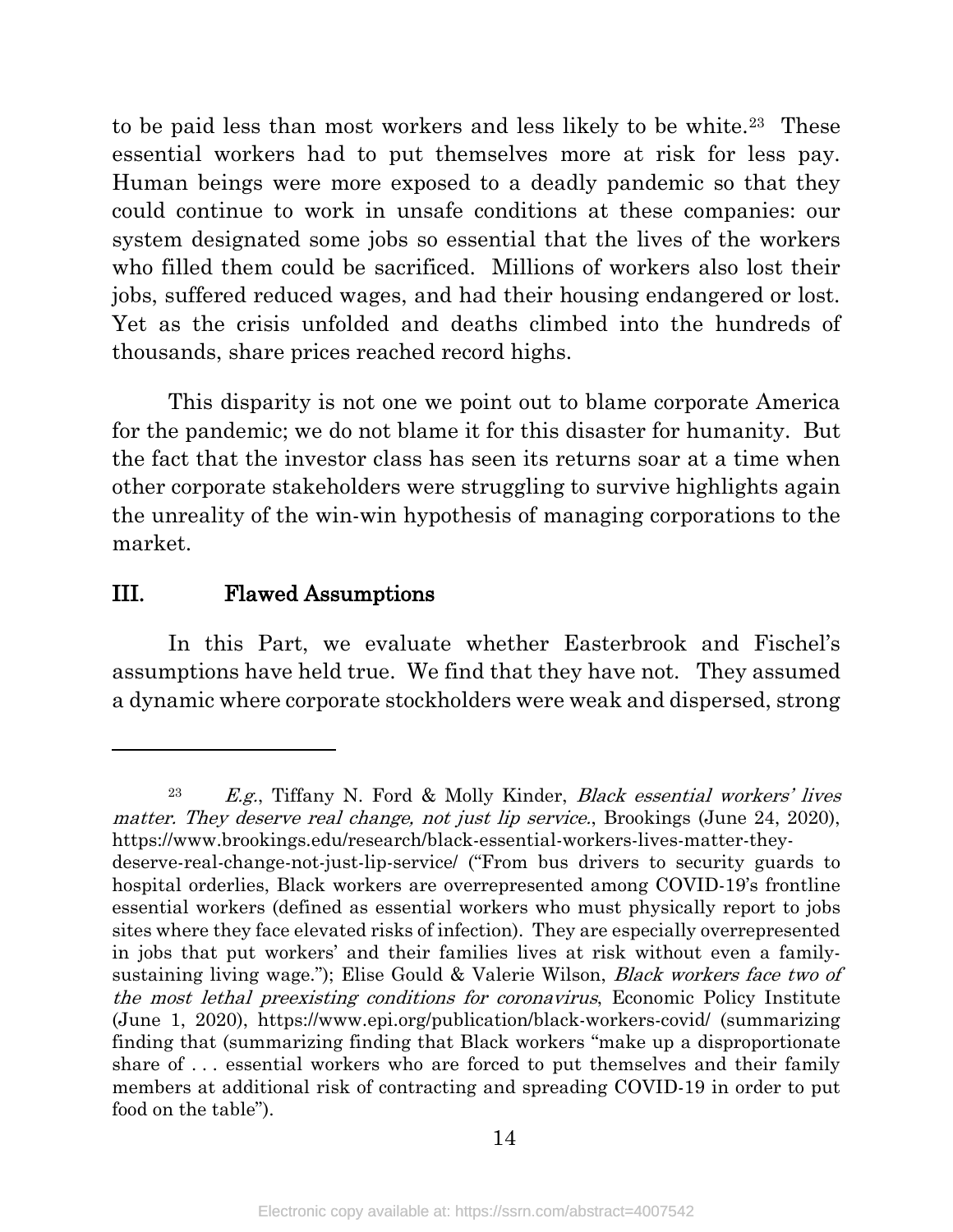external institutions protected other stakeholders, and there was more slack for management to act in other regarding ways. These assumptions have not held: a) stockholders are reaggregated and powerful, reducing the space management has to balance fairly the interests of workers, creditors, consumers, communities, and others against the desire of concentrated short-term stockholders for greater returns; b) external protection of other stakeholders has been compromised, in large measure by corporate influence itself; c) workers in particular have suffered a loss of protection; and d) financial markets have failed to deliver returns correlated to social value created by firms, in part because the government has regularly stepped in to bail out the shareholders of firms that ran socially-destructive risks.

In some ways, our approach is anticipated by the work of Adolf Berle. Berle recognized that corporations must be disciplined by government, by product markets, and by shareholders, and was attentive to the implications of shifts in the real world effectiveness of and among those institutions.[24](#page-17-0)

#### A. Rising Stockholder Power

Easterbrook and Fischel's writings treat shareholders as a dispersed and powerless group, unable to overcome collective action problems to assert their shared interests.[25](#page-17-1) Although this characterization might have had some purchase at the time they wrote, it is entirely inaccurate today.

As a result of the decline in defined benefit pension plans, tax incentives and changes in investment fashions, American savers have increasingly had to place their wealth in the hands of institutional

<span id="page-17-1"></span><span id="page-17-0"></span><sup>24</sup> William W. Bratton & Michael L. Wachter, Shareholder Primacy's Corporatist Origins: Adolf Berle and the Modern Corporation, 34 J. Corp. L. 99 (2008).

<sup>&</sup>lt;sup>25</sup> See infra note \_\_ and accompanying text.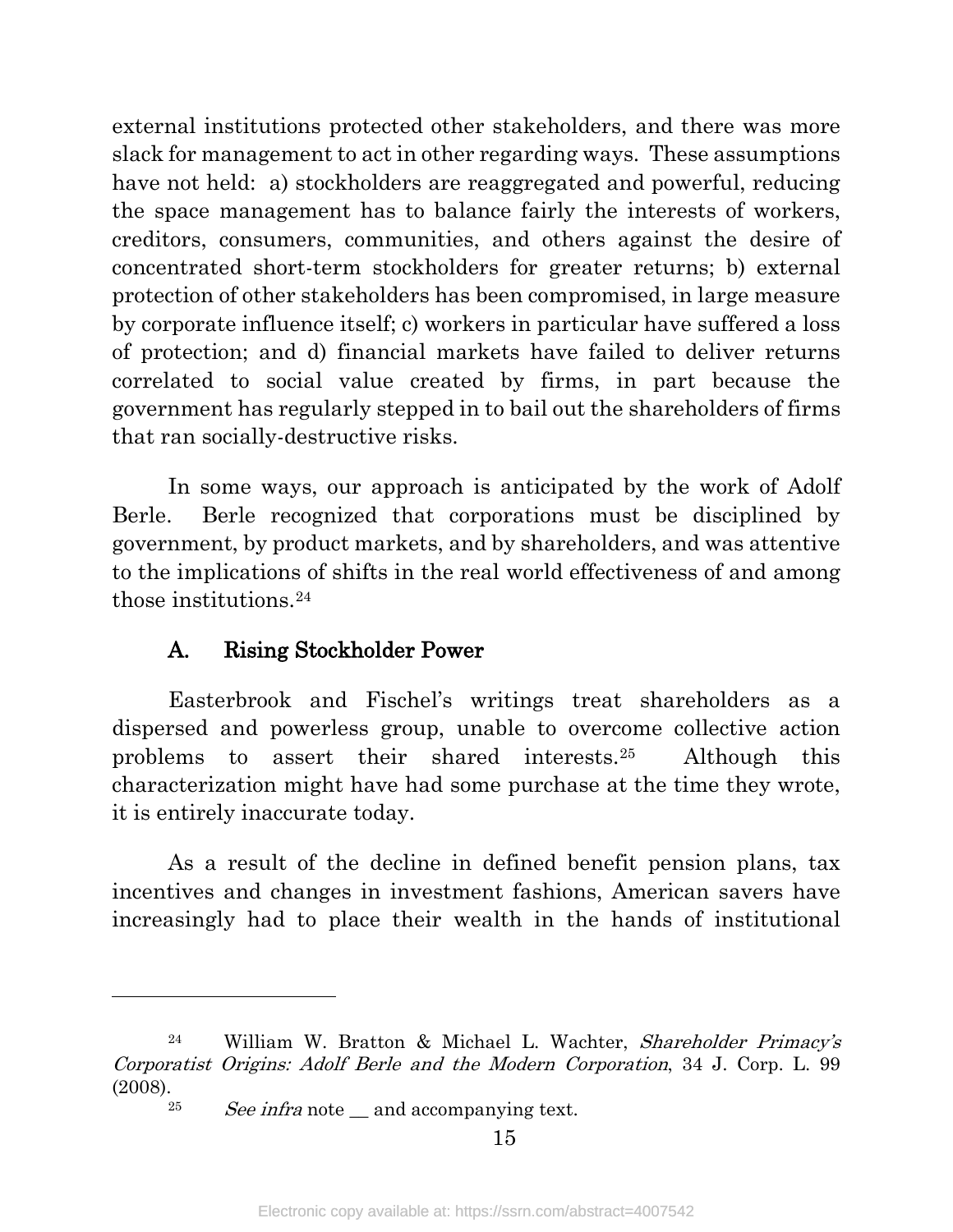investors[.26](#page-18-0) Institutional investors deploy the capital saved in tax advantaged retirement and educational accounts, like 401(k)s and 529 accounts. Such institutional investors often have incentives that systematically differ from the relatively broad and diverse base of human workers and savers whose capital is being deployed, and thus are eager to churn portfolios and to demand rapid short term financial returns of portfolio companies.[27](#page-18-1) Institutional investors implementing passive index-tracking strategies have also grown to enormous size: the "Giant Three" index funds cast approximately 25% of the votes in corporate elections.[28](#page-18-2) Such index funds have strong incentives to defer to proxy advisory services and "governance arbitrageurs" who also insist upon rapid short term financial returns.<sup>29</sup> As a result of these trends, shareholder power is increasingly concentrated in the hands of a few players that often have a unified agenda. These institutions have pushed corporate governance policies that make corporations more subject to direct stockholder sentiment, more open to market for corporate control, and more focused on total stock return.[30](#page-18-4)

<span id="page-18-0"></span><sup>26</sup> See Leo E. Strine, Jr., Toward Common Sense and Common Ground? Reflections on the Shared Interests of Managers and Labor in a More Rational System of Corporate Governance, 33 J. Corp. L. 1, 4-5 (2007) (workers are forced capitalists in the sense that they must turn over a substantial fraction of their earnings to mutual funds participating in 401(k) and 529 accounts if they wish to save for college for their children and retirement for themselves).

<sup>&</sup>lt;sup>27</sup> Strine, *Who Bleeds When Wolves Bite?*, *supra* note \_\_ at 1928.

<span id="page-18-2"></span><span id="page-18-1"></span><sup>&</sup>lt;sup>28</sup> E.g., Lucian A. Bebchuk & Scott Hirst, The Specter of the Giant Three, 99 B.U. L. Rev. 721 (2019).

<span id="page-18-3"></span>Ronald J. Gilson & Jeffrey N. Gordon, The Agency Costs of Agency Capitalism: Activist Investors and the Revaluation of Governance Rights, 113 Colum. L. Rev. 863 (2013).

<span id="page-18-4"></span> $30$  E.g., Dorothy S. Lund & Elizabeth Pollman, The Corporate Governance Machine, 121 Colum. L. Rev. --- (forthcoming 2022) (describing multiple institutional gatekeepers that enforce fidelity to a particular model of shareholder primacy); Strine, Why Bleeds When Wolves Bite?, supra note \_\_ at 1916 (describing fund manager acquiescence in efforts to install "a direct democracy, corporate California model – where there is always an opportunity for immediate market sentiments to be heard and where there is no attempt to establish a rational system of periodic votes on issues like executive compensation"); William Savitt & Aneil Kovvali, On the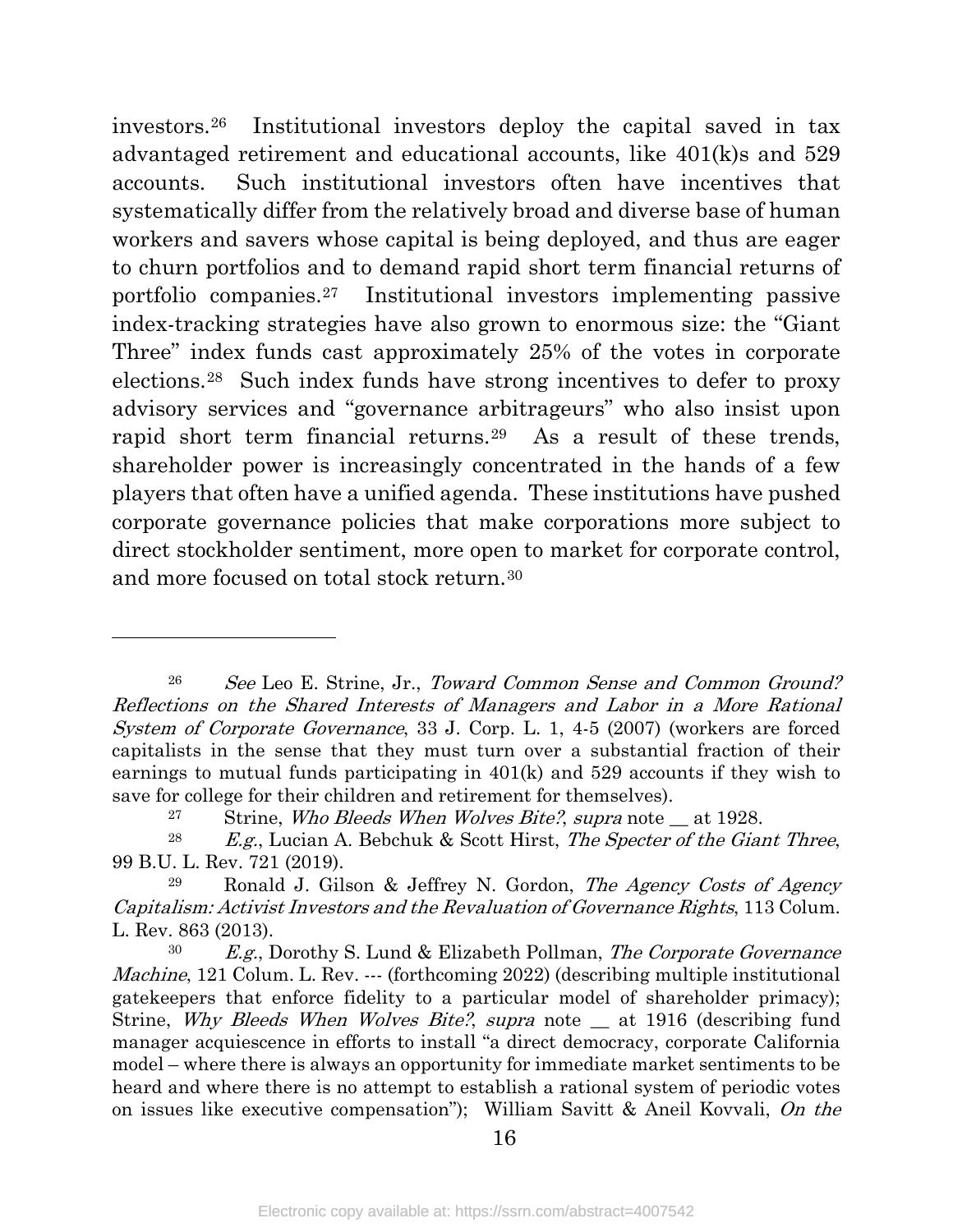And, even though more Americans are required to invest, the share of stock owned by the affluent remains extremely high, and many less affluent members of our society do not own any stock at all. Therefore, shifts in gainsharing from corporate workers to stockholders exacerbates inequality and prevents workers from building wealth themselves.[31](#page-19-0)

Likewise, pressures by stockholders on corporations encourage corporations to engage in rent-seeking against taxpayers, by seeking exemptions from critical sources of revenues for schools, local institutions, and the federal government. The share of taxes paid by corporations has drastically diminished, a reality that undercuts the ability to fund important regulatory agencies essential to stakeholder protection and that shifts the obligation to government more away from the wealthy and toward the average person.[32](#page-19-1)

Promise of Stakeholder Governance: A Response to Bebchuk and Tallarita, 106 Cornell L. Rev. 101, 102 & n.2 (forthcoming 2021). These institutions have scored real victories in advancing their vision of optimal corporate governance, including dismantling classified boards. It is at best unclear whether these victories have actually created shareholder value. E.g., Yakov Amihud, Markus Schmid & Steven Davidoff Solomon, *Settling the Staggered Board Debate*, 166 U. Penn. L. Rev. 1475 (2018) (concluding that classified boards create value at some firms, destroy value at some firms, and have no effect at others).

<span id="page-19-0"></span>Strine, Who Bleeds When Wolves Bite?, supra note at 1941-42. For recent statistics, see Lydia Saad & Jeffrey M. Jones, What Percentage of Americans  $Owns$  Stock?, Gallup (Aug. 13, 2021), https://news.gallup.com/poll/266807/percentage-americans-owns-stock.aspx (stating that only 56% of Americans report owning any stock, and that only 24% of Americans with less than \$40,000 in income report owning stock). Because this economic inequality translates into unequal power in society, it also serves to exacerbate racial inequality. See Lenore Palladino, The Contribution of Shareholder Primacy to the Racial Wealth Gap, Roosevelt Institute Working Paper (Mar. 6, 2020), https://papers.ssrn.com/sol3/papers.cfm?abstract\_id=3526258; Leo E. Strine, Jr., Toward Racial Equality: The Most Important Things The Business Community Can  $Do,$  The CLS Blue Sky Blog (Nov. 2, 2020), https://clsbluesky.law.columbia.edu/2020/11/02/toward-racial-equality-the-mostimportant-things-the-business-community-can-do/.

<span id="page-19-1"></span> $32$  See Thomas L. Hungerford, Corporate tax rates and economic growth since 1947, Economic Policy Institute (June 4, 2013),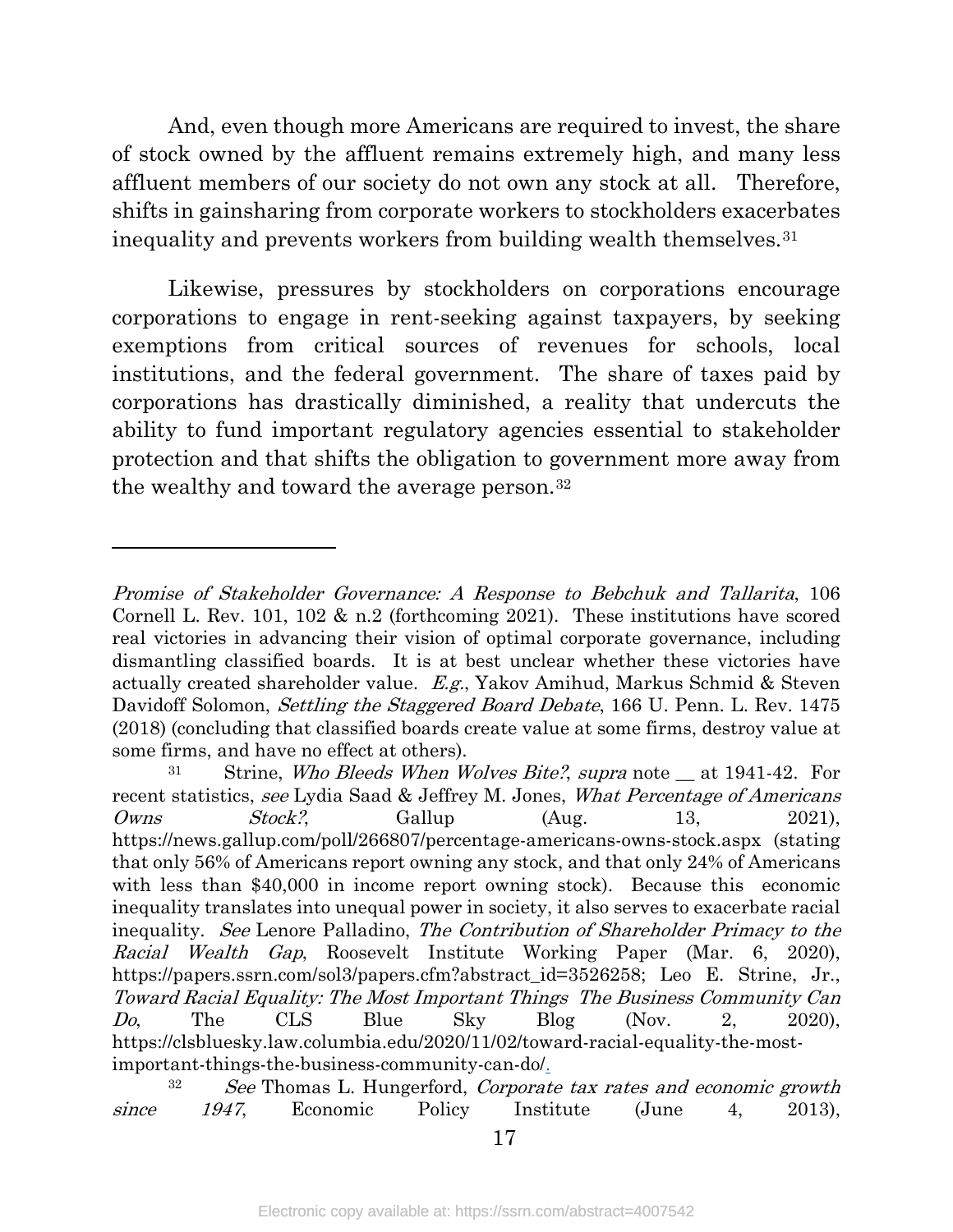These developments undermine Easterbrook and Fischel's case for strengthening shareholders. Individual shareholders can freely exit their positions and can recapture their capital investment with ease. Because shareholder power is not dispersed or subject to collective action problems, shareholders as a group can also readily force corporations to return capital through dividends and share buybacks. Far from being locked-in and powerless, forced to accept the "residual" remaining after other constituencies have claimed their fair share, stockholders are able to claim early and often, and to force costs and risks onto other constituencies.

This can ultimately damage shareholders themselves. A timely example of the fact that managing companies to benefit solely their stockholders ultimately damages investors is human-created climate change. The sad reality is that the very industry that generated the most climate — the oil and gas industry — knew and accepted the reality that human carbon emissions were causing climate change that was ultimately unsustainable.[33](#page-20-0)

https://www.epi.org/publication/ib364-corporate-tax-rates-and-economic-growth/ (corporate income taxes accounted for about 30% of total revenues in the 1950s, but only 10% in 2012). Easterbrook and Fischel also ignore the reality that taxing corporations, which are owned on average by wealthier people, has a progressive effect as opposed to imposing taxes at the individual level. Blair, supra note  $\Box$  ("IT]he corporate income tax contributes to the overall progressivity of the tax system to the extent that the corporate tax burden falls on capital. . . . Many policy analysts and government agencies distribute the majority of corporate tax burden to capital (between 75 percent and 82 percent).").

<span id="page-20-0"></span><sup>33</sup> E.g., Geoffrey Supran & Naomi Oreskes, Assessing ExxonMobil's climate change communications (1977-2014), 2017 Environ. Research Letters 12 (2017) (presenting study of ExxonMobil documents and public communications, and concluding "that ExxonMobil misled the public"); Shannon Hall, *Exxon Knew about* Climate Change almost 40 years ago, Scientific American (Oct. 26, 2015), https://www.scientificamerican.com/article/exxon-knew-about-climate-changealmost-40-years-ago/.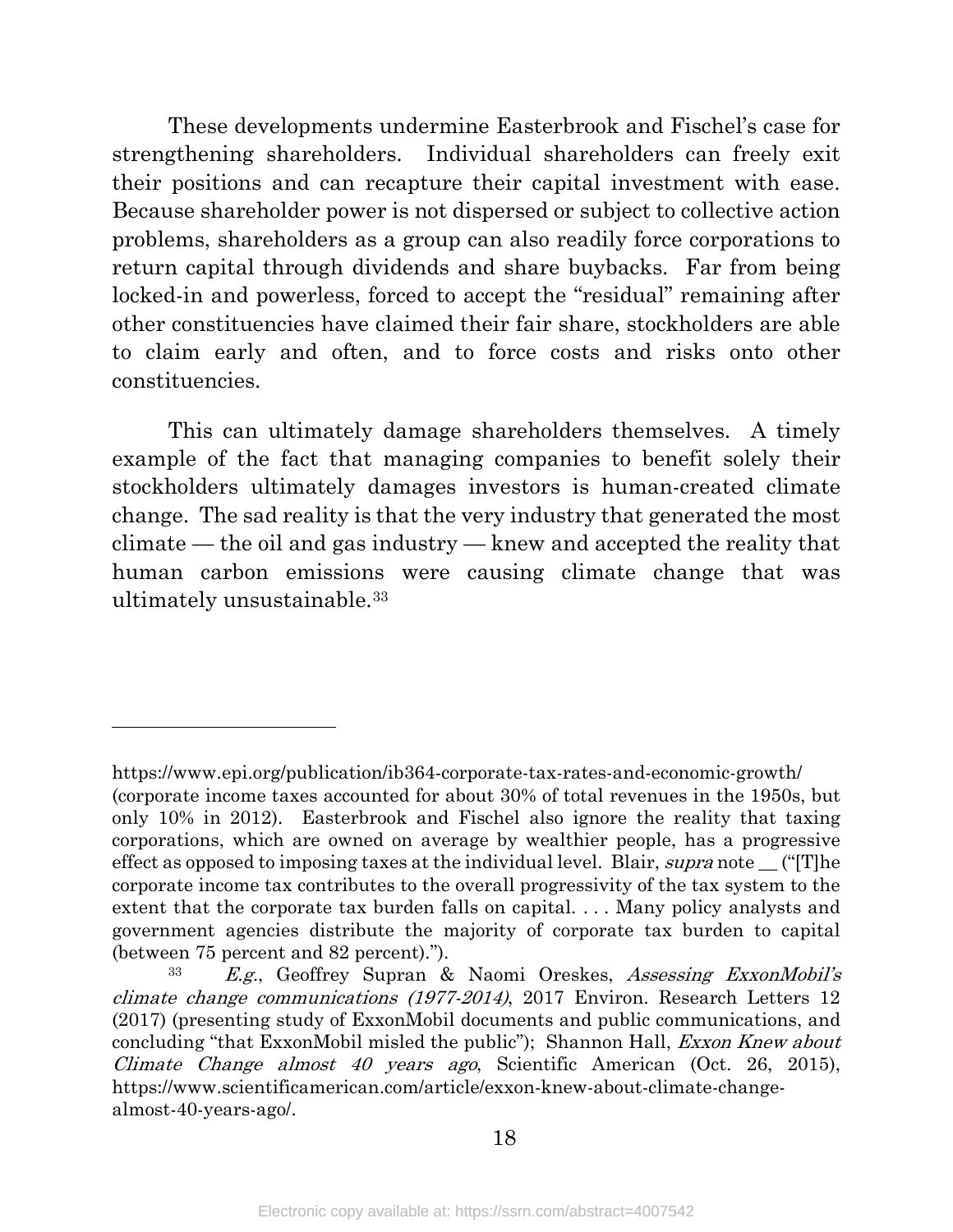Like the tobacco industry before it,  $34$  this industry responded to this knowledge by suppressing it from the public, and when others presented the evidence, disputing that evidence, while knowing it was correct. This behavior might well have benefited an undiversified stockholder of these particular corporations in the short term. This is by no means certain. Even concentrated shareholders can suffer as managers adopt measures to drive up immediate financial returns and seek to bend the regulatory system instead of attending to the risks that the system is intended to address.[35](#page-21-1)

But the most substantial costs are borne by human beings in their full economic and human portfolios (think, for example, their need for quality jobs, a healthy environment, and their obligation to pay taxes to cover externalize corporate harms) and thus society as a whole, and are reflected in diminished returns for diversified investors with broad

 $\overline{a}$ 

19

<span id="page-21-0"></span><sup>34</sup> See, e.g., United States v. Philip Morris USA, Inc., 449 F.Supp.2d 1, 28 (D.D.C. 2006), vacated in part and affirmed in part, 566 F.3d 1095 (D.C. Cir. 2009) (The tobacco industry "survives, and profits, from selling a highly addictive product which causes diseases that lead to a staggering number of deaths per year, an immeasurable amount of human suffering and economic loss, and a profound burden on our national health care system. Defendants have known many of these facts for at least 50 years or more. Despite that knowledge, they have consistently, repeatedly, and with enormous skill and sophistication, denied these facts to the public, to the Government, and to the public health community.").

<span id="page-21-1"></span><sup>35</sup> See, e.g., Leo E. Strine, Jr., Fiduciary Blind Spot: The Failure of Institutional Investors to Prevent the Illegitimate Use of Working Americans' Savings for Corporate Political Spending, 97 Wash. U. L. Rev. 1007, 1036-37 (2020) ("Logically, one would infer that there is a high correlation between public corporations that engage in problematic behavior and those that engage in spending to influence the political process. Even from the narrow perspective of an investor in an actively traded mutual fund with a smaller portfolio of stocks, there is strong reason to be concerned that corporate political spending is a warning signal for investors."); John C. Coates, IV., Corporate Politics, Governance, and Value Before and After Citizens United, 9 J. Empirical Stud. 657, 658 (2012) (corporate "political activity . . . correlates negatively with . . . shareholder value"). For one deadly example of a corporation pursuing immediate shareholder profits, working the regulators, and facing a catastrophe as a result, see Peter Robison, Flying Blind: The 737 MAX Tragedy and the Fall of Boeing (2021) (discussing Boeing's development of the 737 Max, a defective plane that caused numerous deadly high-profile crashes).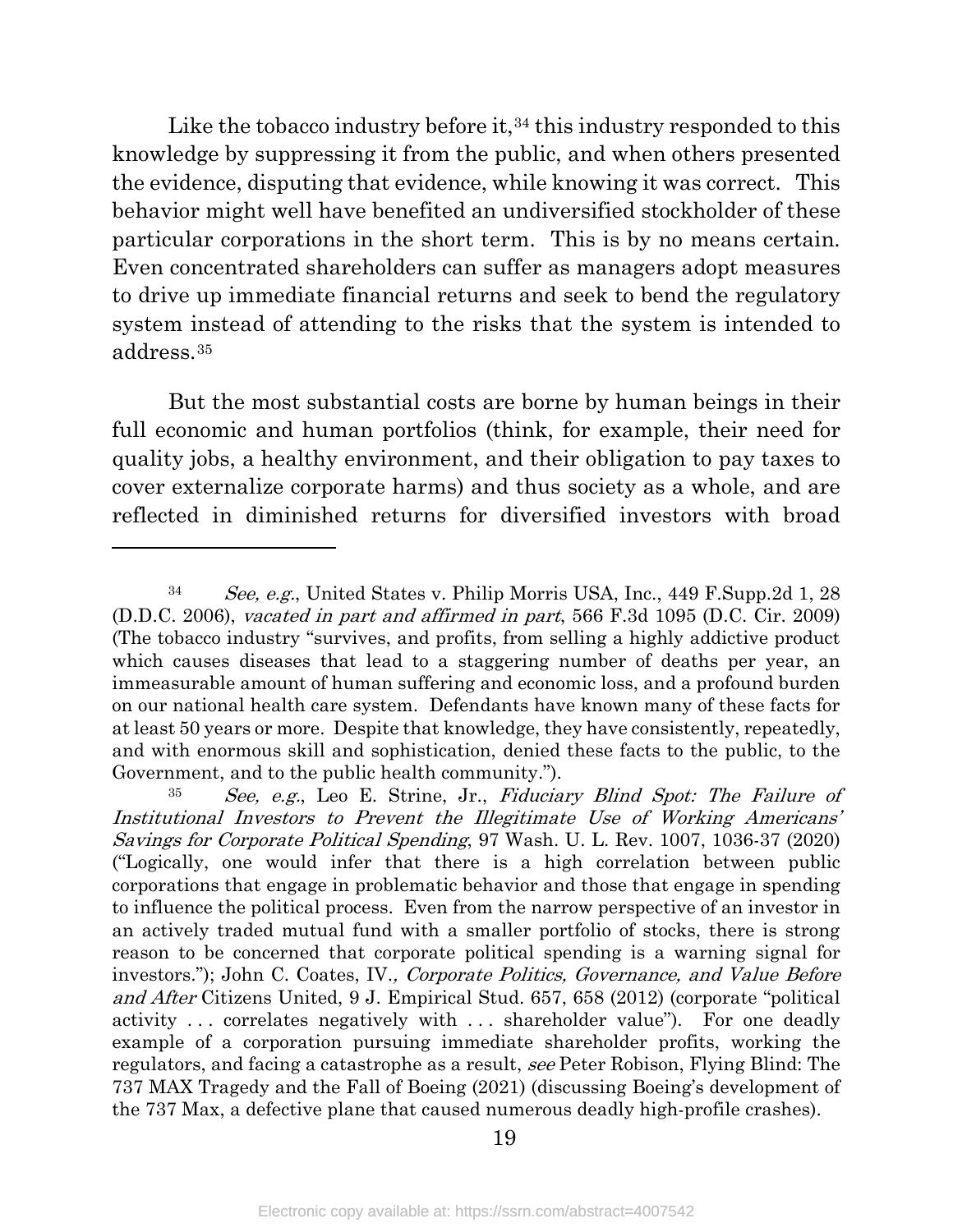portfolios. Given the huge costs that climate change has already imposed, and the gigantic costs it will pose in the near future, it is not credible to claim that this corporate behavior represented a win-win between these companies' investors and society.

In fact, for diversified investors, the gains made by these companies by delaying a transformation of their industries will be swamped by the negative costs to all companies and society.[36](#page-22-0) The same can be said of the misuse by pharmaceutical companies of their marketing techniques to pump up sales of opioids, in an irresponsible, life- and communitydestroying way.[37](#page-22-1) 

And this raises another flaw in Easterbrook and Fischel's reasoning. Most investors are not long one company or one industry. They are long the whole economy.

Most of them depend more on their job for their wealth than their stock. Most of their portfolios track the whole economy, and also contain substantial amounts of debt securities.<sup>38</sup> And these diversified human investors also pay taxes, consume products, and live in the environment.

<span id="page-22-0"></span><sup>36</sup> E.g. John C. Coffee, Jr., The Future of Disclosure: ESG, Common Ownership, and Systematic Risk, 2021 Colum. Bus. L. Rev. 602; Madison Condon, Externalities and the Common Owner, 95 Wash. L. Rev. 1 (2020). Concentrated shareholders can also suffer as a result of measures adopted to drive up immediate financial returns.

<span id="page-22-1"></span><sup>37</sup> For an account of the pharmaceutical industry's marketing of opioids, its effect on society, and its effect on the financial fortunes of one group of concentrated shareholders, see Patrick Radden Keefe, Empire of Pain: The Secret History of the Sackler Dynasty (2021). Although the infamous Purdue Pharma was a privately held company, public companies also participated in the mass marketing of these dangerously addictive drugs. See, e.g., Jan Hoffman, Drug Distributors and J&J Reach \$26 Billion Deal to End Opioid Lawsuits, N.Y. Times (July 21, 2021), https://www.nytimes.com/2021/07/21/health/opioids-distributors-settlement.html (describing \$26 billion settlement with Johnson & Johnson, Cardinal Health, AmerisourceBergen, and McKesson for opioid misconduct).

<span id="page-22-2"></span>Like many others, Easterbrook and Fischel overestimate the extent to which agency costs only exist in a form that harms stockholders. Most diversified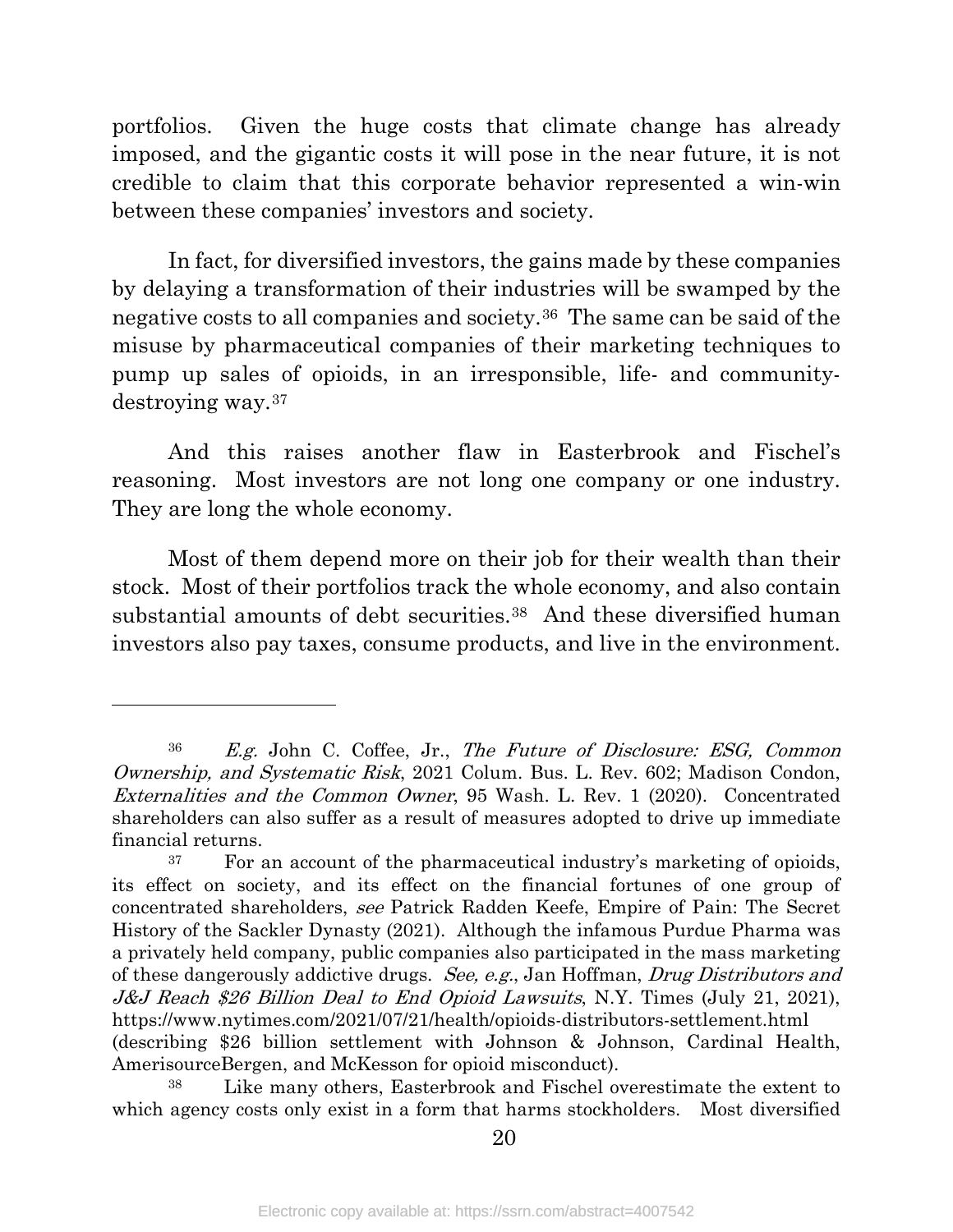A system of corporate governance that focuses each company on maximizing the immediate wealth of the company's specific stockholders does not even maximize the overall economic welfare of equity investors. Rather, by pushing companies to manage to the market and only consider their equity investors, it moves all corporate managers more to the edge of irresponsibility, in which short-cuts that harm workers, creditors, consumers, communities, and the environment are tempting ways to satisfy their powerful stockholders' demands. Instead of recognizing the reality that American corporate law has always given priority to stockholders, Easterbrook and Fischel instead push for it to limit the space managers have to create wealth in ways that are respectful of other stakeholders and thus create far greater incentives to harm stakeholders and society, and diversified investors themselves.

To the extent that the vision of shareholders as true residual claimants was true in the middle of the 20th century, one wonders what made it so. What made it impossible for businesses to succeed unless they treated labor with respect and did not externalize other costs to society? It was certainly not some natural force of economics. Economic history suggests that it is quite possible for equity owners to profit off the

investors hold corporate debt securities as a substantial part of their portfolio, but the level of stewardship they receive by the institutional investors who run debt funds is far less than exists on the equity side, and underwriting standards have eroded as debt has been securitized. Just as is the case with workers, stockholders can and do gain at the expense of creditors. A good deal of evidence exists that increases in stock prices as a result of activism often result in value transfers from debt holders to equity holders. E.g., Strine, Who Bleeds When Wolves Bite?, supra note \_\_ at 1940 (noting that "some scholars have found that rather than creating additional firm value, hedge fund activism engaged in by equity investors has the effect of shifting wealth from debt capital to equity capital" and collecting sources); John C. Coffee, Jr. & Darius Palia, The Wolf at the Door: The Impact of Hedge Fund Activism on Corporate Governance, 41 J. Corp. L. 545 (2016) (citing evidence that in activist engagements "there is a wealth transferred [sic] from bondholders to shareholders"). Cf. John C. Coffee, Jr., Shareholders Versus Managers: The Strain in the Corporate Web, 85 Mich. L. Rev. 1, 68 (1986) ("Anecdotal evidence is now abundant that bondholders have recently been adversely affected by highly leveraged takeovers.").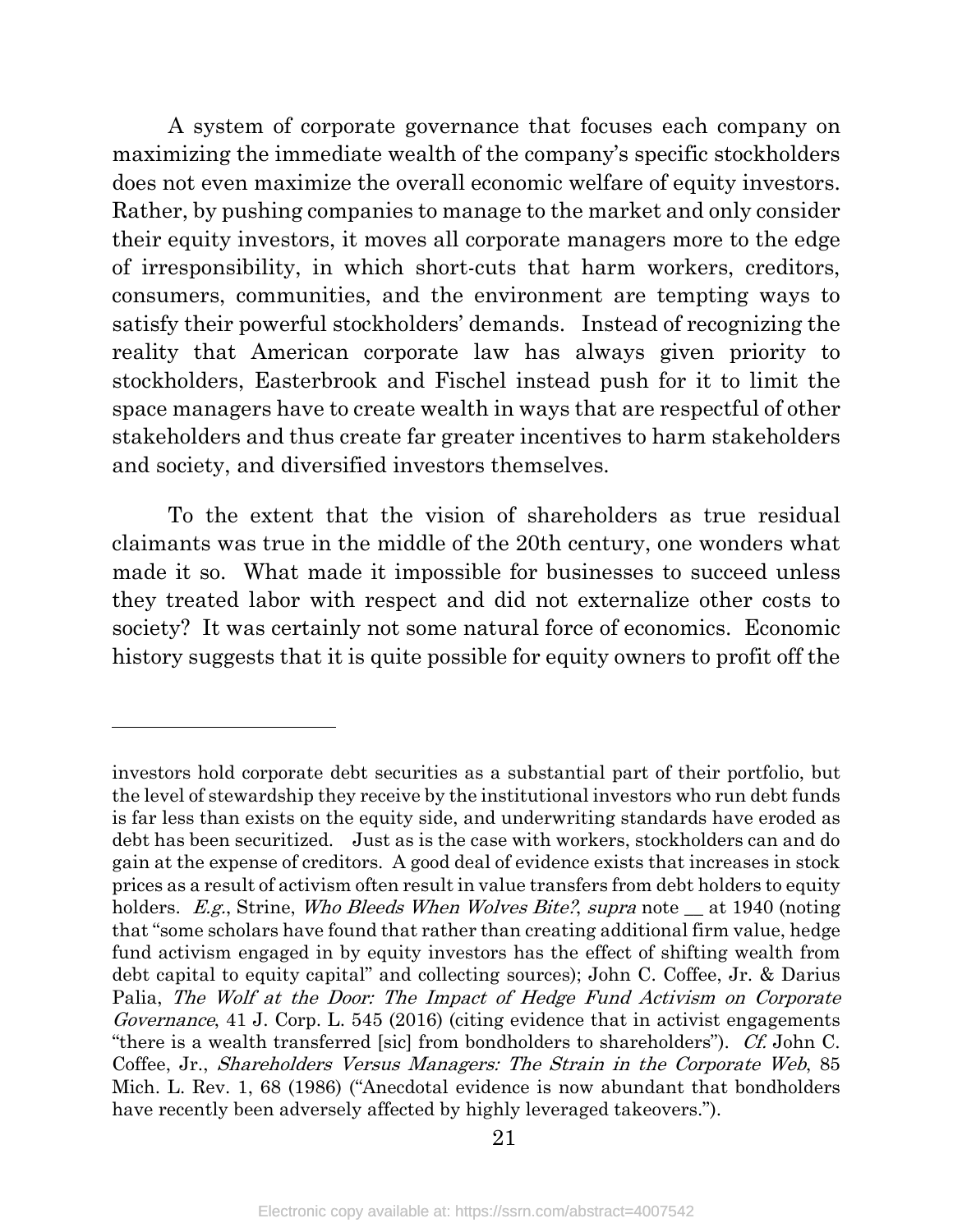back of others.[39](#page-24-0) Instead, it was an appropriate regulatory environment. Most of what the New Deal and European Social Democratic reforms were about was a recognition of that reality, and creating a structure within which businesses were more likely to make money in a way that required that they have at least some minimal regard for workers, consumers, the environment, and society as a whole. But, as discussed below, Easterbrook and Fischel are among the school of thinkers who say stakeholders should rely on external legal protections outside of corporate law, without favoring those protections and while generally supporting their erosion or repeal. The Easterbrook and Fischel position is a specific application of Milton Friedman, and all share the Friedman-Reagan view that stakeholder protections should largely be dispensed with and the Powell view that corporations should use their influence to make that happen. Indeed, Friedman opposed the National Labor Relations Act, minimum wage laws, and the Civil Rights Act of 1964, and

<span id="page-24-0"></span><sup>39</sup> This is not a new phenomenon. As President Lincoln recognized, economic exploitation was a major part of the moral abomination of slavery. See Abraham Lincoln, Second Inaugural Address (Mar. 4, 1865) ("It may seem strange that [the Confederacy] should dare ask a just God's assistance in wringing their bread from the sweat of other men's faces, but let us judge not that we be not judged."). This fact was not lost on former slaves. Eric Foner, Reconstruction: America's Unfinished Revolution, 1863–1877 102 (rev. ed. 2014) ("Blacks brought out of slavery a conception of themselves as a 'Working Class of People' who had been unjustly deprived of the fruits of their labor."). It was not lost on the architects of Reconstruction, who sought to remake the southern economy on lines that would promote economic freedom. Id. at 392. And it was not lost on the violent opponents of Reconstruction, who sought to restore conditions of economic exploitation rapidly upon assuming power. See id. at 588 (Southern Redeemers "shared ... a commitment to dismantling the Reconstruction state, reducing the political power of blacks, and reshaping the South's legal system in the interests of labor control and racial subordination."). Feudal systems persisted well into the Twentieth Century in various forms. E.g., Nikolas Bowie, Antidemocracy, 135 Harv. L. Rev. 160, 160-61 (2021) (tracing through-line of antidemocratic oppression of workers from slavery through the redemption period to twentieth century efforts to suppress agricultural labor organizing). And so-called laissez-faire, when it evolved, often involved markets that in reality provided no power to workers in comparison to those with inherited wealth and who were part of the powerful classes. In all of these eras, and even today, profit could be reaped by a few at the expense of the many.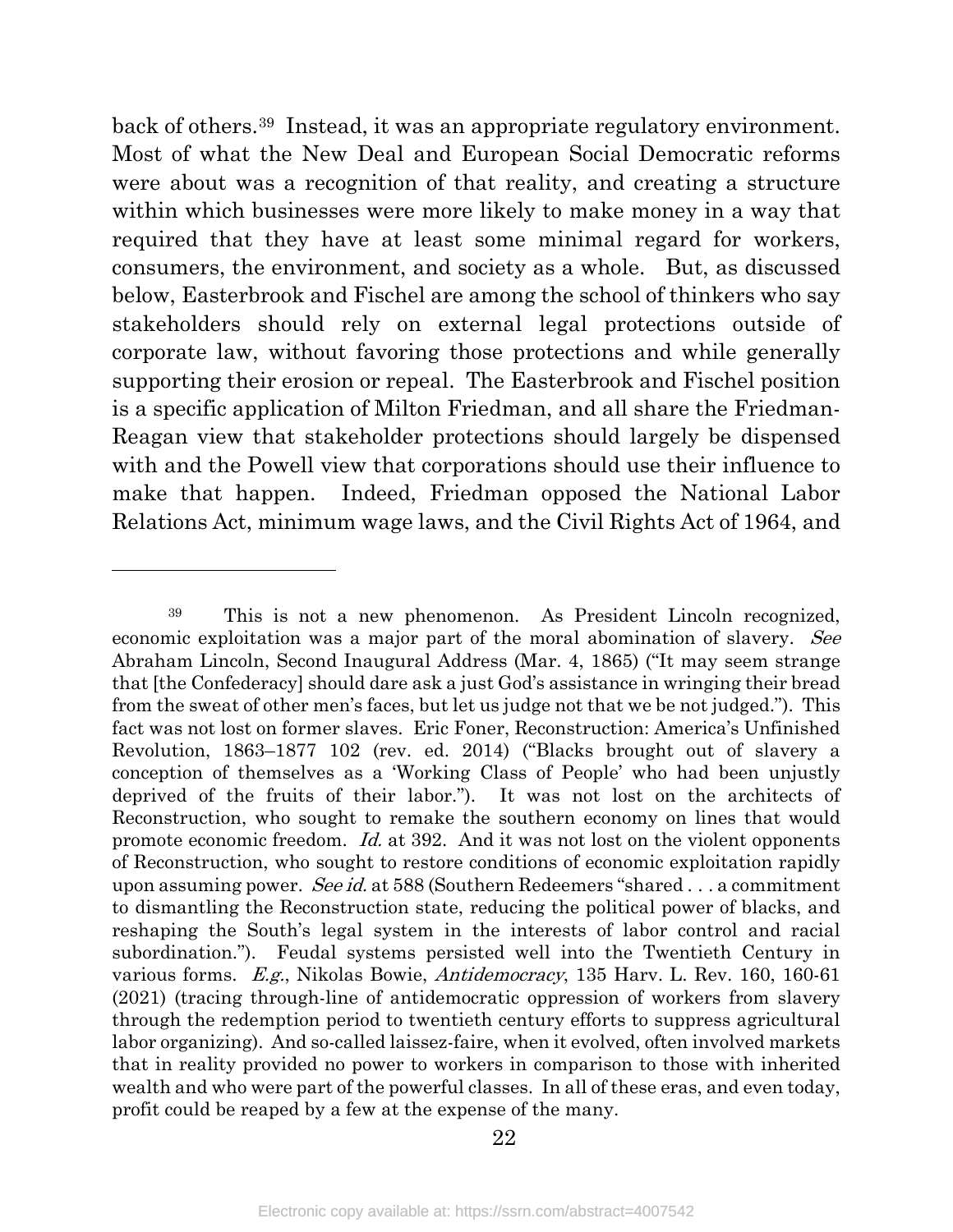he considered racial equality concerns and environmental considerations to be newly emerging "watch words of the current crop of reformers" that businesses should ignore.[40](#page-25-0) In his world view, effective external protections for workers, the environment, consumers and society actually would not exist, and one senses that Easterbrook and Fischel are closer to his position, and that of Ronald Reagan, than is stated in the work that is the subject of this celebration. In sum, Easterbrook and Fischel cannot be characterized as supporters of those external safeguards, and their opposition to allowing corporations to be other-regarding toward workers, other stakeholder, and society must be understood in the context of a world view that generally prefers that the New Deal not have occurred and the EPA not to exist.

#### B. Declining External Protections for Other Corporate Stakeholders

As even Easterbrook and Fischel acknowledge, government regulation is required to force firms to internalize the costs of their behavior:

> <span id="page-25-0"></span>We do not make the Panglossian claim that profit and social welfare are perfectly aligned. When costs fall on third parties—pollution is the common example—firms do injury because harm does not come back to them as private cost. Dumping offal may impose costs on downstream users exceeding the gains to the stockholders. . . . The task is to establish property rights so that the firm treats the social costs as private ones, and so that its reactions, as managers try to maximize profits given these new costs, duplicate what all of the parties (downstream users and customers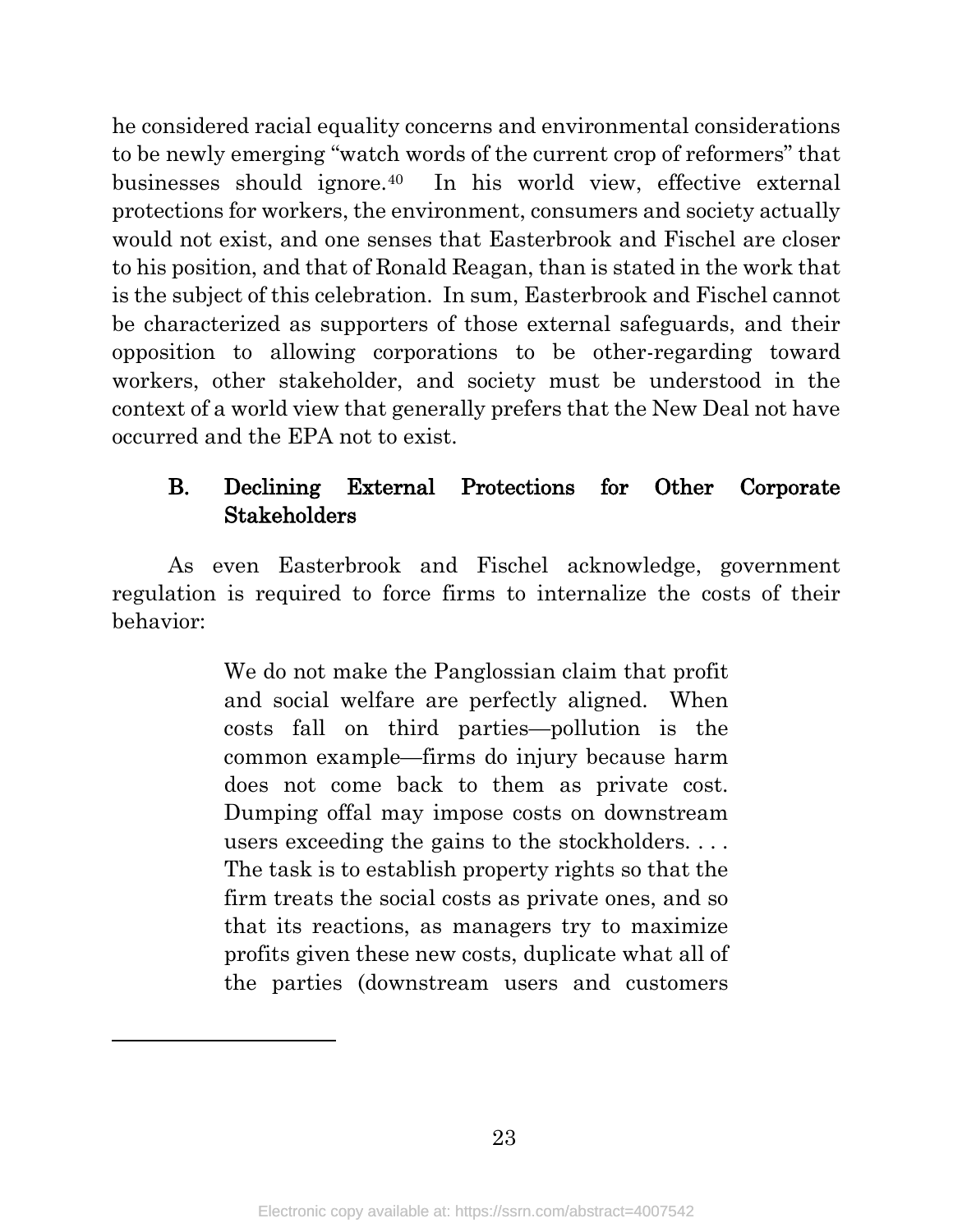alike) would have agreed to were bargaining among all possible without cost.[41](#page-26-0)

If the government fails to impose "new costs" on firms to force them to internalize the consequences of their conduct, firms will engage in socially destructive behavior.

The problem, of course, for this argument is that Easterbrook and Fischel would not call themselves vigorous supporters of external protections for stakeholders.[42](#page-26-1) And more certainly, fellow adherents to their world view, like Milton Friedman who opposed unions, the civil rights and environmental laws,<sup>43</sup> are oddly positioned to say, "leave the protection of other stakeholders to positive law," when they oppose that positive law, and advocated for policies, like those of the Reagan Administration, to erode the effectiveness of key laws protecting workers, consumers, minorities and women, and the environment.

Since 1980, many of the key protections for corporate stakeholders have declined in strength, and that decline was encouraged by the Reagan-Friedman school. The laws that protect workers' right to organize have been undercut, and so has the real value of the minimum wage.[44](#page-26-3) Antitrust's larger historical purpose was abandoned in favor of a blinkered focus solely on short-term consumer welfare.[45](#page-26-4) Environmental agencies and laws were systematically attacked, and the

<sup>41</sup> Easterbrook & Fischel, Economic Structure, supra note \_\_ at 39.

<span id="page-26-1"></span><span id="page-26-0"></span><sup>&</sup>lt;sup>42</sup> Frank H. Easterbrook, *When Does Competition Improve Regulation?*, 52 Emory L.J. 1297, 1299 (2003) ("Regulation is a means by which a segment of the populace enriches itself at the expense of the general welfare.").

<sup>43</sup> E.g., Milton Friedman, Capitalism and Freedom (1962).

<span id="page-26-3"></span><span id="page-26-2"></span> $44$  E.g., David Cooper, Elise Gould & Ben Zipperer, Low-wage workers are suffering from a decline in the real value of the federal minimum wage, Economic Policy Institute (Aug. 27, 2019), https://www.epi.org/publication/labor-day-2019 minimum-wage/ ("The real value of the federal minimum wage has dropped . . . 31% since 1968.").

<span id="page-26-4"></span> $45$  E.g., Sanjukta Paul, Recovering the Moral Economy Foundations of the Sherman Act, 131 Yale L.J. 175 (2021).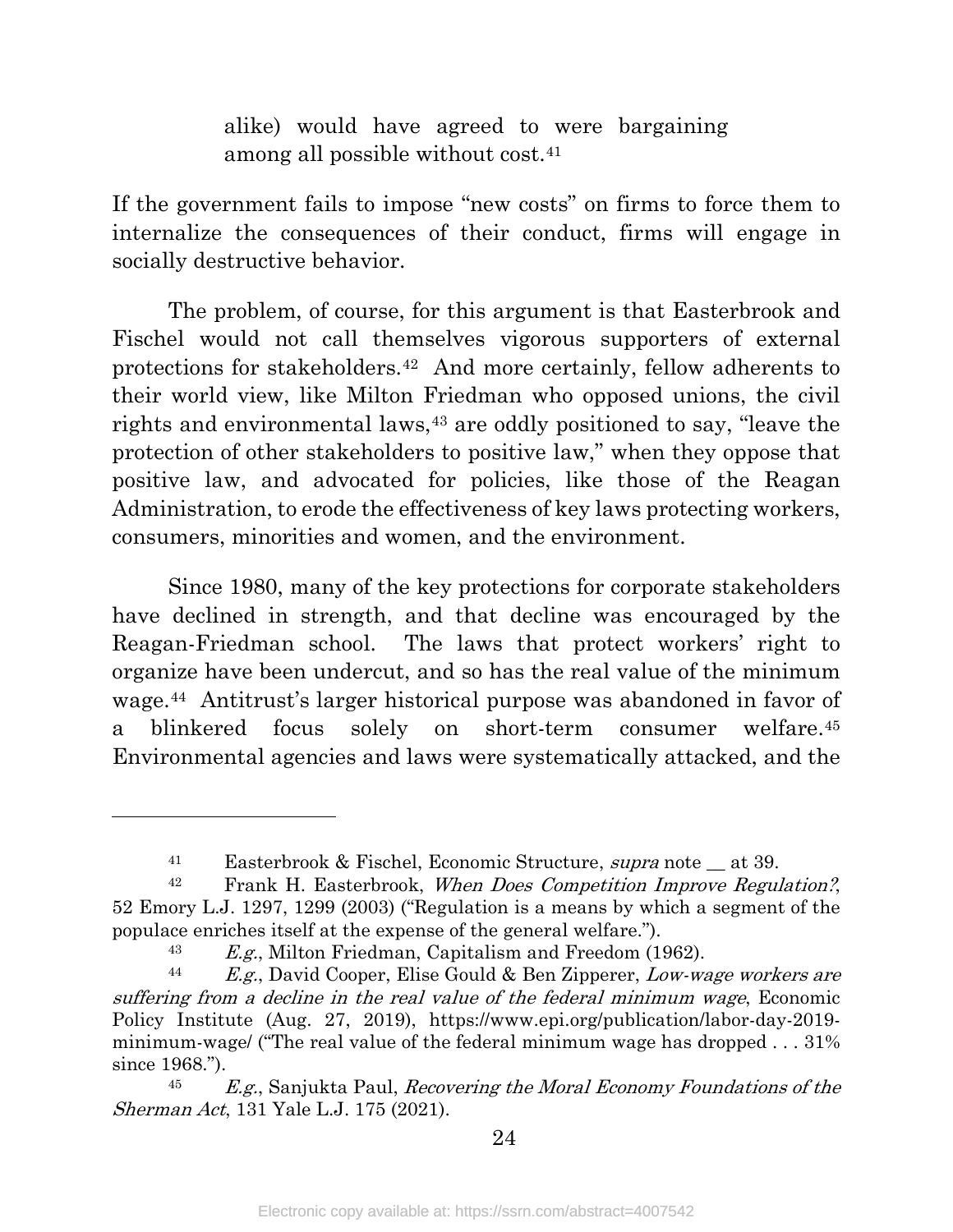same has been true of consumer protection laws.[46](#page-27-0) And, governmental attempts to remediate four hundred years of racial oppression of black people and to protect women and other minorities have been hampered by hostility from this same school.<sup>47</sup> Indeed, when in power, Reagan-Friedman adhering administrations have often governed agencies charged with protecting stakeholders in a manner contrary to the obvious statutory purpose for their existence.<sup>[48](#page-27-2)</sup>

Supporting these moves to undermine the external protections for stakeholders, has been corporate political and lobbying expenditures, which have gone predominantly to one political party, and in terms of issues spending, have swamped our political system with funds for candidates and causes opposing worker rights, environmental protection (including addressing climate change), voting rights for minorities, and regulation to protect consumers.[49](#page-27-3) The result is a vicious cycle in which

l

25

<span id="page-27-0"></span> $46$  E.g., David M. Uhlmann, Back to the Future: Creating a Bipartisan Environmental Movement for the  $21st$  Century, 50 Envtl. L. Rep. 100800, 10802 (2020).

<span id="page-27-1"></span><sup>47</sup> See Adam Winkler, We the Corporations: How American Businesses Won Their Civil Rights 278 (2018) (noting Lewis Powell's role in subjecting racial affirmative action programs to strict scrutiny and his overall successful effort in encouraging business to go to war on the New Deal/Great Society regulatory state).

<span id="page-27-2"></span>See Uhlmann, supra note  $\equiv$  (describing Reagan's appointment of Gorsuch to the EPA and Watt to the Department of the Interior). More recent examples include President Trump's appointment of Eugene Scalia to the Department of Labor.

<span id="page-27-3"></span> $49$  E.g., Center for Political Accountability, Conflicted Consequences (2021) (showing that corporations have used opaque 527 organizations as vehicles to channel money to political causes that conflict with their stated values, with the bulk of spending going to benefit the Republican Party); Eric Lipton, Mike McIntire & Don Van Natta, Jr., Top Corporations Aid U.S. Chamber of Commerce Campaign, N.Y. Times  $(0ct. 21, 2010)$ , https://www.nytimes.com/2010/10/22/us/politics/22chamber.html (describing corporate support for the U.S. Chamber of Commerce, and the Chamber's support for Republican causes); Chris Frates, Koch Bros.-backed group gave millions to small business lobby, CNN (Nov. 21, 2013), https://www.cnn.com/2013/11/21/politics/smallbusiness-big-donor/index.html (describing corporate support for the National Federation of Independent Business).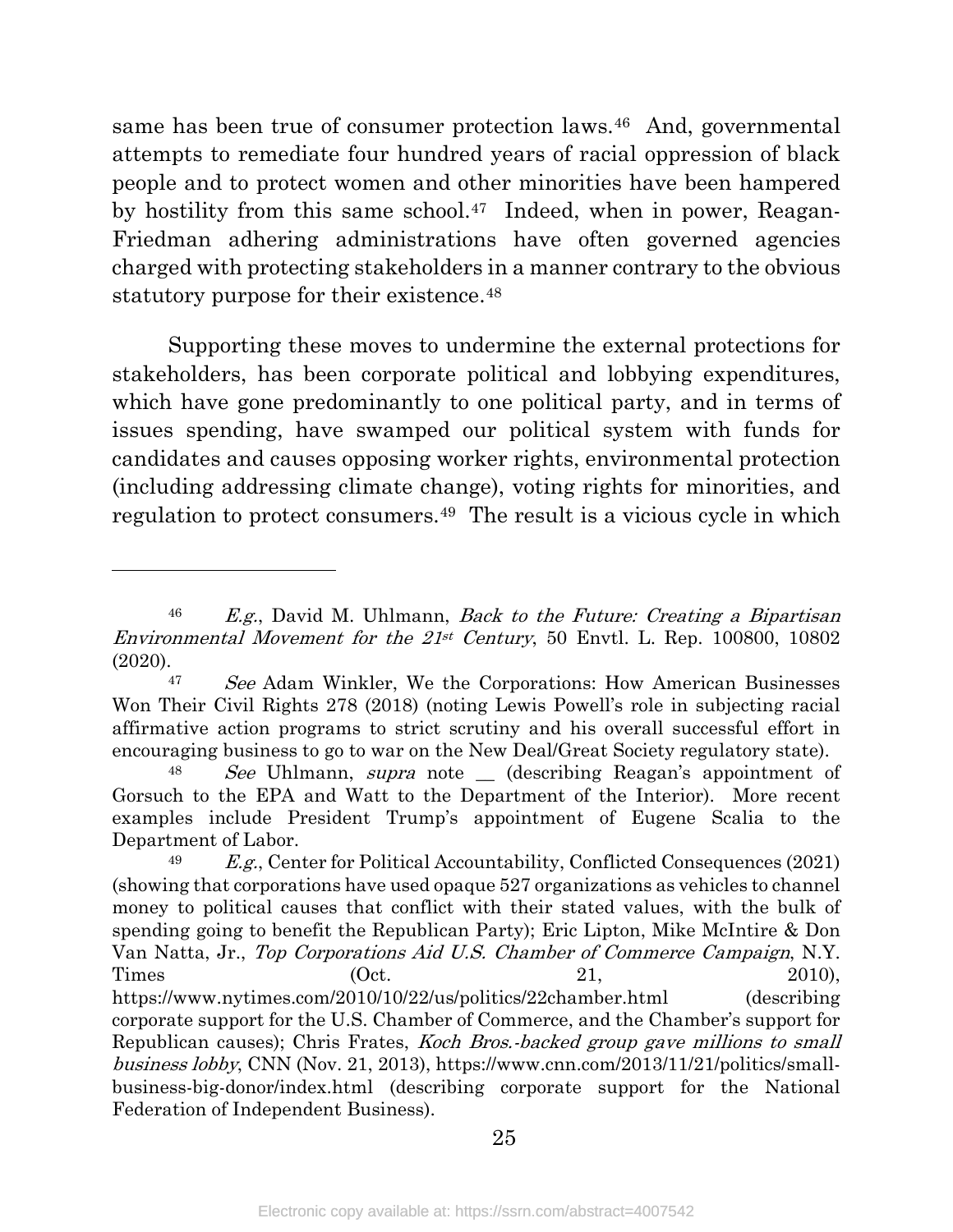corporations gain wealth and economic power, translate that wealth and economic power into political power for themselves and the wealthier segment of society, and use that political power to gain further wealth and economic power.

The government has thus not been effective in compensating for the enormous growth in stockholder power, and for predictable reasons. Constituencies other than shareholders often struggle to make their voices heard in the political process due to resource constraints, collective action problems, and unrepresentative structures in our government.[50](#page-28-0) By contrast, corporations have perfected the art of exerting political influence. Put simply, capital is capital, and in a money dominated regulatory environment, the have's tend to win out.

The Easterbrook response to this power imbalance in the legislative process is to deny that it exists. Easterbrook has claimed that corporations face serious collective action problems that make it difficult for them to protect themselves through the political process.[51](#page-28-1) This is implausible on its face: corporations and institutional investors have formed interest groups and sophisticated lobbying operations. And corporations have a shared interest in enfeebling labor and other social interests.

<span id="page-28-0"></span><sup>&</sup>lt;sup>50</sup> Cf. Kate Andrias & Benjamin I. Sachs, Constructing Countervailing Power: Law and Organizing in an Era of Political Inequality, 130 Yale L.J. 546 (2021).

<span id="page-28-1"></span>Frank H. Easterbrook, The Race for the Bottom in Corporate Governance, 95 Va. L. Rev. 685, 700-01 (2009) ("And since 'everyone knows' that big corporations are effective lobbyists, this should protect investors fully. Unfortunately, what 'everyone knows' about the power of corporate lobbying is wrong."); Frank H. Easterbrook, When Does Competition Improve Regulation?, 52 Emory L.J. 1297, 1300 (2003) ("Corporations do not vote and are forbidden by law from making political contributions."). Others have picked up this torch, though generally in less extreme ways. Cf. Jill E. Fisch, Measuring Efficiency in Corporate Law: The Role of Shareholder Primacy, 31 J. Corp. L. 637, 665-66 (2006) (managers more effective).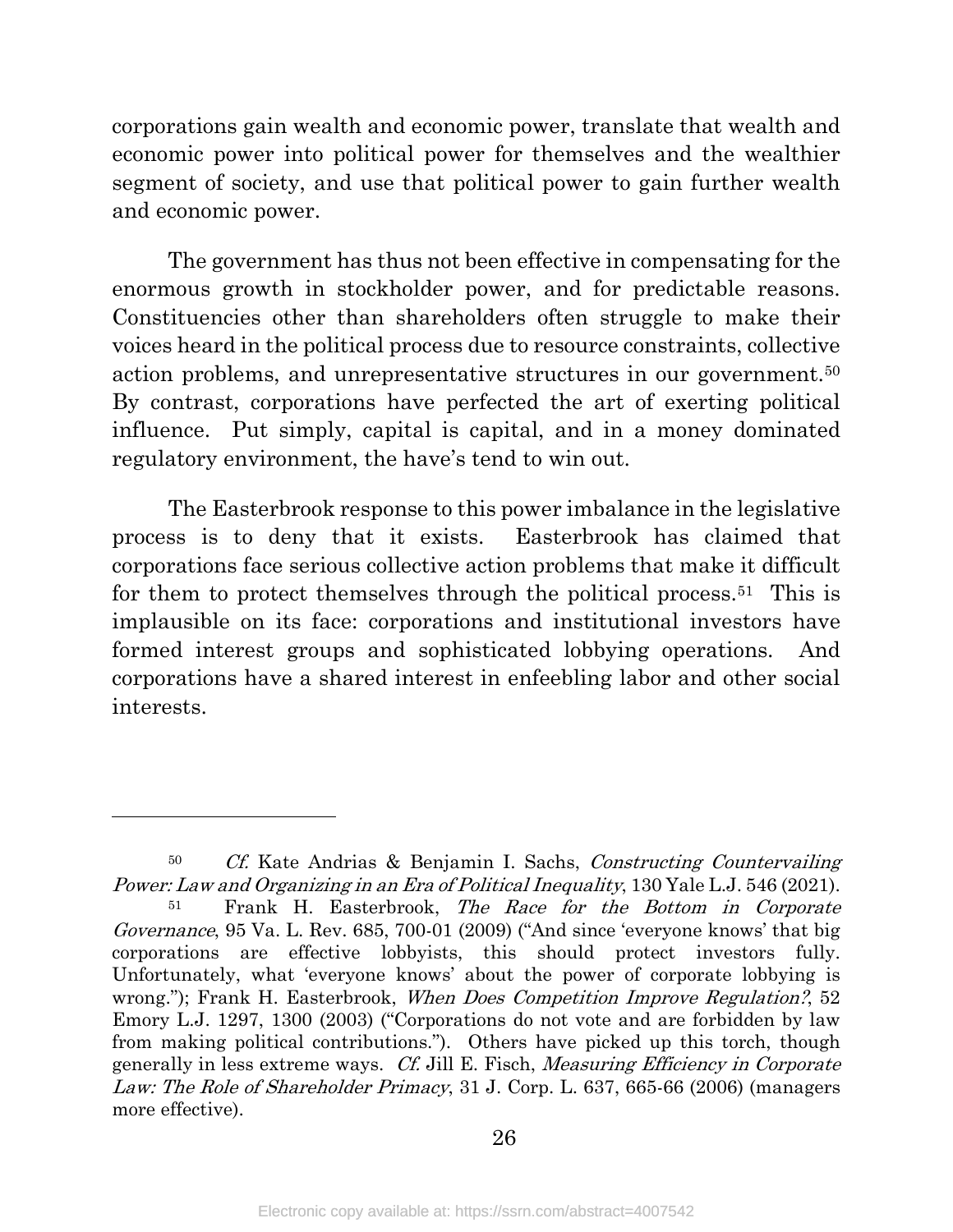Ultimately, the dispute can only be resolved by looking to evidence and experience. Consider Easterbrook's chosen evidence:

> If you doubt this perspective on corporate influence, ask yourself: why is there a corporate income tax? Not because corporations are wealthy; corporations are just place-holders, collective names for aggregates of investments. The corporate tax is attractive to politicians because it is invisible. No natural person pays the bill. Investors are so scattered and diversified that they cannot resist it, cannot even tell who pays it. . . . Corporations do not hold political power in America: they are too large, and their investors too many.[52](#page-29-0)

To which we might respond, ask yourself: is there an effective corporate income tax? Not for the many major corporations, including Nike and FedEx, that reportedly paid no taxes for 2020.[53](#page-29-1) And not until recently for one of America's largest corporations, Amazon, which seems to have avoided paying federal income taxes as recently as 2018.[54](#page-29-2) A recent tax cut bill gave most of its benefits — in a period of huge and growing inequality — to corporations and the wealthy, on the supposed promise that the cuts would result in job-creating and improving investments in the U.S. The cuts came to pass; the investments not so

<sup>&</sup>lt;sup>52</sup> Easterbrook, *Race for the Bottom, supra* note at 701-02.

<span id="page-29-1"></span><span id="page-29-0"></span> $53$  E.g., Chris Isidore, Jeff Bezos endorsed higher corporate tax rates. But it won't cost him much, CNN Business (Apr. 10, 2021), https://www.cnn.com/2021/04/10/business/jeff-bezos-amazon-corporatetaxes/index.html.

<span id="page-29-2"></span><sup>54</sup> E.g., Richard Rubin, Does Amazon Really Pay No Taxes? Here's the Complicated Answer, Wall St. J. (June 14, 2019), https://www.wsj.com/articles/doesamazon-really-pay-no-taxes-heres-the-complicated-answer-11560504602.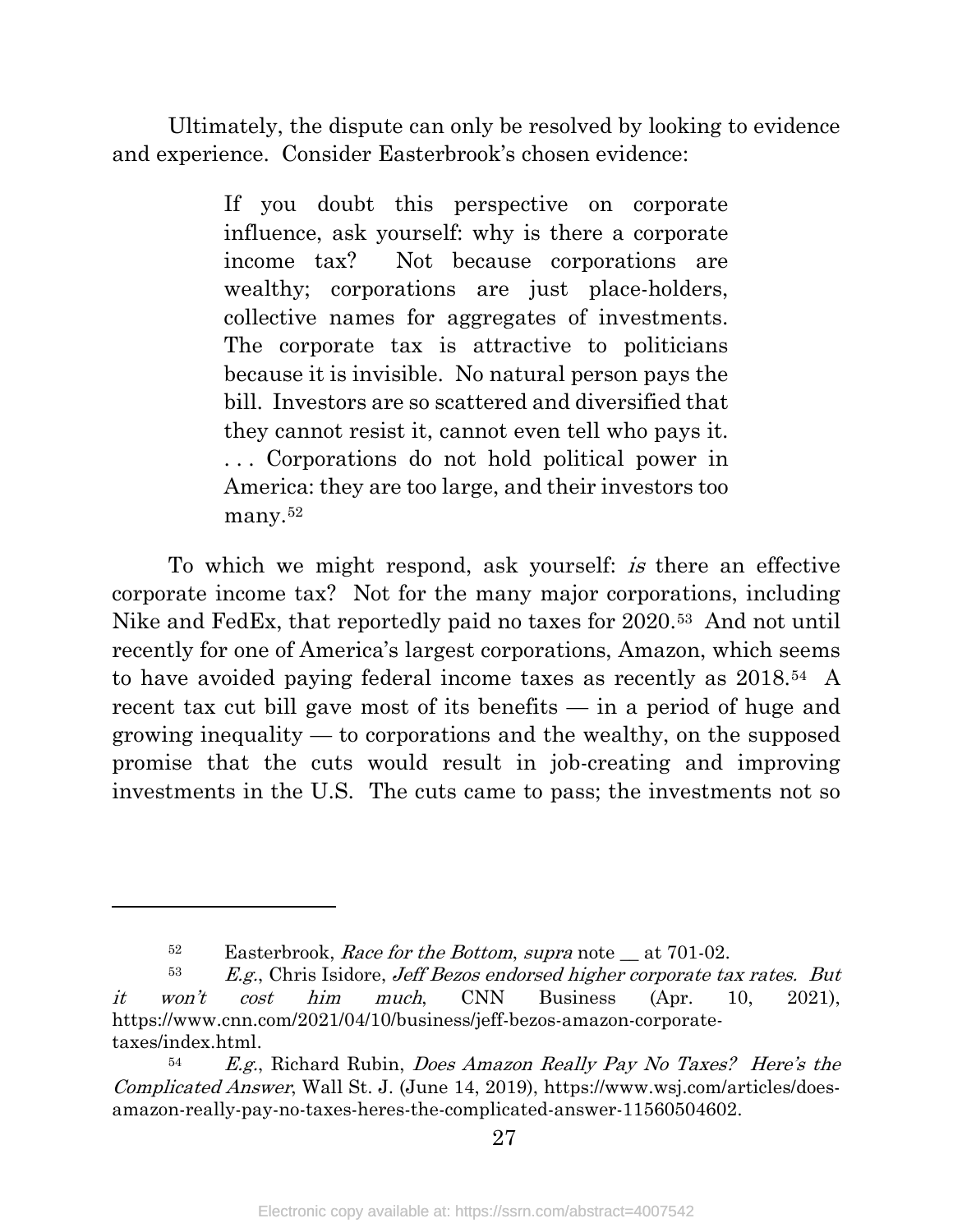much.[55](#page-30-0) And the share of taxes paid by corporations in the United States is a third of what it was in prior generations.[56](#page-30-1)

These problems are not limited to the political branches. Like Lewis F. Powell, Jr., himself, the architect of corporate America's successful strategy for winning the war of ideas who ultimately ascended to the Supreme Court,[57](#page-30-2) the problems made the leap to the judiciary. Conservative judicial decisions have exacerbated defects in the political process by systematically strengthening the political power of corporations while systematically weakening the political power of organized labor and racial minorities.[58](#page-30-3) These decisions have frequently involved the invalidation of legislation approved overwhelmingly by Congress, and the use of Lochner-era reasoning that is selectively applied.[59](#page-30-4)

<span id="page-30-0"></span><sup>&</sup>lt;sup>55</sup> See Hunter Blair, As investment continues to decline, the Trump tax cuts remain nothing but a handout to the rich, Economic Policy Institute (Feb. 4, 2020), https://www.epi.org/blog/as-investment-continues-to-decline-the-trump-taxcuts-remain-nothing-but-a-handout-to-the-rich/ ("investment has cratered" in the months after the Trump tax cuts).

<sup>56</sup> See Hungerford, supra note \_\_.

<span id="page-30-2"></span><span id="page-30-1"></span><sup>&</sup>lt;sup>57</sup> Winkler, *supra* note \_\_ at 278-89 (describing memorandum by Lewis Powell urging businesses to cultivate and use political power to counter labor unions, civil rights groups, and public interest law firms).

<span id="page-30-3"></span><sup>58</sup> Compare the incompatible logic of Citizens United v. FEC, which insisted that corporations must be allowed to play at politics despite concerns that some shareholders might disapprove of the message, and Janus v. AFSCME, which hobbled union participation in politics over concerns about dissenting workers. See Jonathan Macey & Leo E. Strine, Jr., Citizens United As Bad Corporate Law, 2019 Wis. L. Rev. 451, 506-14.

<span id="page-30-4"></span><sup>&</sup>lt;sup>59</sup> In the ACA decision, Chief Justice Roberts held two Justices hostage to get his vote on an obvious question of law — which is whether Congress had the authority to enact the individual mandate within the ACA if it did not call that mandate a tax — in exchange for invalidating an expansion of Medicaid to cover everyone within 133% of the federal poverty line. When Congress adopted Medicaid, it reserved the right to expand coverage, and the federal government was covering most of the costs of expansion. But, according to Chief Justice Roberts, the states objecting to this expansion had a sovereign right to continue to participate in Medicaid — because they found it so valuable and useful — and to not have that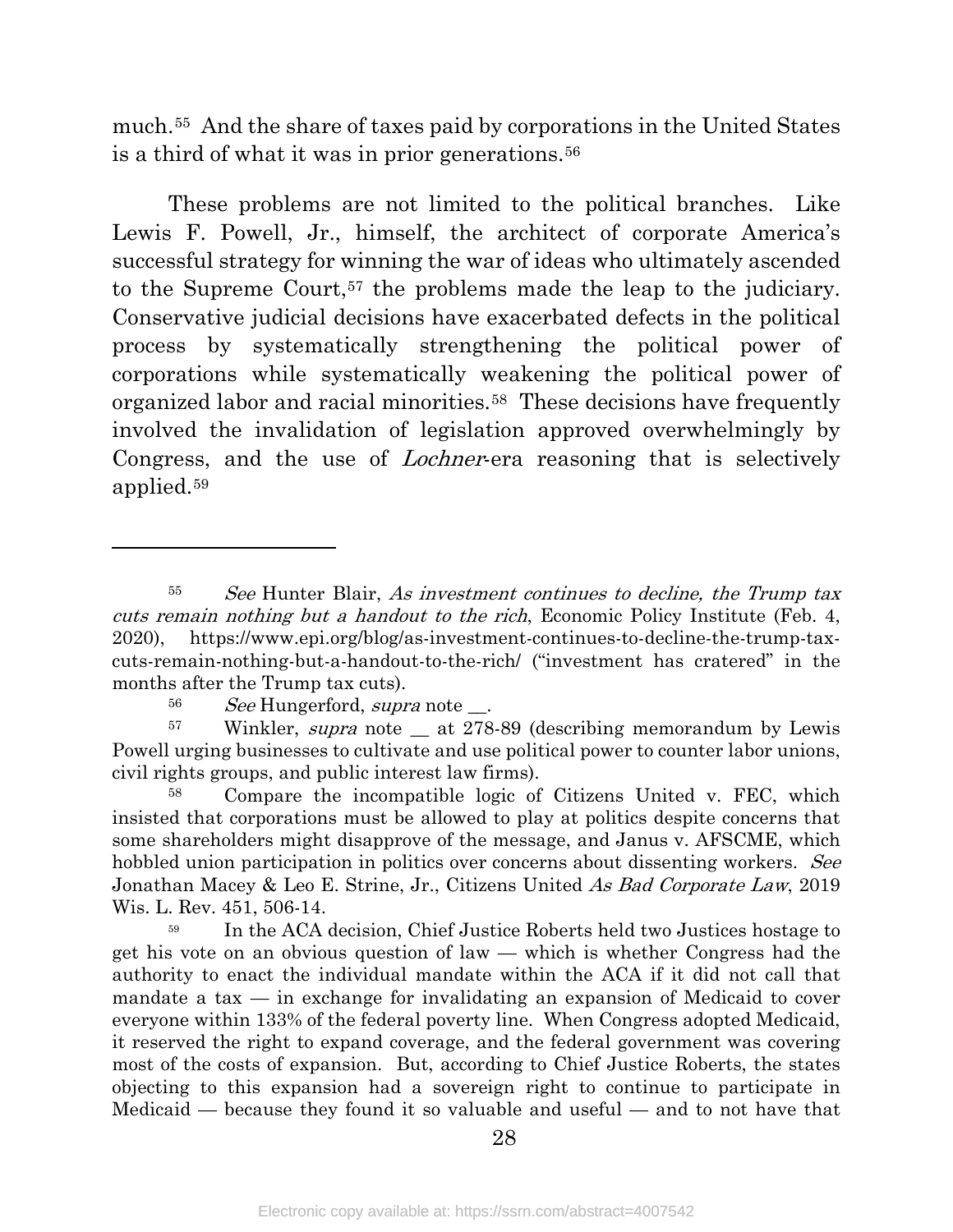Even if Easterbrook and Fischel earnestly supported stakeholderprotective legislation, it is unlikely that the political system could meet that need. Given the onslaught of corporate lobbying and political donations, it has become increasingly difficult for stakeholder-protective legislation to pass in the first place. But, even when regulatory statutes somehow survive this gantlet, they are then undermined, invalidated, or misinterpreted by an activist, right wing judiciary with an arid approach to statutes and a desire to repeal the New Deal and return to Lochner. As a result, rules adopted to protect *stakeholders* are generally interpreted and applied in a stingy and grudging manner. By contrast, the fundamental rules that protect *shareholders* are interpreted and applied by Delaware jurists who take a practical and equitable approach.

#### C. The Particular Case Of Declining Protections For Workers and The Fairness of Labor Markets

From a societal standpoint, the most important stakeholder is the worker: corporate workers must be treated respectfully, have safe working conditions, and quality wages. Workers are the many who make a capitalist system work. Unless the wealth they create is fairly shared with them, then there will be social instability and less overall wealth in the way that matters.<sup>[60](#page-31-0)</sup>

In recognition of this reality, and also of the dangers that nativist ideologues would use growing inequality and insecurity to appeal to struggling workers, the New Deal sought to create a framework within

participation conditioned on paying their fair share of the expansion. In other words, the states were like perpetual children who could not be expected to give up the subsidies they received if they did not wish to contribute to the household's needs. This remarkable ruling is often lost sight of due to the tax ruling, but it resulted in serious harm to consumers of health care and to the nation's ability to effectively address the pandemic, and to protect the health of struggling American families and their children.

<span id="page-31-0"></span><sup>60</sup> More wealth in the hands of billionaires may benefit them, but it has little to do with overall prosperity, at least in a positive way that is associated with communal well-being.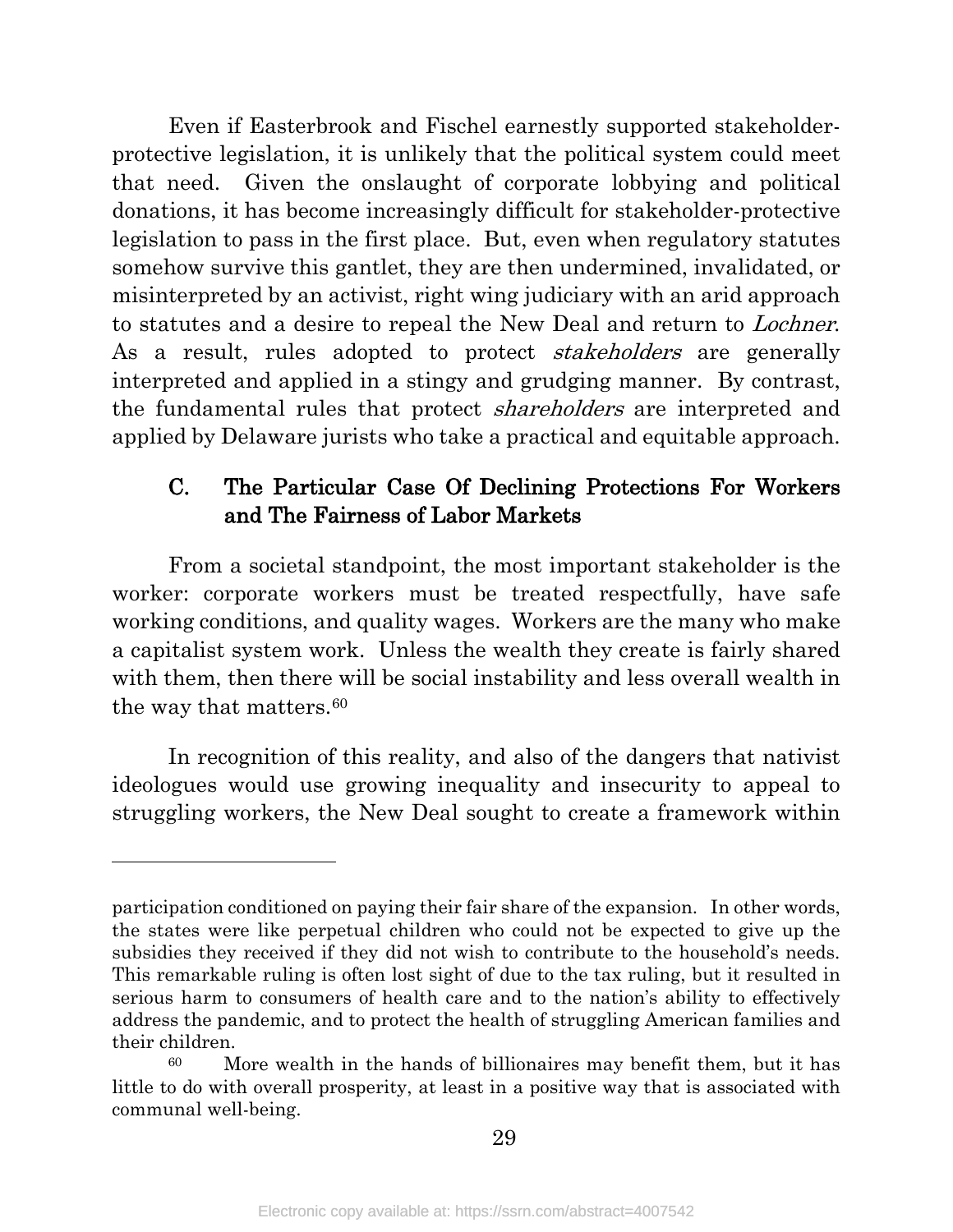which businesses would compete, while ensuring that they did not do so unfairly at the expense of workers. Just as the Great Depression taught policymakers that stock markets required vigorous regulation to avoid abuses[,61](#page-32-0) the experience of history taught policymakers that labor markets required vigorous regulation to generate reasonable outcomes. Breaking sharply with the laissez faire model of capitalism that had dominated the 19th and early 20th centuries, Congress enacted minimum wage and collective bargaining provisions in the National Industrial Recovery Act of 1933,<sup>[62](#page-32-1)</sup> created a framework for labor organizing in the National Labor Relations Act of 1935,[63](#page-32-2) and banned child labor and set minimum wage and overtime pay requirements in the Fair Labor Standards Act of 1938.<sup>[64](#page-32-3)</sup> Relatedly, Congress set up a program — Social Security — to provide minimum economic support for retired workers, and to provide economic support to the disabled.

The New Deal revolution was not complete, and its failure to safeguard the rights of Black Americans, command full respect from Southern states, or address the effect of trade with nations that had not adopted similar regulations would ultimately limit its effectiveness.[65](#page-32-4) But there was a remarkably broad and durable consensus on the idea that the government had a responsibility to protect workers. By setting boundaries on markets, these regulations facilitated better dynamics within markets: workers were empowered to bargain collectively for

<span id="page-32-0"></span> $61$  See, e.g., Michael Perino, The Hellhound of Wall Street: How Ferdinand Pecora's Investigation of the Great Crash Forever Changed American Finance (2011).

<span id="page-32-1"></span><sup>&</sup>lt;sup>62</sup> See A.L.A. Schechter Poultry Corp. v. United States, 295 U.S. 495 (1935) (describing minimum wage and collective bargaining provisions of the National Industrial Recovery Act before finding the act unconstitutional).

<span id="page-32-2"></span> $63$  See 29 U.S.C. § 157 ("Employees shall have the right to selforganization, to form, join, or assist labor organizations, to bargain collectively through representatives of their own choosing, and to engage in other concerted activities for the purpose of collective bargaining or other mutual aid or protection  $\ldots$ ").

<sup>64</sup> See 29 U.S.C. §§ 206, 212.

<span id="page-32-4"></span><span id="page-32-3"></span> $65$  See Leo E. Strine, Jr., Development on a Cracked Foundation: How the Incomplete Nature of New Deal Labor Reform Presaged Its Ultimate Decline: A Response to Cueller, Levi, and Weingast, 57 Harv. J. on Leg. 67 (2020).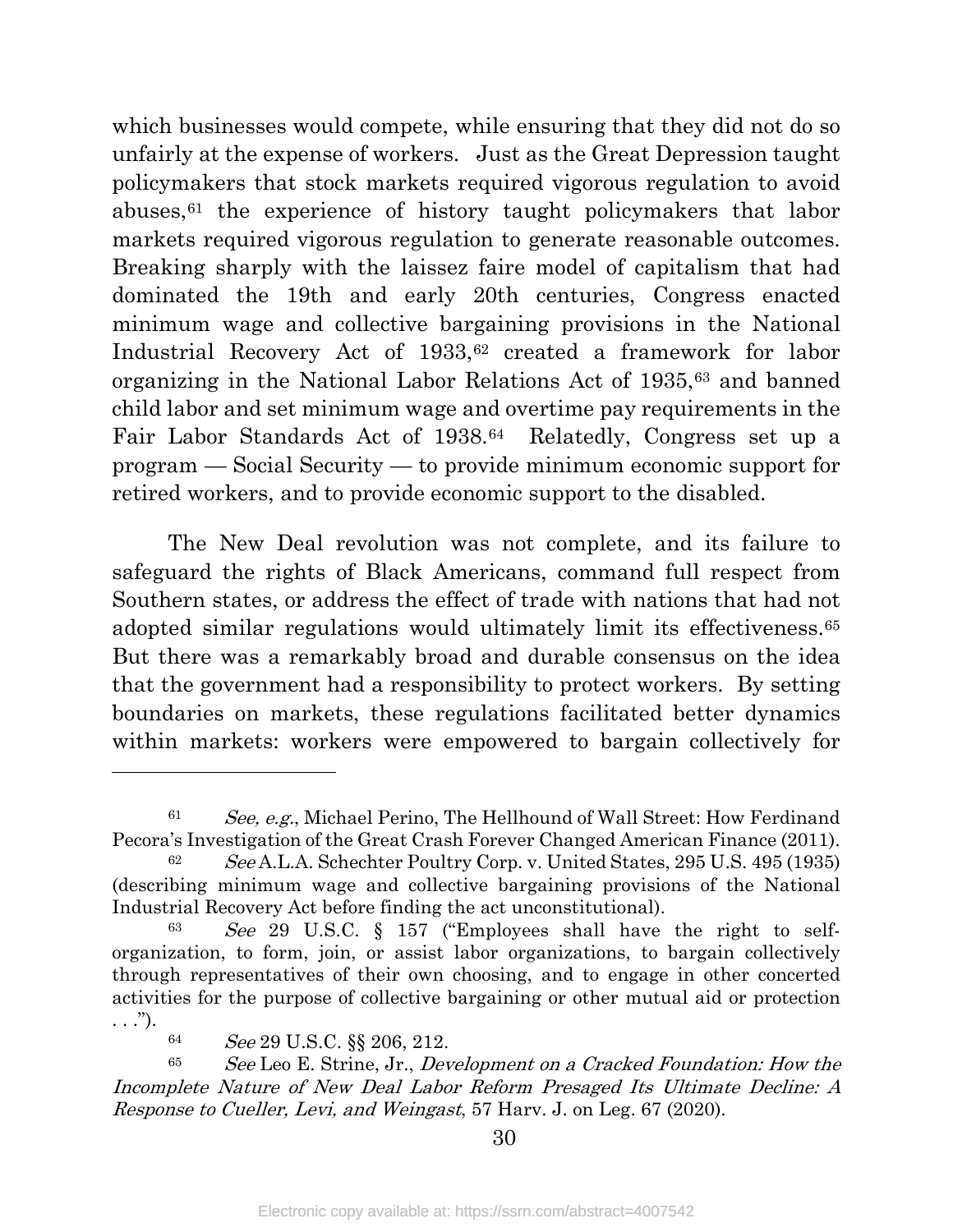better wages and conditions, and companies had less reason to resist concessions because there were few competitive advantages to be gained by squeezing workers.

An intellectual and political counterrevolution radically altered the direction of American policymaking. From Milton Friedman's various broadsides against government regulation<sup>[66](#page-33-0)</sup> and ethical approaches to business,<sup>[67](#page-33-1)</sup> to Lewis Powell's memorandum,<sup>[68](#page-33-2)</sup> there was a concerted effort to weaken protections for workers. These efforts culminated in (but did not begin with<sup>[69](#page-33-3)</sup>) the Reagan revolution, which proceeded from the premise that "government is the problem.["70](#page-33-4) The new tone was vividly demonstrated by President Reagan's busting of the Professional Air Traffic Controllers Organization,[71](#page-33-5) and by his gutting of OSHA regulations.[72](#page-33-6) Much like Easterbrook and Fischel, the proponents of these changes urged that these changes would be a win-win, as the increased efficiency and output would ultimately benefit workers:

> The new review standard ordered for a number of Occupational Safety and Health Administration regulations, with an eye to relaxing them, could affect such rules as how much lead, asbestos, cotton dust or benzene will be in the air workers

 $\overline{a}$ 

31

<sup>&</sup>lt;sup>66</sup> E.g., Milton Friedman, Capitalism and Freedom (1962).<br><sup>67</sup> E.g., Milton Friedman, *The Social Besnensibility Of* 

<span id="page-33-1"></span><span id="page-33-0"></span> $E.g.,$  Milton Friedman, The Social Responsibility Of Business Is to Increase Its Profits, N.Y.T. Mag. (Sep. 13, 1970), https://www.nytimes.com/1970/09/13/archives/a-friedman-doctrine-the-socialresponsibility-of-business-is-to.html

 $68$  See Winkler, supra note at 278-89.

 $69$  Strine, *Cracked Foundation*, *supra* note  $\_\$ at 84.

<span id="page-33-4"></span><span id="page-33-3"></span><span id="page-33-2"></span><sup>70</sup> Ronald Reagan, Inaugural Address (Jan. 20, 1981), https://avalon.law.yale.edu/20th\_century/reagan1.asp.

<span id="page-33-5"></span> $71$  E.g., William Serrin, Reagan Stance on PATCO Causes Unions Anxiety, N.Y. Times (Oct. 21, 1981), https://www.nytimes.com/1981/10/21/us/reagan-stanceon-patco-causes-unions-anxiety.html.

<span id="page-33-6"></span><sup>72</sup> Sandra Evans Teeley, OSHA Under Siege, Wash. Post (Apr. 12, 1981), https://www.washingtonpost.com/archive/business/1981/04/12/osha-undersiege/52eedeee-34d9-4723-86a6-26c9f5e41e7f/.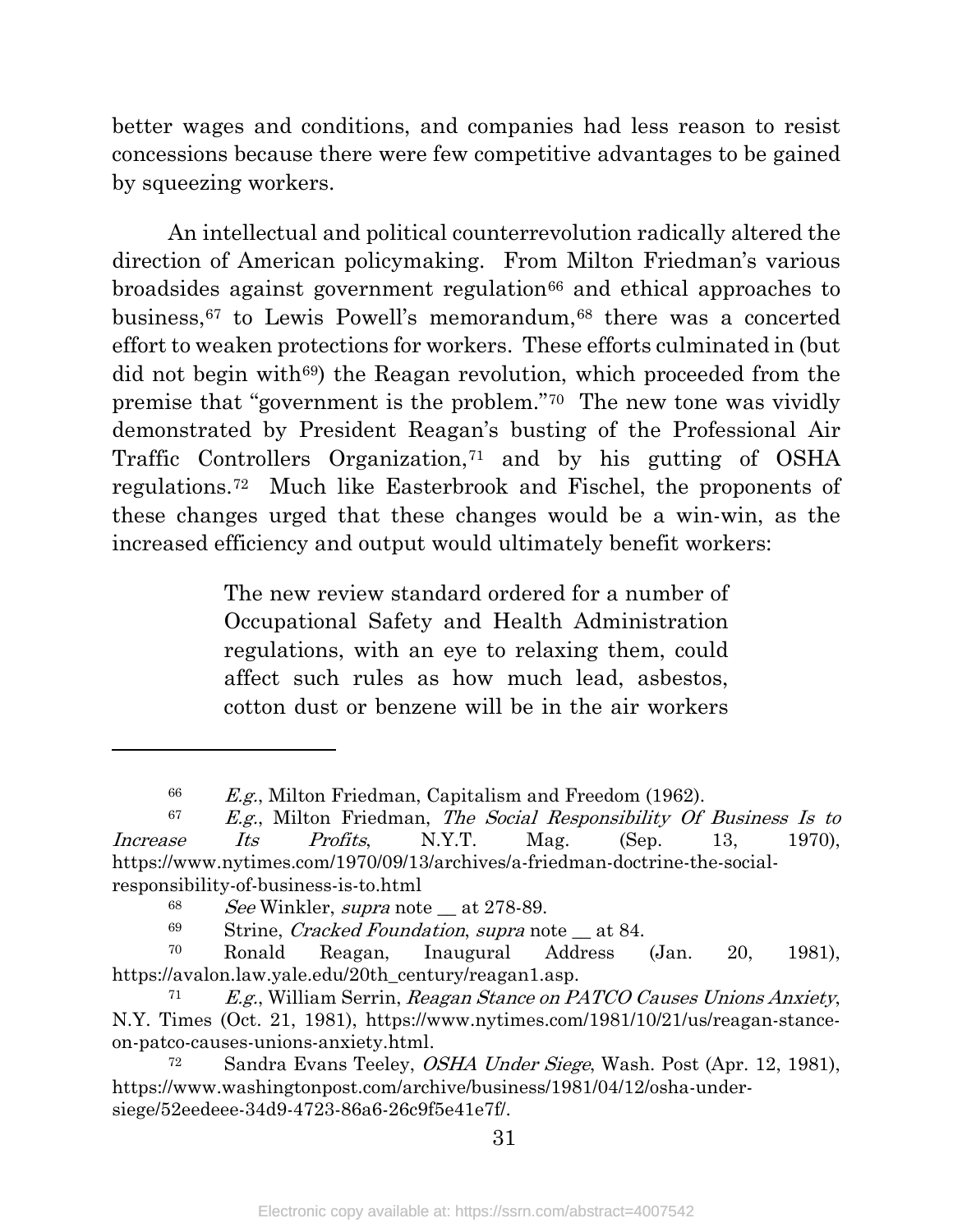breathe. "Some workers will be less protected," concedes James C. Miller III, regulatory affairs administrator at the Office of Management and Budget and director of the president's task force on regulatory relief. But he also argues that worker health and protection overall will improve because industry will be better able to allocate its resources to health priorities. "I am absolutely sure of that," Miller says.[73](#page-34-0)

The Economic Structure of Corporate Law, and the articles on which it is based, can only be understood as part of this transformation. Their influential work advocated a decisive rejection of the model of labor relations present elsewhere in the OECD, where workers have voice within large corporations through works councils and board representation, and government buttresses and facilitates their efforts with effective regulations.<sup>74</sup>

The government's abdication of its responsibility to ensure reasonable outcomes for workers has had predictable consequences: as we have already discussed, workers have not received a fair share of corporate wealth.[75](#page-34-2) Indeed, corporations have succeeded in delivering value to shareholders largely by perfecting their oppression of workers: one study found that a whopping 44% of the equity wealth generated by corporations from 1989 to 2017 came at the expense of other corporate constituencies, primarily workers.<sup>76</sup> Actual economic growth  $-$  as

 $73$  *Id.* 

<sup>74</sup> See Strine, Kovvali & Williams, Lifting Labor's Voice, supra note \_\_.

<span id="page-34-2"></span><span id="page-34-1"></span><span id="page-34-0"></span><sup>75</sup> See supra Part II; Anna Stansbury & Lawrence H. Summers, The Declining Worker Power Hypothesis: An Explanation for the Recent Evolution of the American Economy, Brookings Papers on Economic Activity (Spring 2020); Daniel L. Greenwald, Martin Lettau & Sydney C. Ludvigson, How the Wealth Was Won: Factor Shares as Market Fundamentals, Nat'l Bureau of Econ. Research (Apr. 2021). Cf. Aneil Kovvali, Countercyclical Corporate Governance (labor markets do not facilitate all value-generating deals with workers during a recession).

<span id="page-34-3"></span> $76$  Greenwald, Lettau & Ludvigson, supra note  $\Box$ .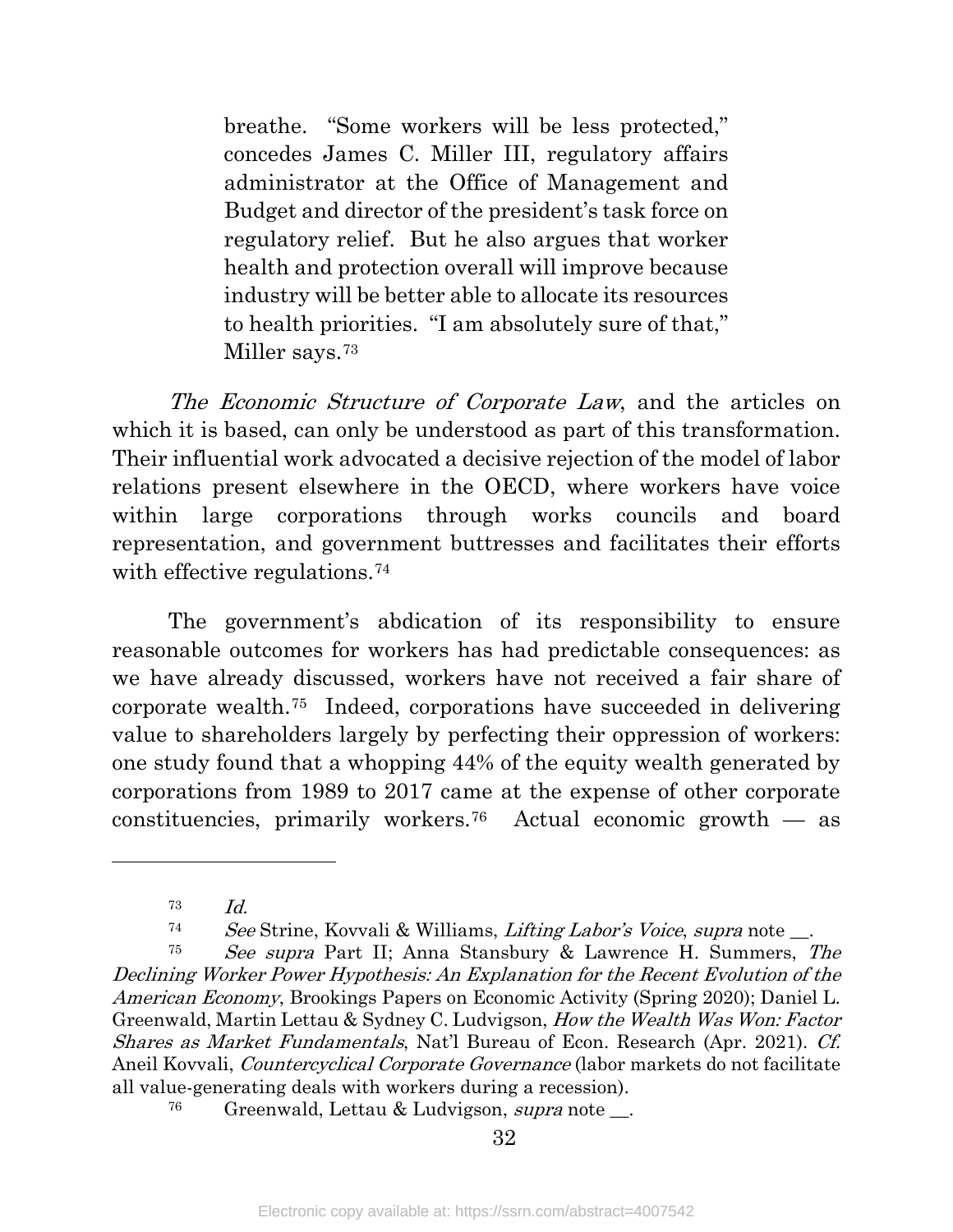opposed to squeezing workers and financial market developments represented just 25%.[77](#page-35-0) The Easterbrook and Fischel model — have corporations focus exclusively on shareholder wealth, while the government and workers tend to other interests — thus appears profoundly broken in the labor space.

Easterbrook and Fischel's other scholarship stands as an obstacle to remedying this failure. Consider labor law. In one striking analysis, Professor Fischel provides a forceful rejection of collective bargaining by workers:

> Most economists are hostile to unions because they view them as attempts by workers to act in concert for the purpose of charging monopoly prices for their labor. Only the labor exemption to the antitrust laws, it is widely believed, enables workers to act collectively without violating the antitrust laws. Under this standard monopoly view, unions reduce the value of the firm.[78](#page-35-1)

Fischel acknowledges the possibility that unions create value by facilitating monitoring and more efficient deals between labor and capital. But he rejects the possibility on the ground that managers do not like dealing with them:

> One method of distinguishing between the union as an attempted solution to the free-rider problem and the union as a monopoly is to analyze the behavior of firms. If unions were solely a rational response to the free-rider problem, firms would voluntarily deal with them. ... Perhaps some firms do deal with unions voluntarily . . . [b]ut casual empiricism suggests that firms frequently

<span id="page-35-0"></span> $77$   $Id.$ 

<span id="page-35-1"></span> $78$  Fischel, *Labor Law and Corporate Law, supra* note  $\mu$  at 1071.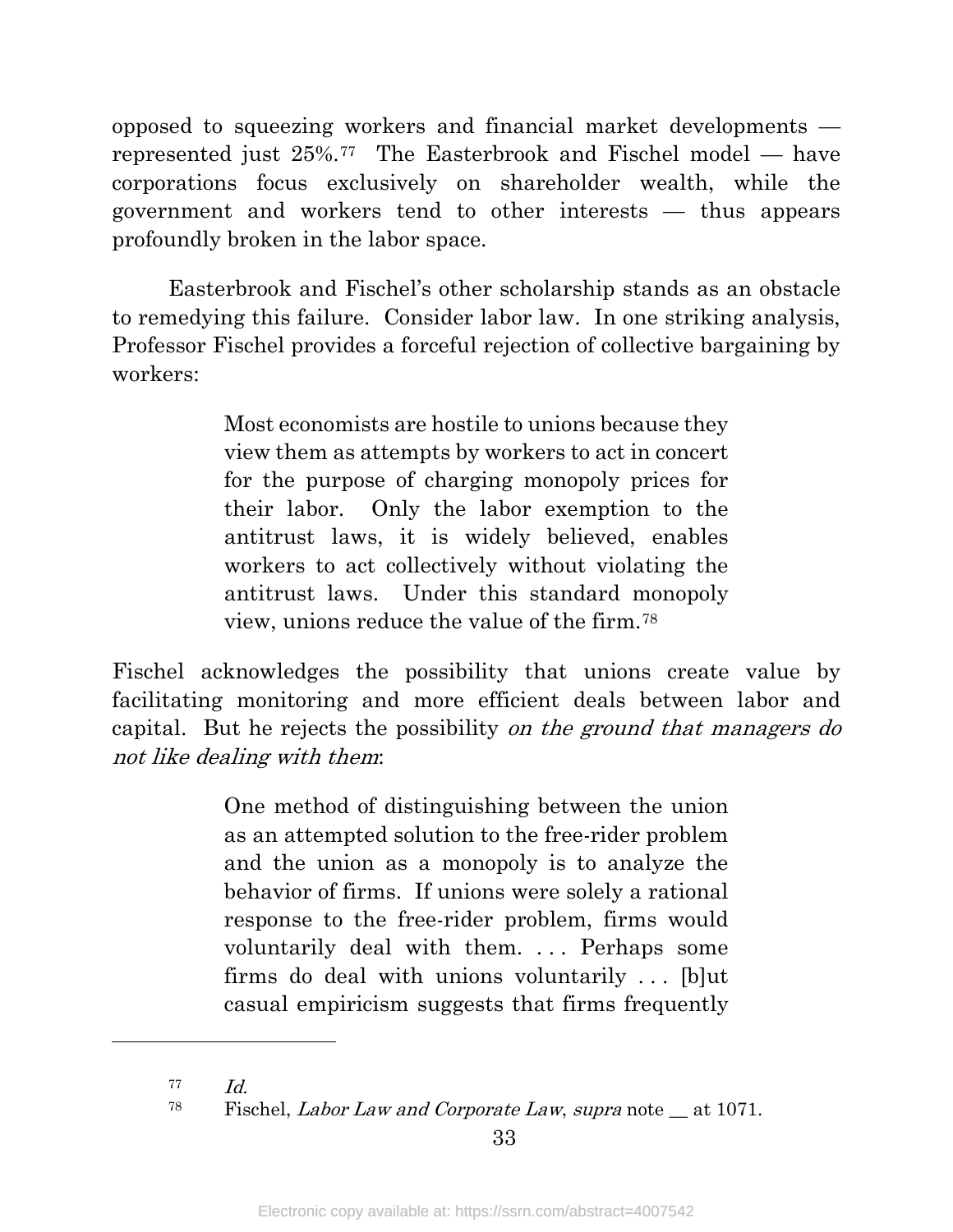oppose organization drives by unions. Attempted appropriation of monopoly rents created by imperfections in the product market is a likely alternative explanation.[79](#page-36-0)

It's a classic unworldly law and economics analysis: clever, provocative, and utterly disconnected from real history and the real world in which we live.

To begin, unions might be understood as a collective effort on the part of workers to dictate the price of labor. But by parity of reasoning, a business firm can be understood as a similar collective effort on the part of shareholders to dictate prices in labor and product markets. As Professor Sunjukta Paul has emphasized, courts invented a "firm exemption" to antitrust law to permit shareholders to engage in this type of economic coordination within firms.[80](#page-36-1) This exemption for capital is far less justified as a matter of law or logic than the "exemption" that allows working people to freely associate in an effort to better their lot.

Shareholders also benefit from coordination across firms. Sometimes the coordination is explicit: for example, antitrust authorities were briefly jolted from complacency by the revelation that legallysophisticated Silicon Valley firms like Apple and Google had reached nopoaching agreements that clearly violated the Sherman Act.[81](#page-36-2) Sometimes the coordination is the result of a convergence in practices. A broad set of firms use non-compete agreements to limit the ability of employees to seek alternative jobs. Firms are thus spared the need to compete for worker time.

 $Id.$  at 1072-73.

<span id="page-36-1"></span><span id="page-36-0"></span><sup>80</sup> See Sunjukta Paul, The Case for Repealing the Firm Exemption to Antitrust (A Modest Proposal; or, a Response to Professor Epstein), in The Cambridge Handbook of U.S. Labor Law for the Twenty-First Century (Bales & Garden, eds. 2020).

<span id="page-36-2"></span><sup>81</sup> Suresh Naidu, Eric A. Posner & Glen Weyl, Antitrust Remedies for Labor Market Power, 132 Harv. L. Rev. 536, 544 (2018).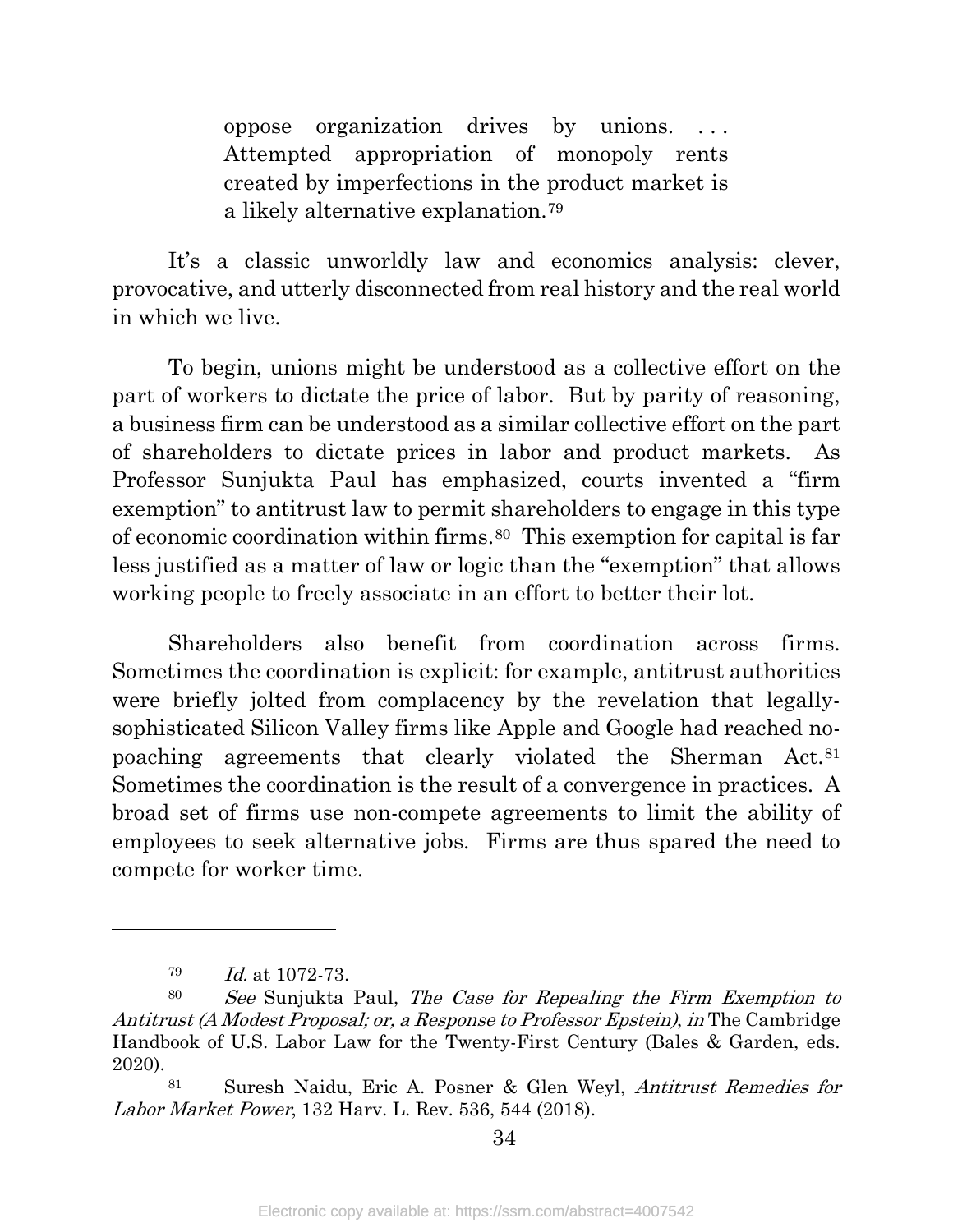Coordination across firms to suppress wages can also come about through capital markets, particularly when important institutional investors are in thrall to the Easterbrook and Fischel model of corporate governance. By pushing corporate managers at all firms to be responsive to the short term whims of shareholders, their one-size-fits-all approach to corporate governance may suppress investment in real world projects, leaving slack in the labor market and depressing wages.<sup>[82](#page-37-0)</sup>

There is a glimmer of a response to these points in Fischel's suggestion that:

> [T]here is "a greater risk of monopolization in the labor area since there are better substitutes for capital than for labor. Because of the availability of alternative sources of funds (including retained earnings), it is inconceivable, for example, that an indenture trustee could negotiate a monopoly return for capital. Unions have a somewhat greater ability to obtain monopoly wages, particularly if they have the ability to prevent the hiring of substitutes by force or intimidation.<sup>[83](#page-37-1)</sup>

This clearly is not a realistic analysis today, if it ever was. In part due to systematic suppression of investment and hiring in favor of delivering value to shareholders, <sup>[84](#page-37-2)</sup> the American economy has long been characterized by slack: a large number of workers are unemployed or underemployed, and are therefore available to replace or substitute for any employee who dares to demand better wages or working conditions.

<span id="page-37-0"></span><sup>82</sup> Zohar Goshen & Doron Levit, Common Ownership and the Decline of the American Worker.

<span id="page-37-1"></span><sup>83</sup> Fischel, Labor Law and Corporate Law, supra note \_\_ at 1072. In fairness, Professor Fischel acknowledges some limits on these claims, but does not appear to recognize the extent of their departure from practical reality.

<span id="page-37-2"></span><sup>84</sup> See Goshen & Levit, Common Ownership and the Decline of the American Worker, supra note \_\_.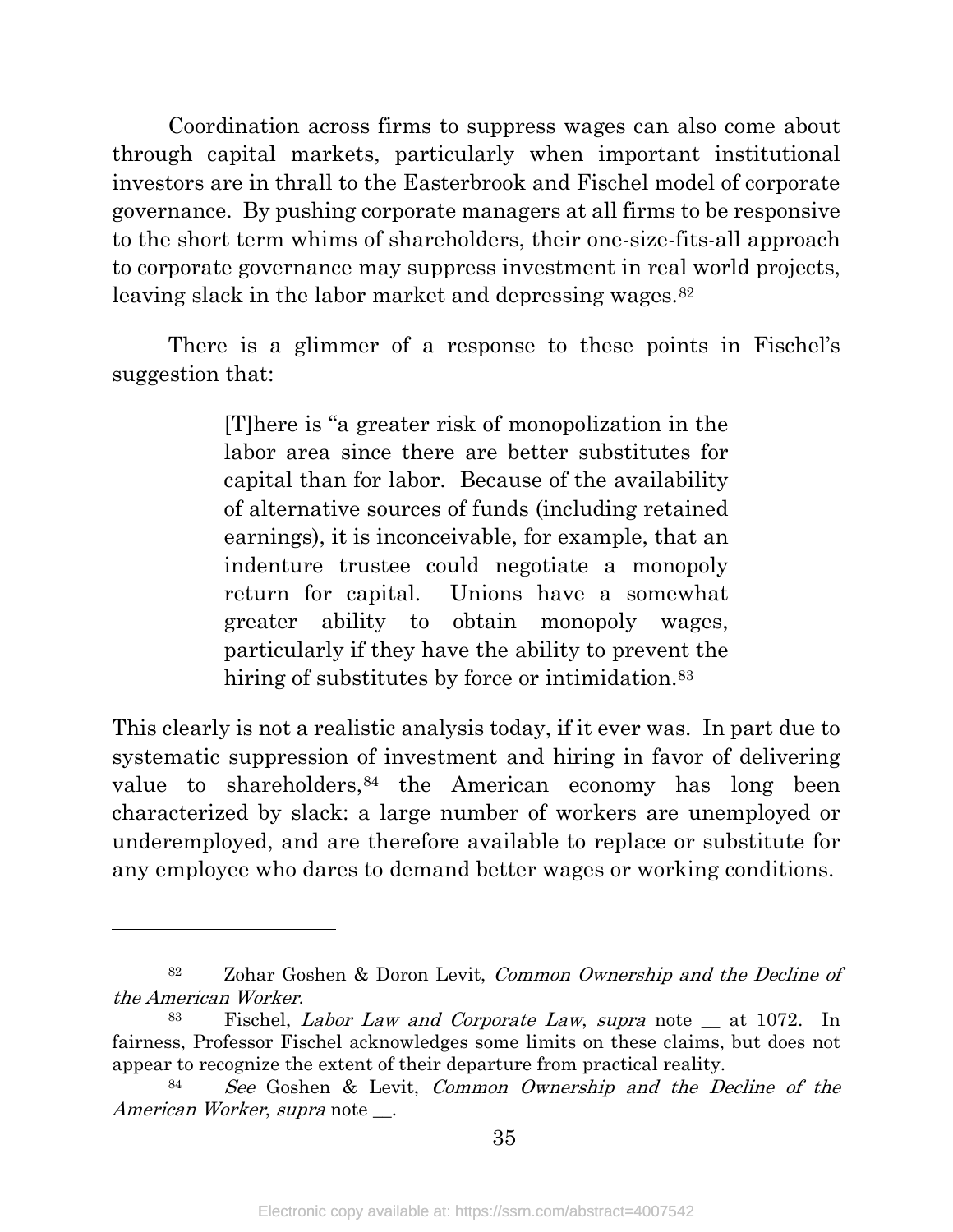American workers have also found themselves under constant threat of replacement by workers abroad and by workers at other firms. Employers have learned to use fissuring and offshoring to break up worker power, and drive gains for shareholders. Although shareholder money can always flow someplace more congenial—whether within the United States or abroad—workers often cannot move without substantial sacrifices.<sup>[85](#page-38-0)</sup> This fundamental imbalance of power suggests the need to support workers in their battle with shareholders, but Easterbrook and Fischel's analysis has largely tended in the opposite direction.<sup>[86](#page-38-1)</sup>

<span id="page-38-0"></span><sup>85</sup> Frank H. Easterbrook, The Race for the Bottom in Corporate Governance, 95 Va. L. Rev. 685, 698 (2009) ("Capital is highly mobile, as are governance structures, even when physical assets and labor are immobile."); cf. Frank H. Easterbrook, When Does Competition Improve Regulation?, 52 Emory L.J. 1297, 1301 (2003) ("As it is easy to move funds across national borders in a world of floating exchange rates—and easy to protect against exchange-rate risk in a world of currency-futures contracts—no one country can impose costs on investors. Any attempt to do so will cause firms and investors to transfer funds elsewhere."). The mobility of capital does not simply weaken workers directly. It also weakens institutions that seek to defend them and other stakeholders. Governments struggle to impose regulations or appropriate taxes because corporations can pursue regulatory or tax arbitrage strategies to shift operations or accounting profits abroad. See, e.g., Leo E. Strine, Jr., The Dangers of Denial: The Need for a Clear-Eyed Understanding of the Power and Accountability Structure Established by the Delaware General Corporation Law, 50 Wake Forest L. Rev. 761, 789-90 (2015) (describing tax arbitrage strategy of inversions). And unions will struggle to persuade an employer to make concessions if it is powerless to impose similar concessions on the employer's competitors, as will generally be the case for competitors in states hostile to labor rights. See, e.g., Samuel Estreicher, Labor Law Reform in a World of Competitive Product Markets, 69 Chi.-Kent L. Rev. 3, 13-14 & n.33 (1993).

<span id="page-38-1"></span><sup>86</sup> Daniel R. Fischel, Labor Markets and Labor Law Compared with Capital Markets and Corporate Law, 51 U. Chi. L. Rev. 1061, 1061 (1984) ("While some differences between labor and capital markets do exist, I argue that they do not justify the differences between labor and corporate law. In particular, the tendency of firms to reach efficient contractual arrangements, and to economize on transaction costs by choosing to be governed by a particular set of standard-form contractual terms embodied in state law, is relevant to both labor and capital markets.").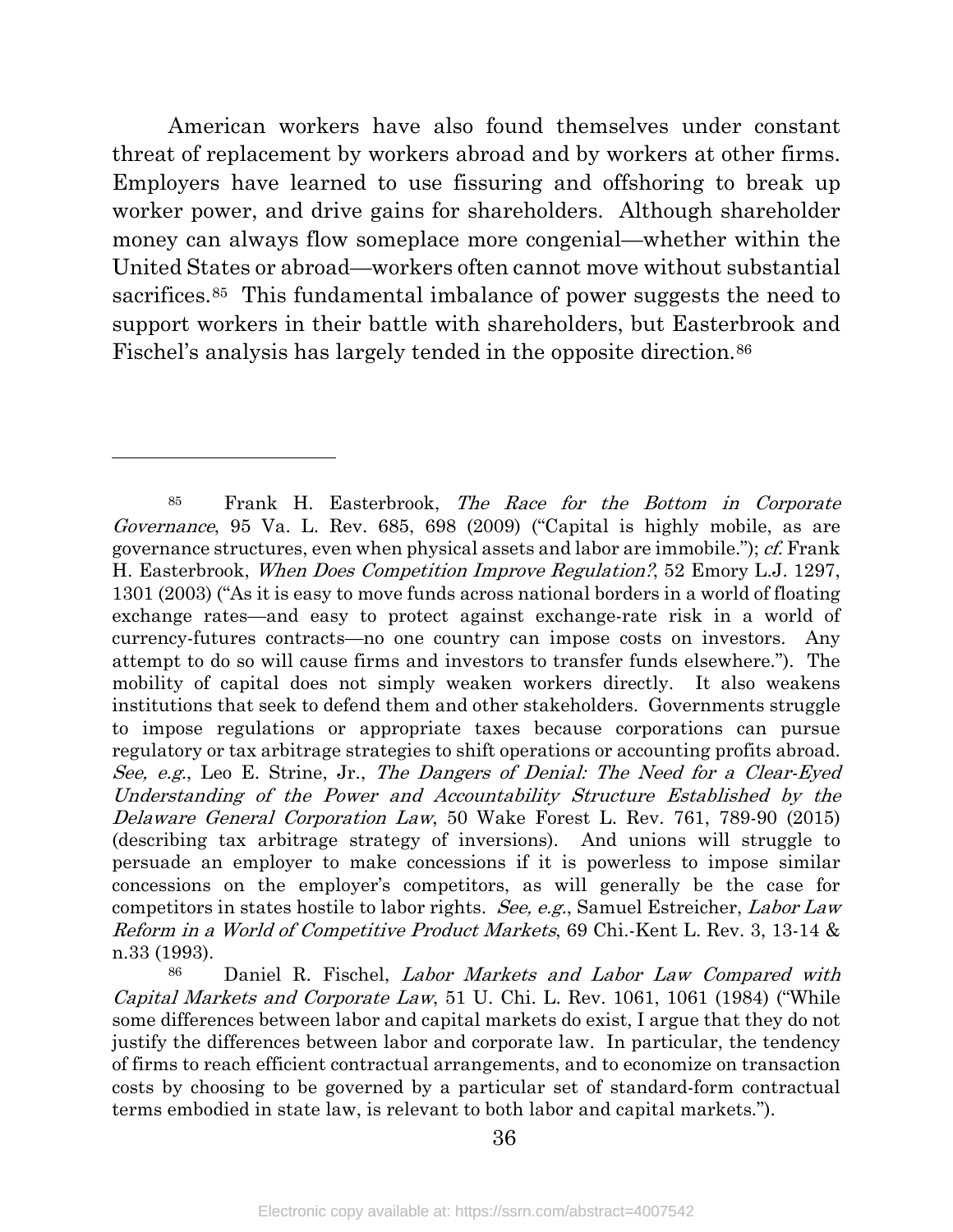#### D. Bailouts for the Have's, Bupkis for the Many

The residual claimant theory rests on the notion that unless other stakeholders receive their full returns, then stockholders cannot gain. That notion, however, acts as if there was a, say, generational summing up, and where stockholders who have held for 20 years can only get paid, if there is a determination that workers' pensions have been funded and promised to them fully honored, that all corporate taxes have been paid to communities of operation, that all creditors have been satisfied, and that consumers and the environment have either not been harmed or have received full compensation. But that is not how the world works.

Stockholders take — claim — all the time, and often in advance of other stakeholders. The rules against distributions without adequate capital are far too lax to protect stakeholders from this risk, and there is no serious argument that stockholders are really residual claimants except insofar as in occasional cases, those holding the remaining equity in a bankruptcy are supposedly last in line. That does not mean that in the run up to insolvency that was the case.<sup>87</sup>

In fact, bankruptcies have often resulted from transactions where gains were extracted by stockholders at the expense of workers and creditors, and a good company went insolvent, not because it could not make profits, but it could not make profits to sufficient the leverage put

<span id="page-39-0"></span><sup>87</sup> See Jared A. Ellias & Robert J. Stark, Bankruptcy Hardball, 108 Cal. L. Rev. 745 (2020) (describing rise of tactics by managers of distressed firms to secure value for shareholders at the expense of creditors). The bankruptcy process can also undermine protections for other stakeholders, as bankruptcy judges eager to ensure a successful corporate reorganization undermine laws and regulations intended to protect stakeholders. E.g., Jonathan Randles, Judge Throws Out Purdue Pharma's Deal to Shield Sacklers From Opioid Lawsuits, Wall St. J. (Dec. 16, 2021) (describing district judge's ruling rejecting bankruptcy court order that would have shielded Sackler family from liability for Purdue's involvement in the opioid crisis); Joshua Macey & Jackson Salovaara, *Bankruptcy as Bailout: Coal Company Insolvency and* the Erosion of Federal Law, 71 Stanford L. Rev. 879 (2019) (documenting coal companies' use of bankruptcy process to evade environmental and worker protections).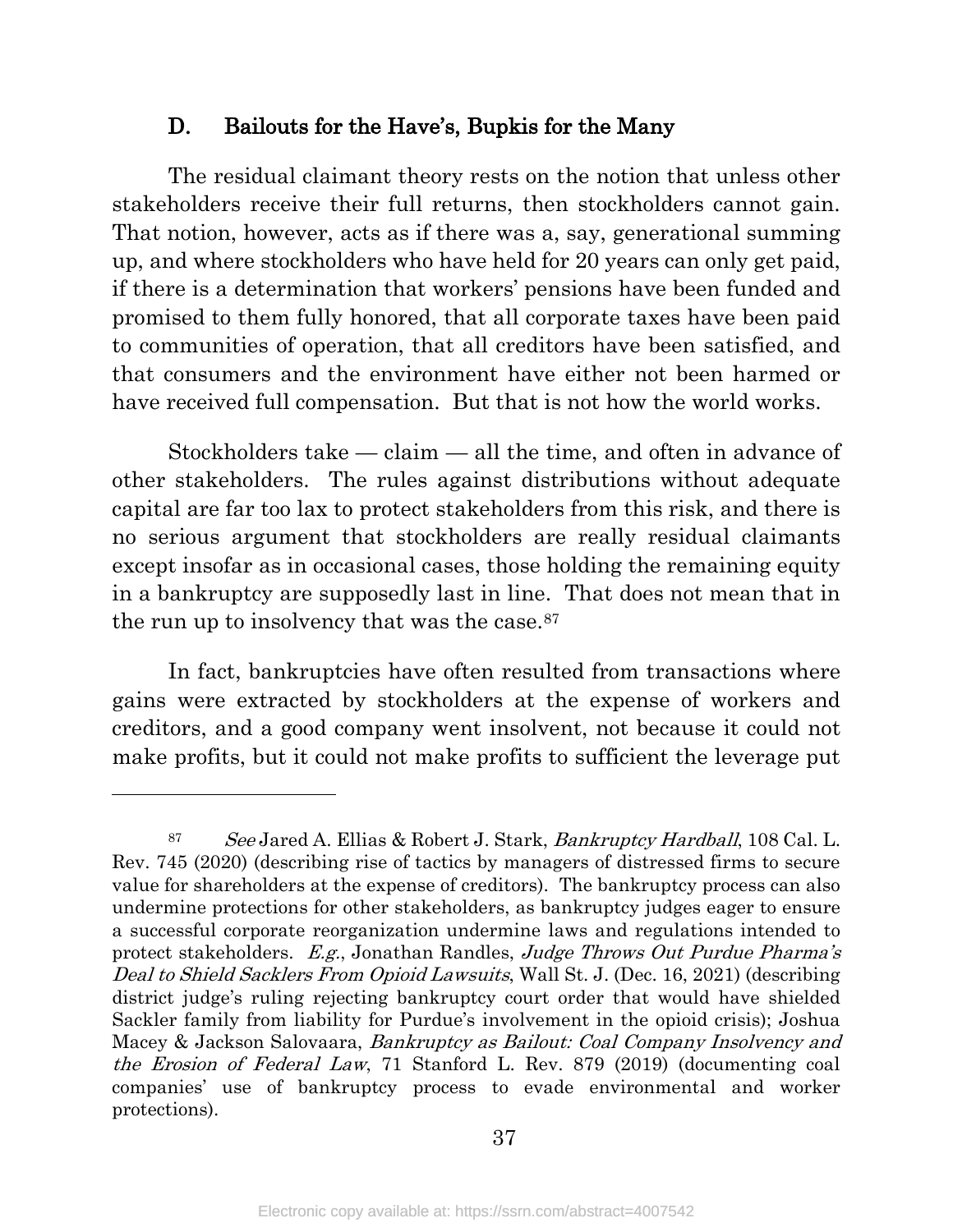on it in a private equity takeout or from too much debt incurred in buying another company.[88](#page-40-0) And, of course, companies exist now and pay dividends to stockholders that have shirked their duties to pensioners, communities, and creditors[.89](#page-40-1)

And when risk-taking led by investors goes wrong, the investor class has been the beneficiary of huge government subsidies, even while others suffering harm (such as homeowners during the financial crisis) received far less government wealth. The United States government has bailed out the financial sector repeatedly, with support varying from cash infusions to liquidity supplied by the Federal Reserve. Recent history includes the Savings and Loan Crisis of the late 1980s and early 1990s, through the market meltdown in 1987, to the Financial Crisis in 2009. And even during the pandemic, the predominant amount of bail-out funds and Federal Reserve liquidity went to big business itself. These bailouts understate the support the federal government has given to equity investors, because the Federal Reserve has continuously acted to prop up the stock market through interest rate changes and open market operations.

A core assumption of Easterbrook and Fischel is that the market generally prices risk well, and that is a reason to trust it, and to allow its forces to act on corporations. But, this history of bailouts demonstrate that financial markets are not an adequate protection for corporate stakeholders and society against the dangers of speculation and

<span id="page-40-0"></span><sup>88</sup> E.g., Danielle D'Onfro, Companies as Commodities, 48 Fl. St. U. L. Rev. 1 (2020) (collecting examples of private equity and other investors increasing leverage at businesses in an effort to improve immediate financial returns). For a summary intended for a popular audience, see Emily Stewart, What is private equity, and why is it killing everything you love?, Vox (Jan. 6, 2020), https://www.vox.com/thegoods/2020/1/6/21024740/private-equity-taylor-swift-toys-r-us-elizabeth-warren (describing failures at Toys R Us and other companies after private equity firms saddled them with debt).

<span id="page-40-1"></span> $89$  E.g., Leo E. Strine, Jr., Corporate power is corporate purpose I: evidence from my hometown, 33 Oxford Rev. of Econ. Pol'y 176 (2017) (describing conduct of DuPont).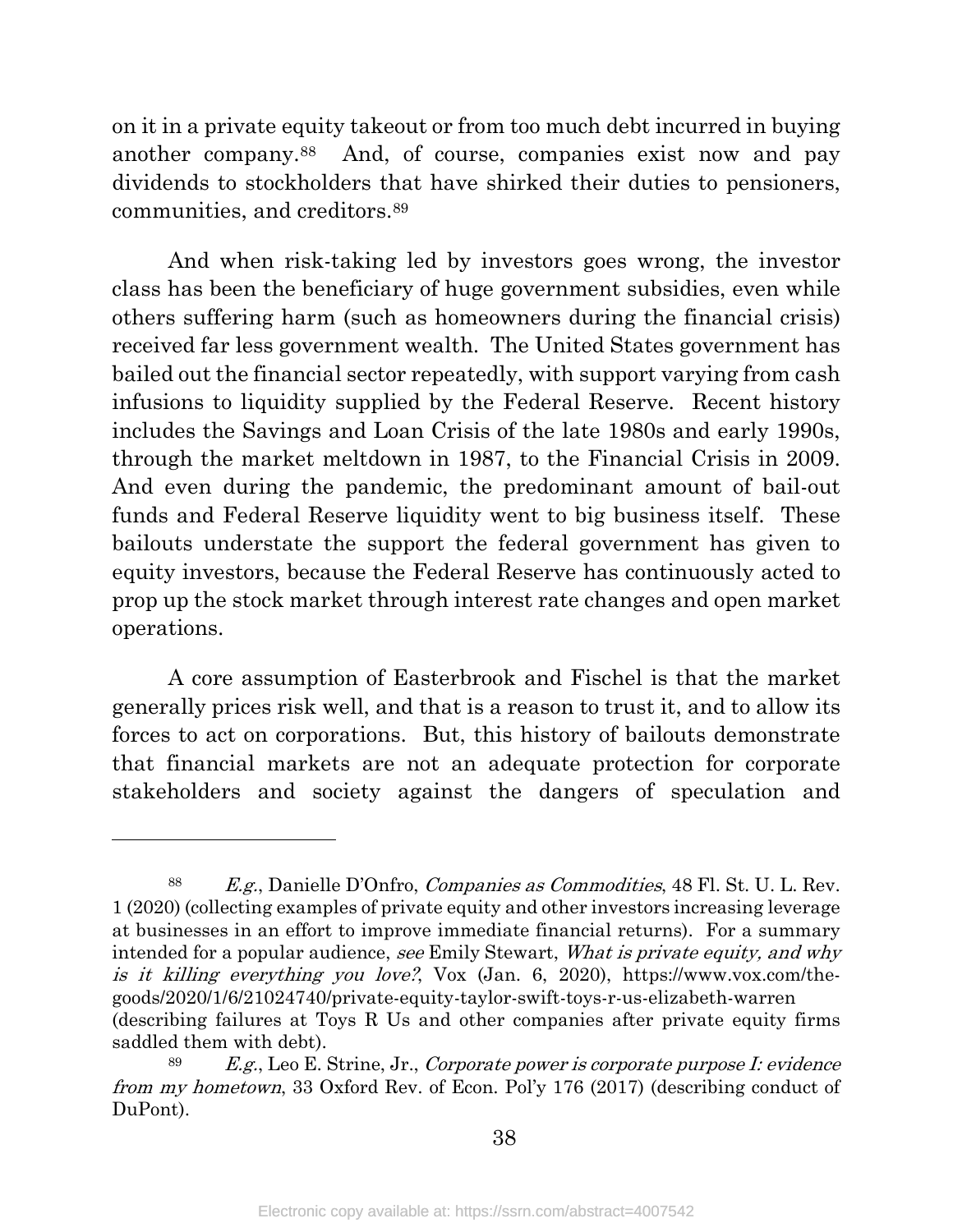overreaching. The efficient capital markets hypothesis ("ECMH") is not a promise that that the market is right at any time, only a theory that says that it is extremely difficult to build a portfolio that will durably outperform a market driven by the collective estimates of current values of all trading investors. The current stock market is not right in some fundamental sense, and markets have proven themselves capable of blinding themselves to obvious risks, and to operating on the "greater fool theory" until that no longer works.

The pressures that these trading markets create — such as their demands that companies not have adequate reserves and to source materials on the cheapest, but not most reliable and resilient basis often come to pass later. The companies are then blamed by the same investors for lacking the cash and resiliency to weather a period of adversity, with the investors of course acknowledging no responsibility for a state of affairs their own desires encouraged. The pandemic illustrates exactly that sort of behavior, and also illustrates that institutional investors, whose own interests in short-term returns is different from that of their investors' in durable returns — pose stakeholder and societal risks of their own that demand a regulatory response.

We favor vibrant stock markets. We favor vibrant competition. But history has shown that depending on powerful economic interests to act in a manner that is socially responsible, that does not externalize their costs of business to others, and that creates shared prosperity is naïve. A philosophy of corporate law that simultaneously exalts stockholder interests and subordinates the interests of other stakeholders, and sits aside a desire to return to an era when there were no environmental laws, no minimum wage law, no maximum hour law, no worker safety laws, and no protections against invidious discrimination is not a recipe for a win-win. It is recipe for a return to a benighted past, a torn social fabric, and the destruction of our planet.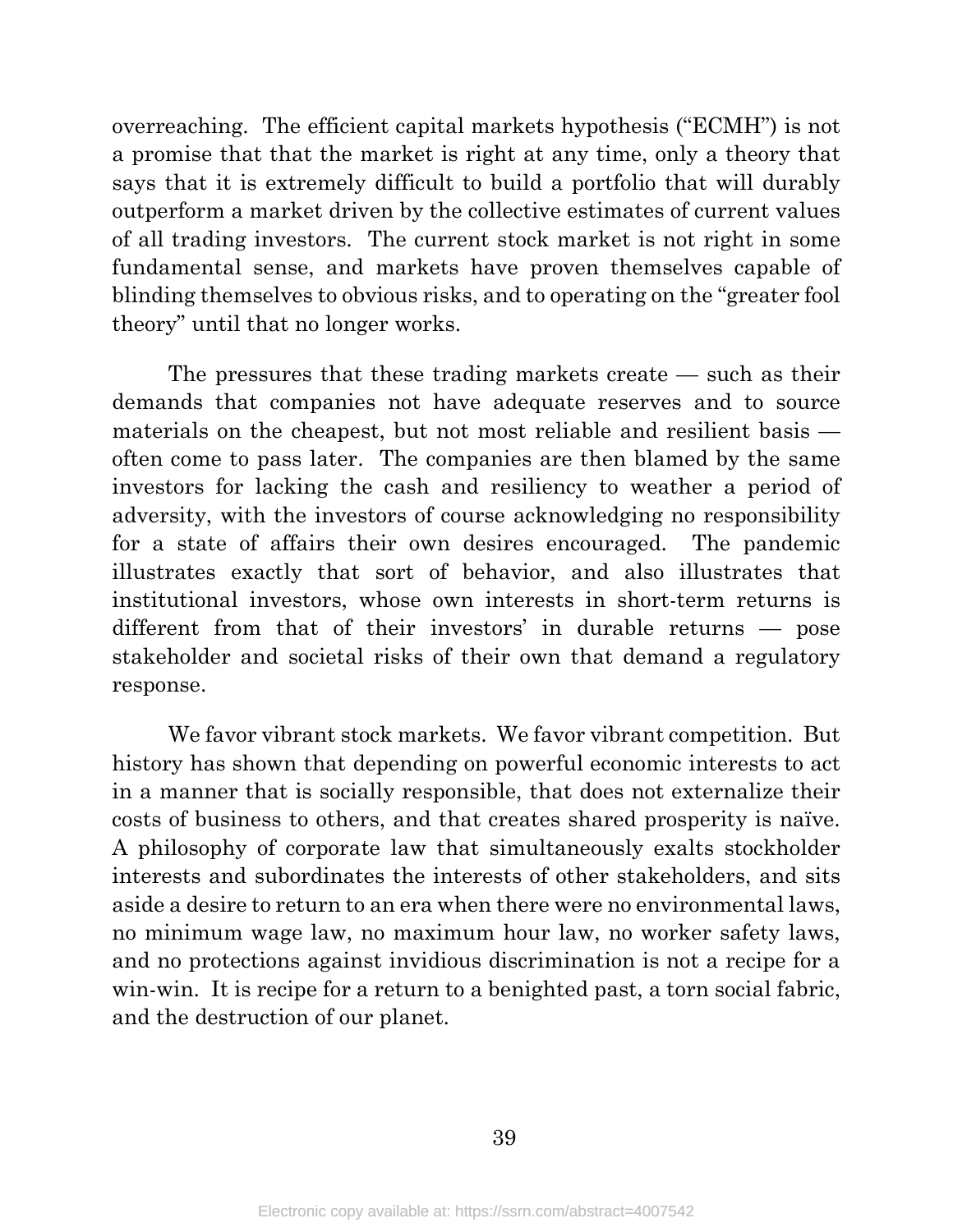#### IV. Conclusion

l

This is not the place for us to suggest a complete program for reversing what we see as two generations of erosion in our nation's social fabric. In other work, each of us has done so.<sup>[90](#page-42-0)</sup>

But we do venture this. The idea that making societally-important corporations govern more to the whims of the stock market would be a win-win for investors, other corporate stakeholders, and our society as a whole has emerged, as an empirical matter, to be implausible. Easterbrook and Fischel, at bottom, failed to contend with the real world realities that allow investors — especially intermediaries like institutional investors who are agents for others — to profit by shifting distributions to themselves and costs to workers, creditors, consumers, and taxpayers.

Not only that, although they said other stakeholders should look to other bodies of law for protection, the intellectual and political movement they helped lead systematically rolled back those protections and undermined the institutions, such as the NLRB and EPA, that enforced them. And, their arguments ignored the reality that corporations had been encouraged to, and have, used their entrusted capital to erode those protections, and to influence elected officials toward views adverse to the interests of workers, consumers, and the environment. Finally, they did not anticipate that the globalization of their economic views that favored

<span id="page-42-0"></span><sup>90</sup> E.g., Strine, Kovvali & Williams, supra note \_\_; Aneil Kovvali, Essential Businesses and Shareholder Value, 2021 U. Chi. Legal F. --- (forthcoming); Leo E. Strine, Jr., Restoration: The Role Stakeholder Governance Must Play in Recreating a Fair and Sustainable American Economy – A Reply to Professor Rock, 76 Bus. Law. 397 (2021); Leo E. Strine, Jr., Toward Racial Equality: The Most Important Things The Business Community Can Do, The CLS Blue Sky Blog (Nov. 2, 2020), https://clsbluesky.law.columbia.edu/2020/11/02/toward-racial-equality-the-mostimportant-things-the-business-community-can-do/; Leo E. Strine, Jr., Toward Fair and Sustainable Capitalism, Roosevelt Institute (Aug. 2020), https://rooseveltinstitute.org/wp-

content/uploads/2020/08/RI\_TowardFairandSustainableCapitalism\_WorkingPaper\_ 202008.pdf; Aneil Kovvali, Countercyclical Corporate Governance (manuscript).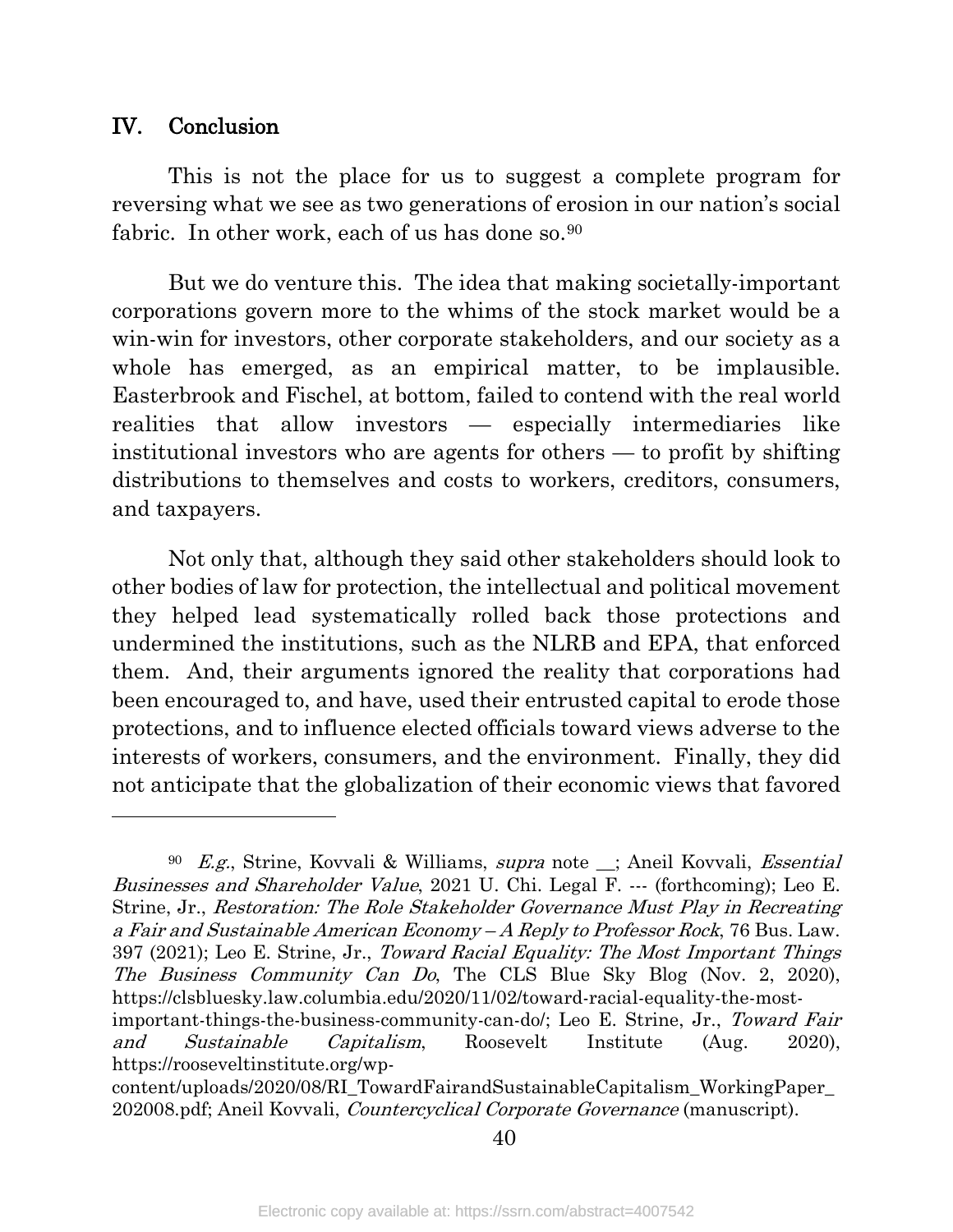equity capital over other stakeholders, without corresponding protections for other stakeholders, would accelerate a reversal of the equalizing effects of the New Deal/European Social democratic approach.[91](#page-43-0)

For sure, the implementation of the Friedman-Reagan vision, of which Easterbrook and Fischer's corporate law is a subsidiary but important part, has created winners. But those winners are a sliver of society, and a great deal of their gains have come from taking the share of the pie that the New Deal/European social democratic approach had ensured would be shared with the stakeholders most responsible for our economy's productivity: American workers. And the costs to taxpayers and societies of other externalities — such as bailouts and unemployment caused by burst financial bubbles and climate change caused by corporate concealment of the risks of carbon — have been enormous and continue to grow. No win-win, but a triumph of certain have's, particularly financial engineers, over the bulk of society.[92](#page-43-1)

Those genuinely committed to a market economy and democracy should heed the lessons of history and the need for guarantees of fairness and efficiency, which ensure that corporations are encouraged to make money the right way, by producing products and services that create sustainable value, net of externalities and through the respectful treatment of all their stakeholders. Realizing that does not require a revolution, it simply requires a restoration and committing to the hard work of extending the shared values that worked to create widespread prosperity in the U.S. and our market allies to a globalizing world economy.

A global new deal, not a benighted return to the 19th Century, is what is needed, and that includes giving corporations space to create wealth the right way, and to resist stock market pressures to divert from

 $^{91}$  E.g., Strine, Cracked Foundation, supra note \_\_.

<span id="page-43-1"></span><span id="page-43-0"></span> $E.g.,$  Rana Foroohar, Makers and Takers: The Rise of Finance and the Fall of American Business (2016).